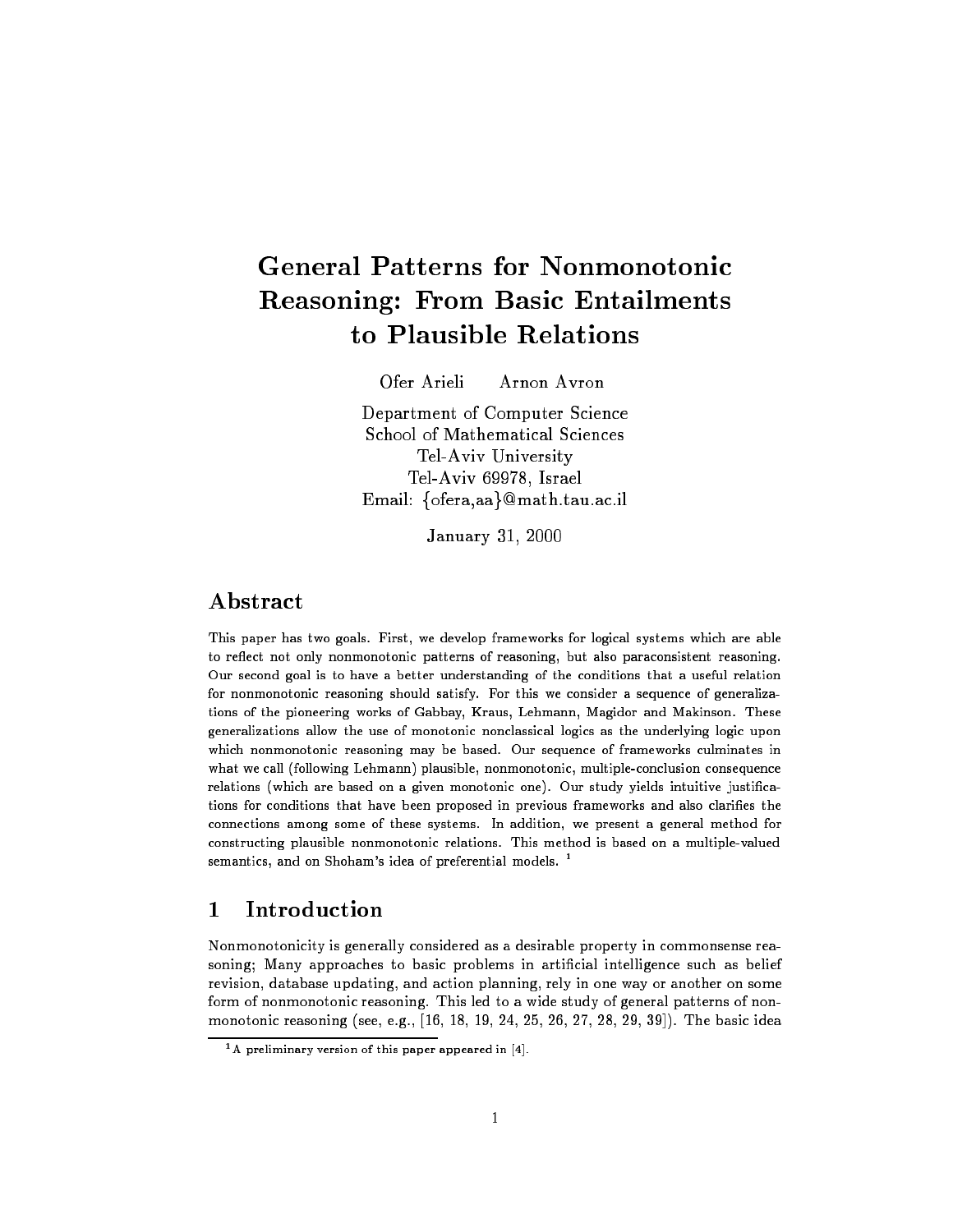behind most of these works is to classify nonmonotonic formalisms and to recognize several logical properties that nonmonotonic systems should satisfy.

The logic behind most of the systems which were proposed so far is supraclas $sical$ , i.e.: every first-degree inference rule that is classically sound remains valid in the resulting logics. As a result, the consequence relations introduced in these works are not paraconsistent [11], that is: they are not capable of drawing conclusions from inconsistent theories in a nontrivial way. Moreover, the basic idea behind most of the nonmonotonic approaches is significantly different from the idea of paraconsistent reasoning: While the usual approaches to nonmonotonic reasoning rule out contradictions when a new data arrives in order to maintain the consistency of a knowledge-base, the paraconsistent approach to reasoning accepts knowledge-bases as they are, and tolerates contradictions in them, if such exist.

Our goal in this paper is twofold. First, we want to develop frameworks for logical systems which will be able to reflect not only nonmonotonic patterns of reasoning, but also paraconsistent reasoning. Such systems will be useful also for reasoning with uncertainty, conflicts, and contradictions. Our second goal is to have a better understanding of the conditions that a plausible relation for nonmonotonic reasoning should satisfy. The choice of the various conditions that have been proposed in previous works seem to us to be a little bit ad-hoc, making one wonder why certain conditions were adopted while others (that might seem not less plausible) have been rejected. We would like to remedy this.

To achieve these goals, we consider a sequence of generalizations of the pioneering works of Gabbay [18], Kraus, Lehmann, Magidor [24], and Makinson [28]. These generalizations are based on the following ideas:

- Each nonmonotonic logical system is based on some underlying monotonic one.
- The underlying monotonic logic should not necessarily be classical logic, but should be chosen according to the intended application. If, for example, inconsistent data is not to be totally rejected, then an underlying paraconsistent logic might be a better choice than classical logic.
- The more signicant logical properties of the main connectives of the underlying monotonic logic, especially conjunction and disjunction (which have crucial roles in monotonic consequence relations), should be preserved as far as possible.
- $\bullet$  On the other hand, the conditions that define a certain class of nonmonotonic systems should not assume anything concerning the language of the system (in particular, the existence of appropriate conjunction or disjunction should not be assumed).

The rest of this work is divided into two main sections. Section 2, the major one, is a study of nonmonotonic reasoning on the syntactical level. First we review the basic theory introduced in [24] (Section 2.1), which is based on a classical entailment relation and assumes the classical language. Then we consider nonmonotonic relations that are based on arbitrary entailment relations (Section 2.3). The next generalization (Section 2.4) uses Tarskian consequence relations [44] instead of just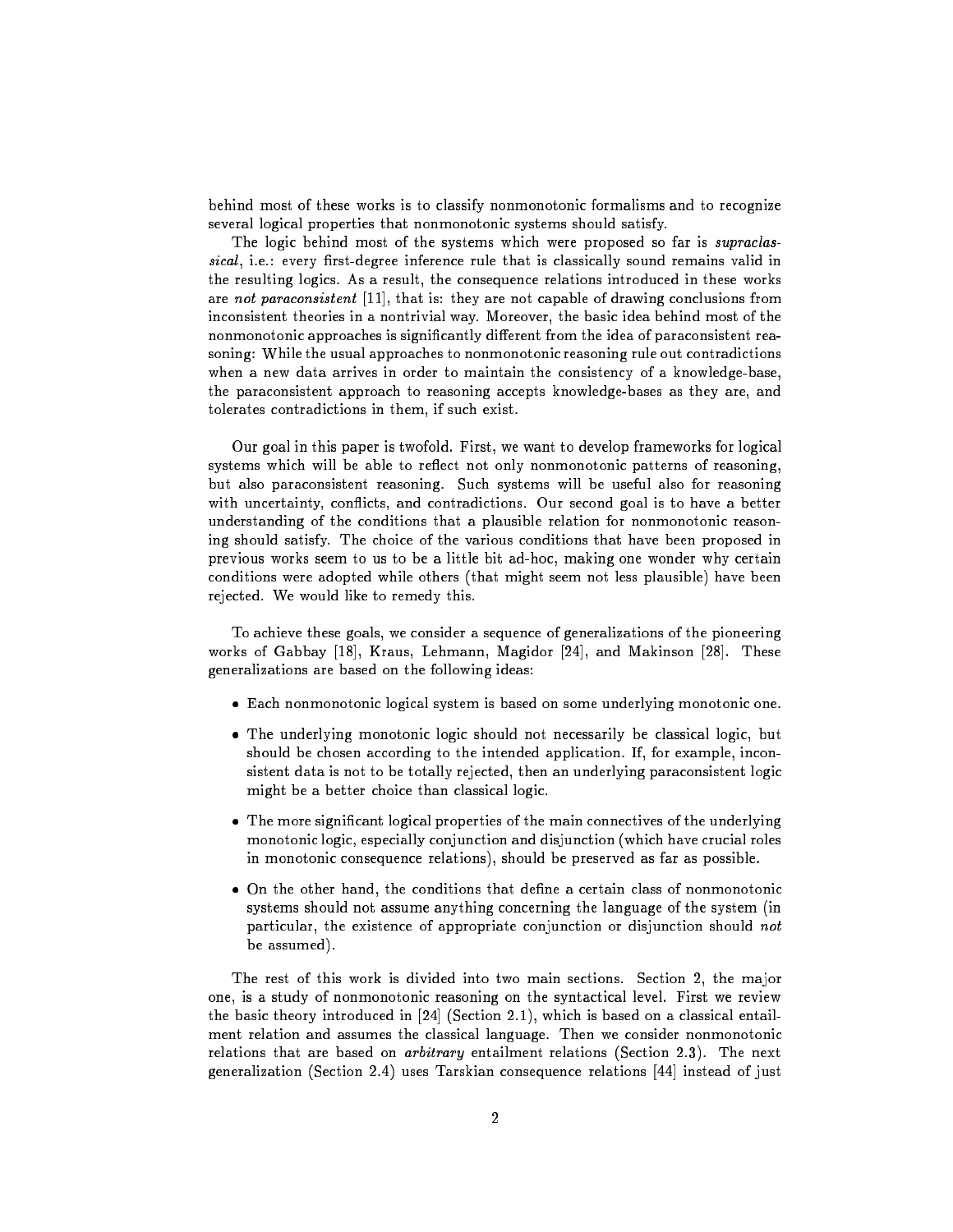entailment relations. Finally, we consider multiple-conclusion relations that are based on Scott consequence relations  $[37, 38]$  (Section 2.5). For defining the latter relations we indeed need not assume the availability of any specic connective in the underlying language. However, the hierarchy of relations which we consider is based first of all on the question: What properties of the conjunction and disjunction of the underlying monotonic logic are preserved in the nonmonotonic logic which is based on it. Our sequence of frameworks culminates in what we call (following [25]) plausible nonmonotonic consequence relations. We believe that this notion captures the intuitive idea of "correct" nonmonotonic reasoning.

Section 3 provides a general semantical method for constructing plausible nonmonotonic consequence relations. This method is based on a combination of a latticevalued semantics<sup>2</sup> with Shoham's idea of using only certain preferential models for drawing conclusions ([40, 41]). We show that some well-known plausible nonmonotonic logics can be constructed using this method. Most of these logics are paraconsistent as well (these include some logics that we have considered in previous works  $[2, 3, 5]$ .

### $\bf{2}$ 2 Preferential systems from an abstract point of view

In this section we investigate preferential reasoning from an abstract point of view. First we briefly review the original treatments of Makinson [28] and Kraus, Lehmann, and Magidor [24]. Then we consider several generalizations of this framework.

## 2.1 The standard basic theory  $-$  A general overview

The language that is considered in [24, 28] is based on the standard propositional one. Here,  $\hookrightarrow$  denotes the material implication (i.e.,  $\psi \hookrightarrow \phi = \neg \psi \vee \phi$ ) and  $\sim$  denotes the corresponding equivalence operator (i.e.,  $\psi \sim \phi = (\psi \rightarrow \phi) \wedge (\phi \rightarrow \psi)$ ). The classical propositional language, with the connectives  $\neg$ ,  $\nabla$ ,  $\wedge$ ,  $\hookrightarrow$ ,  $\sim$ , and with a propositional constant t, is denoted here by  $\Sigma_{\rm cl}$ . An arbitrary language is denoted by  $\Sigma$ . Given a set of formulae  $\Gamma$  in a language  $\Sigma$ , we denote by  $\mathcal{A}(\Gamma)$  the set of the atomic formulae that occur in  $\Gamma$ , and by  $\mathcal{L}(\Gamma)$  the corresponding set of literals.

**Definition 1** [24] Let  $\vdash_{\text{cl}}$  be the classical consequence relation. A binary relation<sup>s</sup>  $\sim$  between formulae in  $\omega_{\rm cl}$  is called *cumulative* if it is closed under the following inference rules:

| reflexivity.              | $\psi \sim' \psi$ .                                                                                |
|---------------------------|----------------------------------------------------------------------------------------------------|
| cautious monotonicity.    | if $\psi \sim' \phi$ and $\psi \sim' \tau$ , then $\psi \wedge \phi \sim' \tau$ .                  |
| cautious cut.             | if $\psi \sim' \phi$ and $\psi \wedge \phi \sim' \tau$ , then $\psi \sim' \tau$ .                  |
| left logical equivalence: | if $\vdash_{\text{cl}} \psi \sim \phi$ and $\psi \sim' \tau$ , then $\phi \sim' \tau$ .            |
| right weakening:          | if $\vdash_{\text{cl}} \psi \hookrightarrow \phi$ and $\tau \sim' \psi$ , then $\tau \sim' \phi$ . |

<sup>&</sup>lt;sup>2</sup>This is a common method for dealing with inconsistent theories - see, e.g., [13, 14, 15, 20, 21, 23, 34, 35, 39, 42, 43].

 $3A$  "conditional assertion" in terms of [24].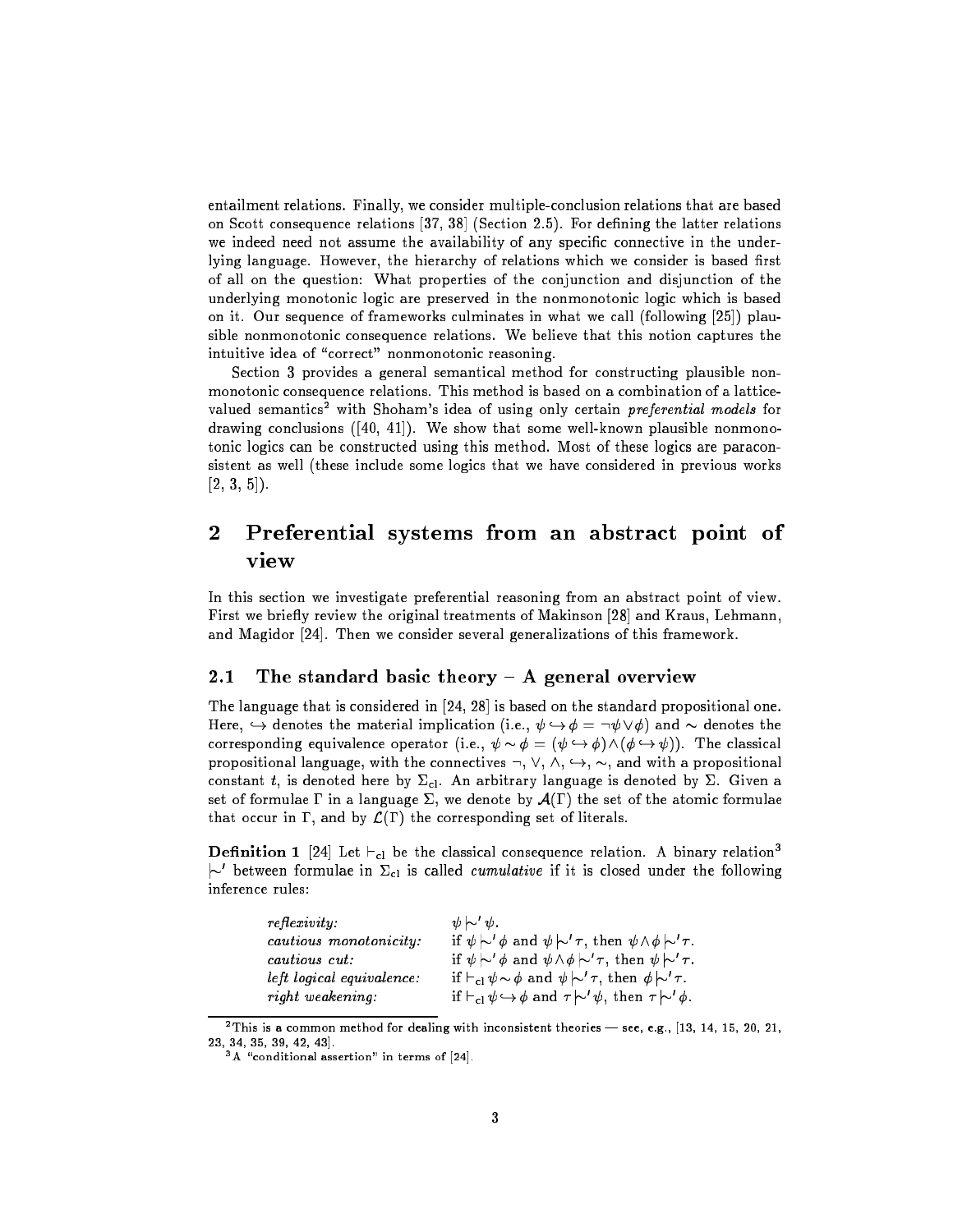**Definition** 2 [24] A cumulative relation  $\sim$  is called *preferential* if it is closed under the following rule:

 $\vee$ -introduction (Or):  $\tau$  and  $\varphi \sim \tau$ , then  $\psi \lor \varphi \sim \tau$ .

Note In order to distinguish between the rules of Definitions 1, 2, and their generalized versions that will be considered in the sequel, the condition above will usually be preceded by the string "KLM". Also, a relation that satisfies the rules of Definition 1 [Definition 2] will sometimes be called KLM-cumulative [KLM-preferential].

The conditions above might look a little-bit ad-hoc. For example, one might ask why  $\hookrightarrow$  is used on the right, while the stronger  $\sim$  is on the left. A discussion and some justification appears in  $[24, 27]$ .<sup>4</sup> A stronger intuitive justification will be given below, using more general frameworks.

#### Generalizations  $2.2$

In the sequel we will consider several generalizations of the basic theory presented above:

- 1. In their formulation, [23, 24, 28, 29] consider the classical setting, i.e.: the basic language is that of the classical propositional calculus  $(\Sigma_c)$ , and the basic entailment relation is the classical one  $(\vdash_{cl})$ . Our first generalization concerns with an abstraction of the syntactic components and the entailment relations involved: Instead of using the classical entails for using the basis for  $c_1$ definitions of cumulative nonmonotonic entailment relations, we allow the use of any entailment relation which satises certain minimal conditions.
- 2. The next generalization is to use Tarskian consequence relations instead of entailment relations (i.e. we consider the use of a set of premises rather than a single one). These consequence relations should satisfy some minimal conditions concerning the availability of certain connectives in their language. Accordingly, we consider cumulative and preferential nonmonotonic consequence relations that are based on those Tarskian consequence relations.
- 3. We further extend the class of Tarskian consequence relations on which nonmonotonic relations can be based by removing almost all the conditions on the language. The definition of the corresponding notions of a cumulative and a preferential nonmonotonic consequence relation is generalized accordingly.
- 4. Our final generalization is to allow relations with *multiple conclusions* rather than the single conclusion ones. Within this framework all the conditions on the language can be removed.

## 2.3 Entailment relations and cautious entailment relations

In what follows  $\psi$ ,  $\phi$ ,  $\tau$  denote arbitrary formulae in a language  $\Sigma$ , and  $\Gamma$ ,  $\Delta$  denote finite sets of formulae in  $\Sigma$ .

<sup>4</sup> Systems that satisfy the conditions of Denitions 1, 2, as well as other related systems, are also considered in [16, 26, 29, 39].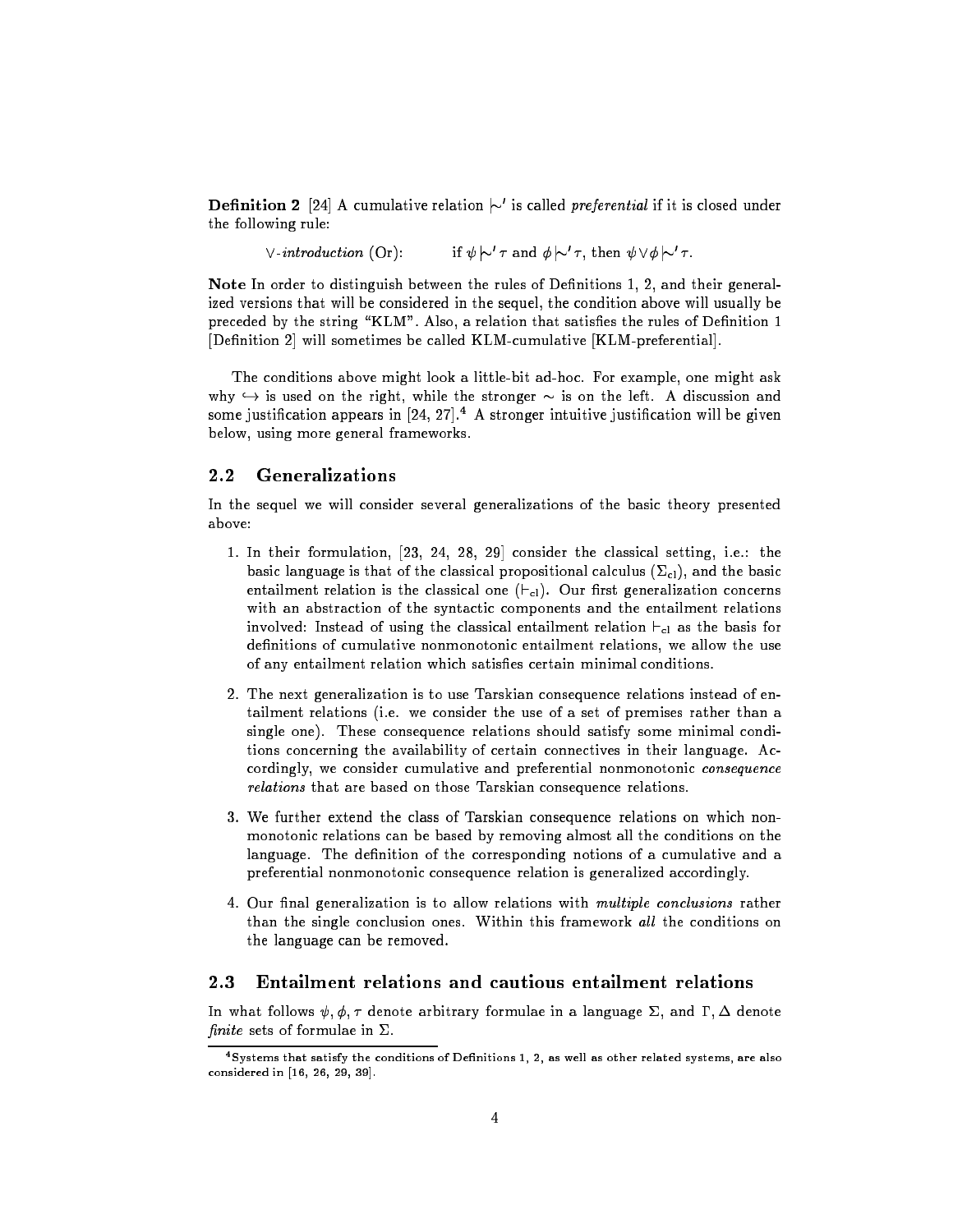**Definition 3** A basic entailment is a binary relation  $\vdash$  between formulae, that satisfies the following conditions:<sup>5 6 7</sup>

1R 1-reflexivity: 
$$
\psi \mid \psi
$$
.  
1C 1-cut: if  $\psi \mid \tau$  and  $\tau \mid \psi$  then  $\psi \mid \psi$ .

Next we generalize the propositional connectives used in the original systems:

 ${\bf D}$ efinition 4 Let  $|-$  be some basic entailment.

- A connective  $\wedge$  is called a *combining conjunction* (w.r.t.  $\vdash$ ) if the following condition is satisfied:  $\tau \models \psi \land \phi$  iff  $\tau \models \psi$  and  $\tau \models \phi$ .
- A connective  $\vee$  is called a *combining disjunction* (w.r.t.  $\vdash$ ) if the following condition is satisfied:  $\psi \vee \phi \models \tau$  iff  $\psi \models \tau$  and  $\phi \models \tau$ .

From now on, unless otherwise stated, we assume that  $\vdash$  is a basic entailment, and  $\wedge$  is a combining conjunction w.r.t.  $\vdash$ .

### Definition 5

- A connective  $\vee$  is called a  $\wedge$ -combining disjunction (w.r.t.  $\vdash$ ) if it is a combining disjunction and:  $\sigma \wedge (\psi \vee \phi) \models \tau$  iff  $\sigma \wedge \psi \models \tau$  and  $\sigma \wedge \phi \models \tau$ .
- A connective  $\supset$  is called a  $\wedge$ -internal implication (w.r.t.  $\vdash$ ) if the following condition is satisfied:  $\tau \wedge \psi$   $\vdash$   $\phi$  iff  $\tau \vdash \psi \supset \phi$ .
- A constant t is called a  $\wedge$ -internal truth (w.r.t.  $\vert \rangle$ ) if the following condition is satisfied:  $\psi \!\wedge\! t \!\vdash\! \phi$  iff  $\psi \!\vdash\! \phi$ .

## Definition 6

- a) a formula is a conjunct of a formula if  $\tau$  ,  $\tau$  , or  $\tau$  ,  $\tau$  ,  $\tau$   $\mu$  and  $\tau$  and  $\tau$ conjunct of either 1 or 2.
- b) For every  $1 \leq i \leq n$   $\psi_i$  is called a semiconjunction of  $\psi_1, \ldots, \psi_n$ ; if  $\psi$  and  $\psi$  are semiconjunctions of  $\psi_1, \ldots, \psi_n$  then so is  $\psi \wedge \psi$  .
- c) A conjunction of  $\psi_1,\ldots,\psi_n$  is a semiconjunction of  $\psi_1,\ldots,\psi_n$  in which every  $\psi_i$ appears at least once as a conjunct.

**Lemma 7** (Basic properties of  $\vdash$  and  $\wedge$ )

 $5$ The "1" means that exactly one formula should appear on both sides of this relation.

 $^6$ It could have been convenient to assume also that  $\vdash$  is closed under substitutions of equivalents, but here we allow cases in which this is not the case.

 $7$ These conditions mean, actually, that basic entailment induces a category in which the objects are formulae.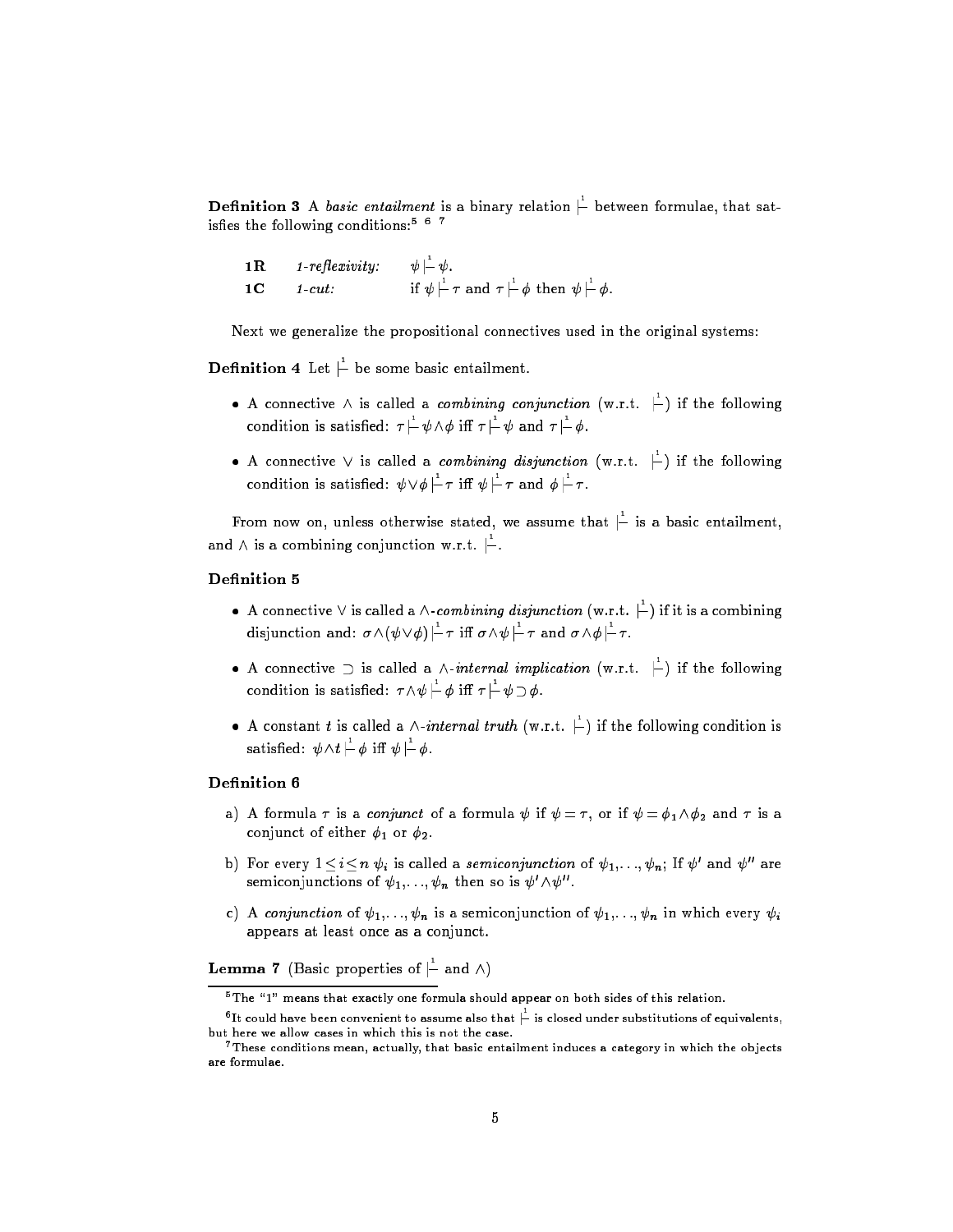- a) is monotonic: If  $\psi$   $\tau$  then  $\psi \wedge \phi$   $\tau$  and  $\phi \wedge \psi$   $\tau$ .
- b) If  $\tau$  is a conjunct of  $\psi$  then  $\psi | -\tau$ .
- c) If  $\psi$  is a conjunction of  $\psi_1,\ldots,\psi_n$  and  $\psi$  is a semiconjunction of  $\psi_1,\ldots,\psi_n$  then  $\psi$   $\vdash$   $\psi'$  .
- d) If  $\psi$  and  $\psi'$  are conjunctions of  $\psi_1,\ldots,\psi_n$  then  $\psi$  and  $\psi'$  are equivalent:  $\psi \vdash \psi'$ and  $\psi' \models \psi$ .
- e) If  $\psi$   $\vdash$   $\phi$  and  $\psi \wedge \phi$   $\vdash$   $\tau$  then  $\psi$   $\vdash$   $\tau$ .

**Proof** For part (a), suppose that  $\psi$   $\vdash$   $\tau$ . By 1-reflexivity,  $\psi \wedge \phi$   $\vdash \psi \wedge \phi$ . Since  $\wedge$  is a combining conjunction,  $\psi \wedge \phi \models \psi$ . A 1-cut with  $\psi \models \tau$  yields  $\psi \wedge \phi \models \tau$ . The case of  $\phi \wedge \psi$  is similar.

We leave the other parts to the reader.

**Notation 8** Let  $\Gamma = {\psi_1, \ldots, \psi_n}$ . Then  $\land \Gamma$  and  $\psi_1 \land \ldots \land \psi_n$  will both denote any conjunction of all the formulae in  $\Gamma$ .

Note Because of Lemma 7 (especially part (d)), there will be no importance to the order according to which the conjunction of elements of  $\Gamma$  is taken in those cases below in which we use Notation 8.

Notation 9  $\psi \equiv \phi = (\psi \supset \phi) \wedge (\phi \supset \psi).$ 

**Lemma 10** (Basic properties of  $\vdash$  and  $\supset$ , t) Let  $\supset$  be a  $\wedge$ -internal implication w.r.t.  $\left| -\right|$  and let t be a  $\wedge$ -internal truth w.r.t.  $\left| -\right|$ . Then:

- a) If  $t \mid -\tau$  then  $\phi \mid -\tau$ .
- b)  $\psi$   $\vdash t$  for every formula  $\psi$ .
- c)  $\psi \wedge \phi \vdash \tau$  iff  $\phi \vdash \psi \supset \tau$ .
- d)  $\psi \models \phi$  iff  $t \models \psi \supset \phi$ . Also,  $\psi \models \phi$  and  $\phi \models \psi$  iff  $t \models \psi \equiv \phi$ .
- e) If  $\tau \mapsto \psi \supset \phi$  then  $t \models (\tau \wedge \psi) \supset (\tau \wedge \phi)$ ; If  $\tau \models \psi \equiv \phi$  then  $t \models (\tau \wedge \psi) \equiv (\tau \wedge \phi)$ .
- f) If  $\psi_1, \psi_2$  are conjunctions of the same set of formulae then  $t-\psi_1 \equiv \psi_2$ .
- g) If  $\psi$   $\vdash$   $\phi$  and  $\psi$   $\vdash$   $\phi$   $\supset$   $\tau$  then  $\psi$   $\vdash$   $\tau$ .

**Proof** All the parts of the lemma are easily verified. We only give a proof of the first claim of part (e): If  $\tau \vdash \psi \supset \phi$ , then  $\tau \wedge \psi \vdash \phi$ . By Lemma 7(a),  $\tau \wedge \psi \vdash \tau$ . Thus  $\tau \wedge \psi$   $\vdash \tau \wedge \phi$  (combining conjunction), and so  $t \vdash (\tau \wedge \psi) \supset (\tau \wedge \phi)$  by part (d).

**Lemma 11** Let  $\vee$  be a combining disjunction w.r.t.  $\vdash$ .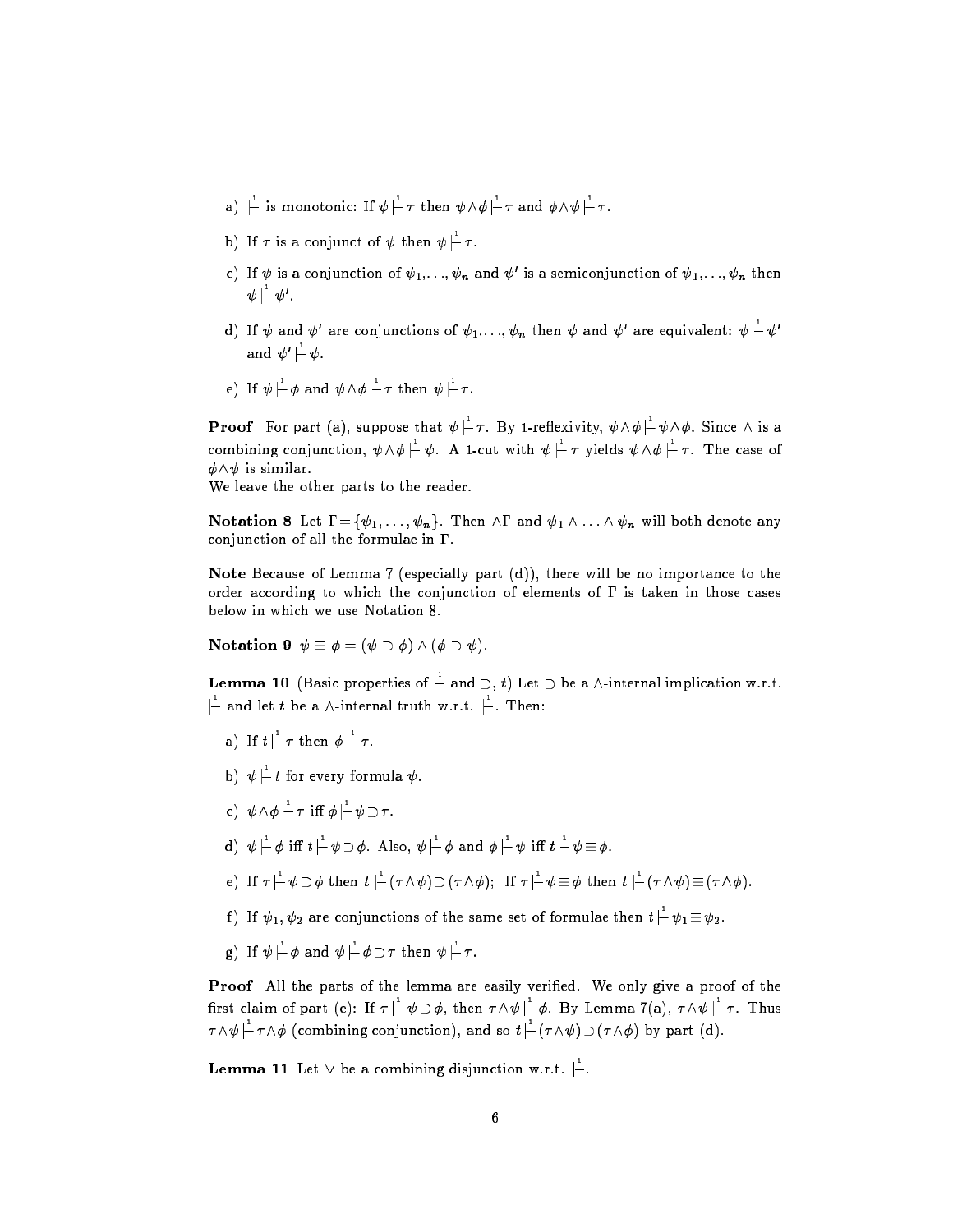a)  $\vee$  is a  $\wedge$ -combining disjunction iff the following distributive law obtains:

$$
\phi\wedge(\psi_1\vee\psi_2)\mid\dot{\neg}(\phi\wedge\psi_1)\vee(\phi\wedge\psi_2)
$$

b) If  $\vdash$  has a  $\wedge$ -internal implication then  $\vee$  is a  $\wedge$ -combining disjunction.

**Proof** Part (a) is based on the facts that  $\psi \models \psi \lor \phi$ ,  $\phi \models \psi \lor \phi$ ,  $\psi \land \phi \models \psi$ , and  $\psi \land \phi \models \phi$ (see the proof of Lemma 7(a)). We leave the details to the details to the details to the reader. Part (b) follows the readers of  $\mathcal{A}$ from (a), since it is easy to see that if  $\vdash$  has a  $\wedge$ -internal implication then the above distributive law holds.

Note It is easy to see that the converse of the distributive law above, i.e. that

$$
(\phi \wedge \psi_1) \vee (\phi \wedge \psi_2) \vdash \phi \wedge (\psi_1 \vee \psi_2)
$$

is true whenever  $\wedge$  and  $\vee$  are, respectively, a combining conjunction and a combining disjunction w.r.t.  $\vdash$ .

**Definition 12** Suppose that a language  $\Sigma$  of a basic entailment  $\vdash$  contains a combining conjunction ^, a ^-internal implication , and a ^-internal truth t. A binary relation <sup>j</sup>  $\overline{\phantom{0}}$  $\sim$  between formulae in  $\Sigma$  is called  $\{\wedge, \supset, t\}$ . *cumulative* if it satisfies the following conditions:

$$
\psi \stackrel{\perp}{\sim} \psi.
$$
  
if  $\psi \stackrel{\perp}{\sim} \phi$  and  $\psi \stackrel{\perp}{\sim} \tau$ , then  $\psi \wedge \phi \stackrel{\perp}{\sim} \tau$ .  
if  $\psi \stackrel{\perp}{\sim} \phi$  and  $\psi \wedge \phi \stackrel{\perp}{\sim} \tau$ , then  $\psi \stackrel{\perp}{\sim} \tau$ .  
if  $t \stackrel{\perp}{\sim} \psi \equiv \phi$  and  $\psi \stackrel{\perp}{\sim} \tau$ , then  $\phi \stackrel{\perp}{\sim} \tau$ .  
if  $t \stackrel{\perp}{\sim} \psi \supset \phi$  and  $\tau \stackrel{\perp}{\sim} \psi$ , then  $\tau \stackrel{\perp}{\sim} \phi$ .

Note In our notations, a KLM-cumulative relation (Definition 1) is  $\{\wedge, \hookrightarrow, t, \vdash_{\text{cl}}\}$ cumulative.

Lemma 10(d) allows us to further generalize the notion of a cumulative relation so that only the availability of a combining conjunction is assumed:

denotes the nition in the control of the control of the control of the control of the control of the control of  $\sim$  between formulae is called  $\{\land, \models\}$  cumulative if it satisfies the following conditions:

| 1R             | $1$ -reflexivity:           | $\psi \sim \psi$ .                                                                                                       |
|----------------|-----------------------------|--------------------------------------------------------------------------------------------------------------------------|
| $1$ CM         | 1-cautious monotonicity:    | if $\psi \stackrel{1}{\sim} \phi$ and $\psi \stackrel{1}{\sim} \tau$ , then $\psi \wedge \phi \stackrel{1}{\sim} \tau$ . |
| 1 <sub>C</sub> | 1-cautious cut.             | if $\psi \stackrel{1}{\sim} \phi$ and $\psi \wedge \phi \stackrel{1}{\sim} \tau$ , then $\psi \stackrel{1}{\sim} \tau$ . |
| 1LLE           | 1-left logical equivalence: | if $\psi \mid \psi \phi$ and $\phi \mid \psi \phi$ and $\psi \sim \tau$ , then $\phi \sim \tau$ .                        |
| $1$ RW         | $1$ -right weakening:       | if $\psi \mid -\phi$ and $\tau \sim \psi$ , then $\tau \sim \phi$ .                                                      |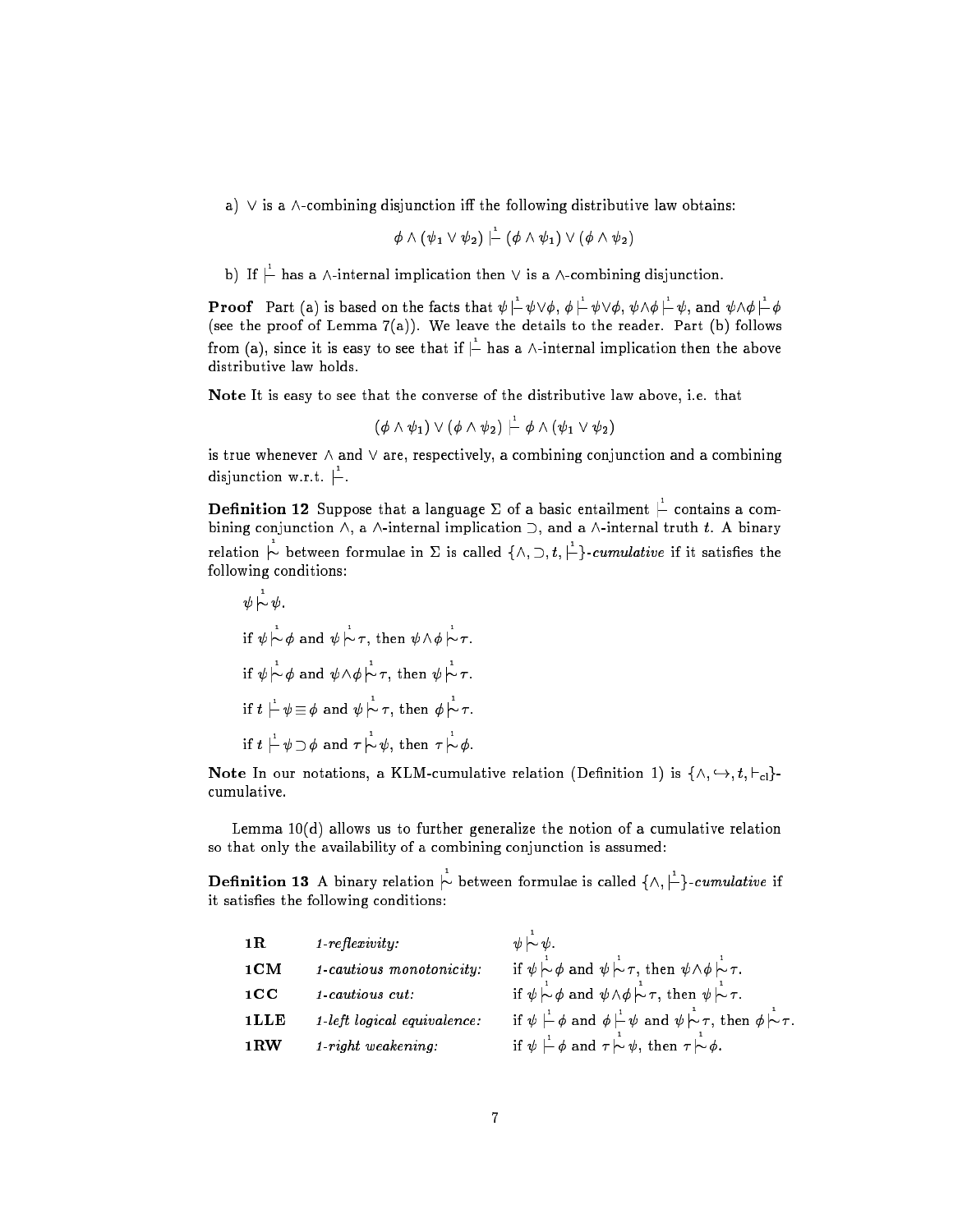If, in addition,  $\lor$  is a  $\land$ -combining disjunction w.r.t.  $\models$ , and  $\models$  satises the following rule:

1 Or  $1 - \vee$  introduction: . . <del>. . .</del> . . , then \_ <sup>j</sup> 

then in the contract of the contract of the contract of the contract of the contract of the contract of the contract of the contract of the contract of the contract of the contract of the contract of the contract of the co  $\sim$  is called  $\{ \vee, \wedge, \models \}$  preferential.

**Proposition 14** Let  $\supset$  be a  $\wedge$ -internal implication w.r.t.  $\vdash$  and let t be a  $\wedge$ -internal truth w.r.t.  $\vdash$ . Then a relation is  $\{\land, \supset, t\}$  cumulative iff it is  $\{\land, \vdash\}$  cumulative.

Proof Follows easily from Lemma 10.

Note From the note after Definition 12 and the last proposition it follows that in a language containing cl, <sup>j</sup> is a KLM-preferential relation (December 2) in it is  $\sim$  $\{\vee, \wedge, \hookrightarrow, t, \vdash_{\text{cl}}\}$ -preferential.

**Proposition 15** Every  $\{\land, \models\}$ -cumulative relation  $\models$ sponding basic entailment: If  $\psi|-\phi$  then  $\psi|$ .

<code>Proof By 1RW</code> of  $\psi$   $\vdash$   $\phi$  and  $\psi$   $\vdash$ .

Proposition 16 Let <sup>j</sup> - $\sim$  be a { $\wedge$ ,  $\vdash$ }-cumulative relation. Then:

- a) is a combining conjunction also w.r.t. just a combined conjunction also w.r.t. just a combined conjunction a  $\overline{\phantom{0}}$ . . . .  $\overline{\phantom{0}}$  ^ i <sup>j</sup> and <sup>j</sup> -.
- b) If t is a  $\wedge$ -internal truth w.r.t.  $\vdash$  then it is also a  $\wedge$ -internal truth w.r.t.  $\downarrow$ -. . . . . i<sup>j</sup> .

## Proof

a) ((): Suppose that <sup>j</sup> and in the second contract of the second contract of the second contract of the second contract of the second contract of the second contract of the second contract of the second contract of the second contract of the seco . Then by  $1-\frac{1}{2}$  is the property of  $\mathcal{F}$  is the property of  $\mathcal{F}$  . On the other hand, by Lemma 7(c),  $\tau \wedge \psi \wedge \phi \models \psi \wedge \phi$ , and so by Proposition 15, [2]:  $\tau \wedge \psi \wedge \phi \models$  $\cdot$ . <del>.</del> . . . . . . 1 C C , of [2] and [2] yields  $\cdots$  ,  $\cdots$  if  $\cdots$   $\cdots$  if  $\cdots$  is another  $\cdots$  if  $\cdots$  yields that <sup>j</sup> -. . . . . . ()): Suppose that <sup>j</sup> - $\sim \psi \wedge \phi$ . By Lemma 7(c),  $\tau \wedge (\psi \wedge \phi) \models \psi$ . By Proposition 15 . . . . . . . . . . A 1CC with <sup>j</sup> ^ yields that <sup>j</sup> . Similarly, if <sup>j</sup> ^ then  $\sim$   $\sim$ .

b) By Lemma 10(b) and Proposition 15,<sup>j</sup> t. Now, suppose that<sup>j</sup> . <del>.</del> . . . . . . .  $\cdots$  with  $\cdots$ <sup>t</sup> yields ^t <sup>j</sup>  $\overline{\phantom{0}}$ . For the converse that  $\mathcal{C}$  is the converse that  $\mathcal{C}$  $\overline{\phantom{0}}$ . A 1CC with j t the second second the second second second second second second second second second second second second second second second second second second second second second second second second second second second second se yields<sup>j</sup> .

Note Unlike  $\wedge$  and t, in general  $\supset$  and  $\vee$  do not always remain a  $\wedge$ -internal implication and a combining disjunction w.r.t <sup>j</sup> . Counter-examples will be given in Section in Section 1. The given in Section 1. The given in Section 1. The given in Section 1. The given in Section 1. The given in Section 1. The given in Section 1. The given in Sectio 3 (see Proposition 86 and the note that follows it).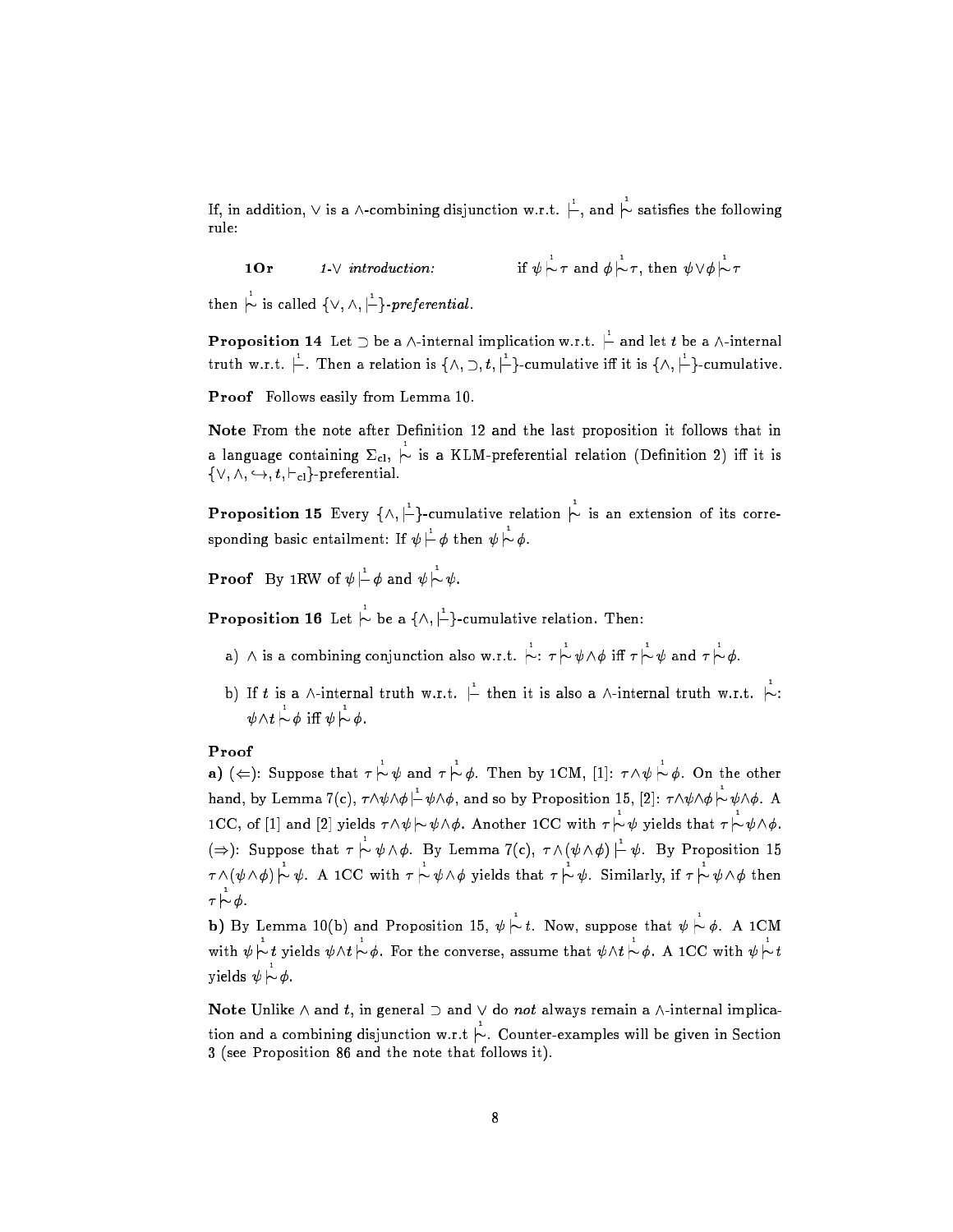It is possible to strengthen the conditions in Definition 13 as follows:

| $s$ 1R  | strong $1R$ :         | if $\psi$ is a conjunct of $\gamma$ then $\gamma \hspace{0.2em}\sim\hspace{-0.9em}\mid\hspace{0.58em} \psi$ . |
|---------|-----------------------|---------------------------------------------------------------------------------------------------------------|
| $s-1RW$ | strong $1\text{RW}$ : | if $\tau \wedge \psi \mid^{\mathbb{1}} \phi$ and $\tau \mid \sim \psi$ , then $\tau \mid^{\mathbb{1}} \phi$ . |

Our next goal is to show that these stronger versions are really valid for any  $\{\wedge, \lnot\}$ -cumulative relation. Moreover, each property is in fact equivalent to the corresponding property under certain conditions, which are specied below.

## Proposition 17

- a) 1RW and s-1RW are equivalent in the presence of 1R and 1CC.
- b) 1RW and s-1R are equivalent in the presence of 1R, 1CC, and 1LLE.

## Proof

a) The fact that s-1RW implies 1RW follows from Lemma 7(a). For the converse assume that  $\tau \wedge \psi$   $\vdash \phi$ . By Proposition 15 (the proof of which uses only 1R and 1RW),  $\ldots$   $\ldots$  $\overline{\phantom{a}}$ . A 1CC with <sup>j</sup>  $\overline{\phantom{a}}$  yields <sup>j</sup>  $\overline{\phantom{a}}$ .

**b**) Suppose that  $\psi \models \phi$  and  $\tau \nmid$ - . From Lemma 7 it easily follows that the rst assumption entails that  $\tau \wedge \psi \wedge \phi \vdash \tau \wedge \psi$  and  $\tau \wedge \psi \vdash \tau \wedge \psi \wedge \phi$ . By s-1R,  $\tau \wedge \psi \wedge \phi \vdash \phi$ . a 11 Let of the last three sequence , the last  $\mathcal{A}$  . Finally, by 1CC with <sup>j</sup> we are the contract of the contract of the contract of the contract of the contract of the contract of the contract of the contract of the contract of the contract of the contract of the contract of the contract of the con  $- - -$  . In the other direction s-1R is obtained from 1RW as follows: Let be a conjunct of  $\gamma$ . By Lemma 7(b)  $\gamma \models \psi$ . A 1RW with  $\gamma \models$  yields that <sup>j</sup> .

## Corollary 18

- a) s-1R and s-1RW are equivalent in the presence of 1R, 1CC, and 1LLE.
- b) A relation is  $\{\wedge, \lvert \cdot \rvert\}$ -cumulative if it satisfies s-1R, 1LLE, 1CM, and 1CC.

Proof Immediate from Proposition 17 and the fact that s-1R entails 1R.

## 2.4 Tarskian consequence relations and Tarskian cautious consequence relations

The next step in our generalizations is to allow several premises on the l.h.s. of the consequence relations.

## Definition 19

a) A (ordinary) Tarskian consequence relation  $[44]$  (ter, for short) is a binary relation  $\vdash$  between sets of formulae and formulae, that satisfies the following conditions: <sup>8</sup>

 ${}^8$ The prefix "T" denotes that these are Tarskian rules.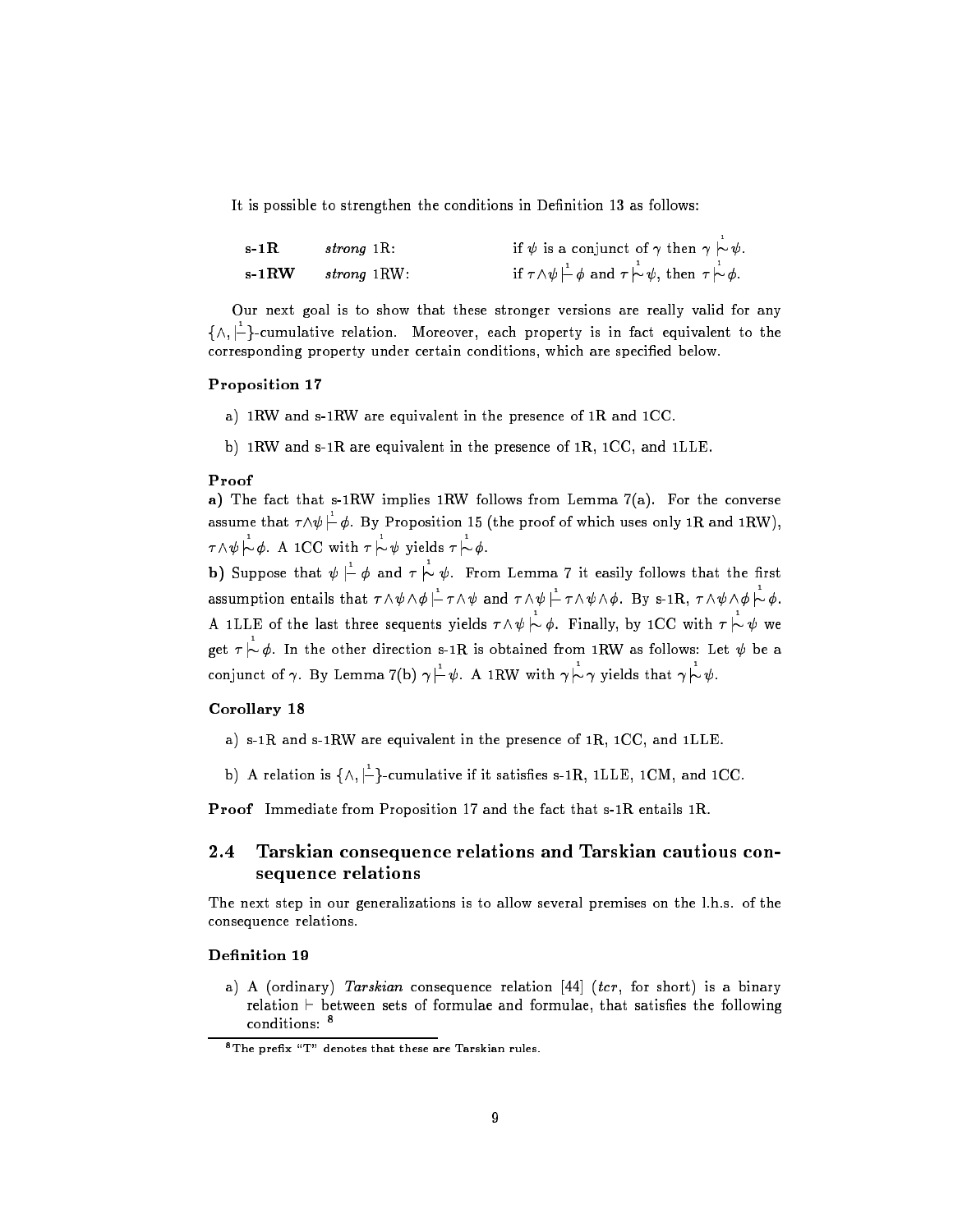| s TR. | strong T-reflexivity. | $\Gamma \vdash \psi$ for every $\psi \in \Gamma$ .                                                       |
|-------|-----------------------|----------------------------------------------------------------------------------------------------------|
| TМ    | T monotonicity:       | if $\Gamma \vdash \psi$ and $\Gamma \subset \Gamma'$ then $\Gamma' \vdash \psi$ .                        |
| ТC    | $T$ cut.              | if $\Gamma_1 \vdash \psi$ and $\Gamma_2$ , $\psi \vdash \phi$ then $\Gamma_1$ , $\Gamma_2 \vdash \phi$ . |

b) A Tarskian *cautious* consequence relation *(tccr, for short)* is a binary relation  $\sim$  between sets of formulae and formulae in a language  $\Sigma$ , that satisfies the following conditions:9

| $\,$ s TR  | strong T-reflexivity:    | $\Gamma \sim \psi$ for every $\psi \in \Gamma$ .                               |
|------------|--------------------------|--------------------------------------------------------------------------------|
| <b>TCM</b> | T cautious monotonicity: | if $\Gamma \sim \psi$ and $\Gamma \sim \phi$ , then $\Gamma, \psi \sim \phi$ . |
| TCC        | <i>T</i> -cautious cut.  | if $\Gamma \sim \psi$ and $\Gamma, \psi \sim \phi$ , then $\Gamma \sim \phi$ . |

**Proposition 20** Any tccr  $\sim$  is closed under the following rules for every n:

| $TCM^{[n]}$ | if $\Gamma \sim \psi_i$ $(i = 1, , n)$ then $\Gamma, \psi_1, , \psi_{n-1} \sim \psi_n$ .                    |
|-------------|-------------------------------------------------------------------------------------------------------------|
| $TCC^{[n]}$ | if $\Gamma \sim \psi_i$ $(i = 1, , n)$ and $\Gamma, \psi_1, , \psi_n \sim \phi$ , then $\Gamma \sim \phi$ . |

**Proof** We show closure under  $I$ CMF by induction on  $n$ . The case  $n=1$  is trivial, and ICM<sup>[2]</sup> is simply TCM. Now, assume that ICC<sup>[2]</sup> is valid and I  $\sim \psi_i$  for  $i =$  $1, \ldots, n+1$ . By induction hypothesis  $\Gamma, \psi_1, \ldots, \psi_{n-1} \rightarrow \psi_n$  and  $\Gamma, \psi_1, \ldots, \psi_{n-1} \rightarrow \psi_{n+1}$ . Hence  $\Gamma$ ,  $\psi_1, \ldots, \psi_n \sim \psi_{n+1}$  by TCM.

The proof of TCC<sup> $n$ </sup> is also by induction on n. TCC<sup> $n$ </sup> is just TCC. Assume now that  $\Gamma \sim \psi_i$   $(i= 1, \ldots, n+1)$  and  $\Gamma, \psi_1, \ldots, \psi_n, \psi_{n+1} \sim \phi$ . By  $\text{TCM}^{[n+1]}$   $\Gamma, \psi_1, \ldots, \psi_n \sim \psi_{n+1}$ . A TCC of the last two sequents gives  $\Gamma, \psi_1, \ldots, \psi_n \sim \phi$ . Hence  $\Gamma \sim \phi$  by induction hypothesis.

The following definition is the multiple-assumptions analogue of Definition 4:

**Definition 21** Let  $\vdash$  be a relation between a set of formulae and a formula in a language  $\Sigma$ .

- A connective  $\wedge$  is called *combining conjunction* (w.r.t.  $\vdash$ ) if the following condition is satisfied:  $\Gamma \vdash \psi \land \phi$  iff  $\Gamma \vdash \psi$  and  $\Gamma \vdash \phi$ .
- A connective  $\wedge$  is called *internal conjunction* (w.r.t.  $\vdash$ ) if the following condition is satisfied:  $\Gamma$ ,  $\psi \wedge \phi \vdash \tau$  iff  $\Gamma$ ,  $\psi$ ,  $\phi \vdash \tau$ .
- A connective  $\vee$  is called *combining disjunction* (w.r.t.  $\vdash$ ) if the following condition is satisfied:  $\Gamma$ ,  $\psi \lor \phi \vdash \tau$  iff  $\Gamma$ ,  $\psi \vdash \tau$  and  $\Gamma$ ,  $\phi \vdash \tau$ .

In what follows we assume that  $\vdash$  is a tcr and  $\land$  is a combining conjunction with respect to  $\vdash$ .

**Lemma 22** (Basic properties of  $\vdash$  and  $\wedge$ )

a) If  $\Gamma$ ,  $\psi \vdash \tau$  then  $\Gamma$ ,  $\psi \land \phi \vdash \tau$ .

<sup>&</sup>lt;sup>9</sup>A set of conditions which is similar to the one below was first proposed in [19], except that instead of cautious cut Gabbay uses cut.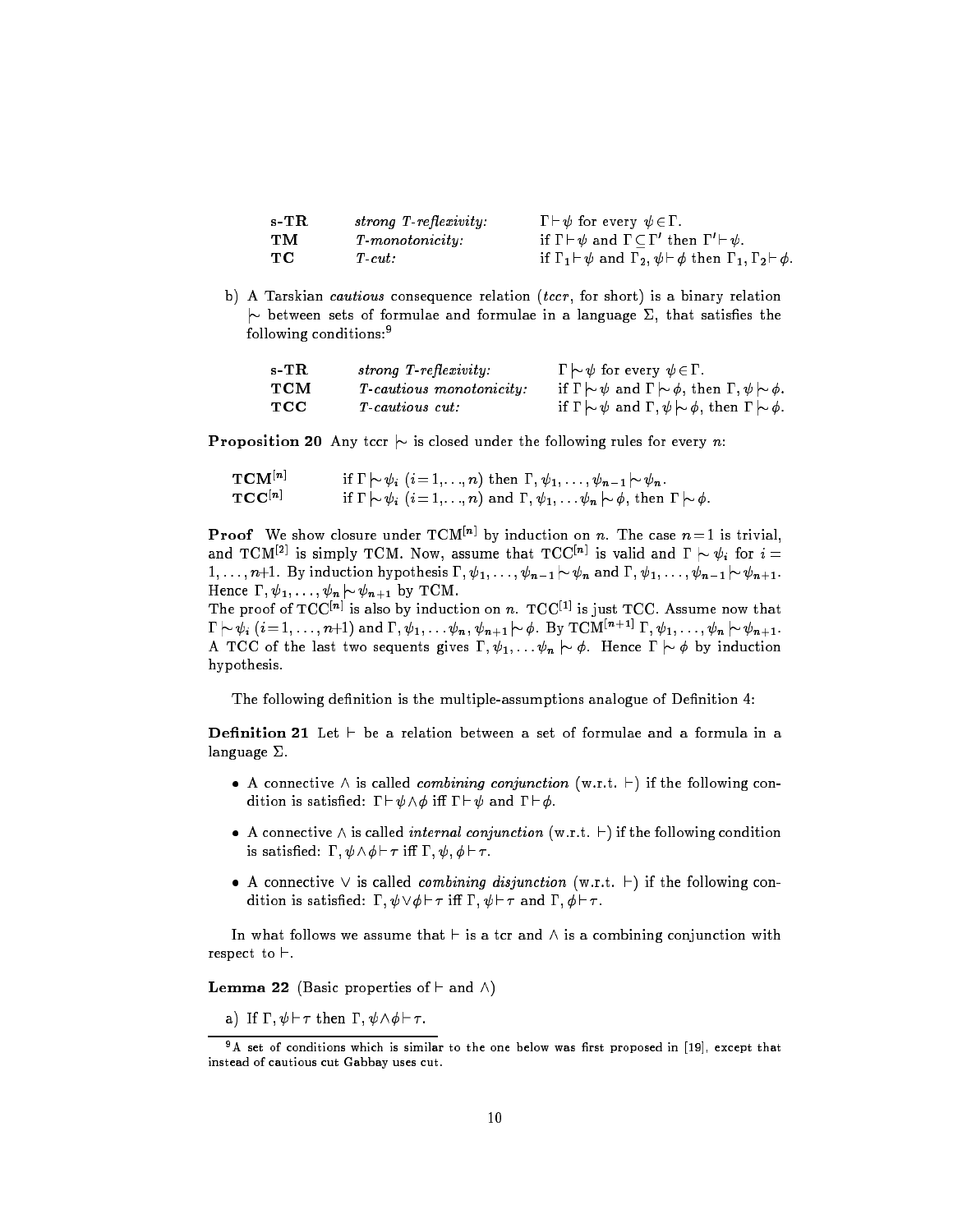- b) If  $\Gamma$ ,  $\psi$   $\vdash \tau$  then  $\Gamma$ ,  $\phi \wedge \psi$   $\vdash \tau$ .
- c) If  $\psi$  is a conjunction of  $\psi_1,\ldots,\psi_n$  and  $\psi$  is a semiconjunction of  $\psi_1,\ldots,\psi_n$  then  $\psi \vdash \psi$  .
- $a)$  if  $\psi$  and  $\psi$  are conjunctions of  $\psi_1, \ldots, \psi_n$  then  $\psi$  and  $\psi$  are equivalent:  $\psi \vdash \psi$ anu  $\psi \ \vdash \psi$ .
- e) If  $\Gamma \neq \emptyset$  then  $\Gamma \vdash \psi$  iff  $\land \Gamma \vdash \psi$ .
- f)  $\land$  is an internal conjunction w.r.t.  $\vdash$ .

Proof Similar to that of Lemma 7.

Our next goal is to generalize the notion of cumulative entailment relation (Definition 13). We shall first do it for consequence relations that have a combining conjunction.

**Definition 23** A tccr  $\sim$  is called  $\{\wedge, \vdash\}$ -cumulative if it satisfies the following conditions:

|       | $w-TLLE$ weak T-left logical equivalence:                                                                                        | if $\psi \vdash \phi$ and $\phi \vdash \psi$ and $\psi \not\sim \tau$ , then $\phi \not\sim \tau$ . |
|-------|----------------------------------------------------------------------------------------------------------------------------------|-----------------------------------------------------------------------------------------------------|
| w TRW | weak T-right weakening.                                                                                                          | if $\psi \vdash \phi$ and $\tau \sim \psi$ , then $\tau \sim \phi$ .                                |
| TICR  | <i>T</i> -internal conjunction reduction: for every $\Gamma \neq \emptyset$ , $\Gamma \sim \psi$ iff $\wedge \Gamma \sim \psi$ . |                                                                                                     |

If, in addition,  $\vdash$  has a combining disjunction  $\vee$ , and  $\vdash$  satisfies

T- $\lor$ -introduction: if  $\Gamma$ ,  $\psi \sim \tau$  and  $\Gamma$ ,  $\phi \sim \tau$ , then  $\Gamma$ ,  $\psi \lor \phi \sim \tau$ **TOr** 

then  $\sim$  is called  $\{\vee, \wedge, \vdash\}$ -preferential.

## Notes

- 1. Because of Proposition 22 and w-TLLE, it again does not matter what conjunction of  $\Gamma$  is used in TICR.
- 2. Condition TICR is obviously equivalent to the requirement that  $\wedge$  is an internal conjunction w.r.t.  $\sim$  (see Definition 21).

**Proposition 24** In the definition of  $\{\wedge, \vdash\}$ -cumulative tccr one can replace condition s-TR with the following weaker condition:

**TR** T-reflexivity:  $\psi \sim \psi$ .

**Proof** Let  $\psi \in \Gamma$ . A w-T-RW of  $\wedge \Gamma \vdash \psi$  and  $\wedge \Gamma \vdash \wedge \Gamma$  yields  $\wedge \Gamma \vdash \psi$ . By TICR,  $\Gamma \sim \psi$ .

We now show that the concept of a  $\{\wedge, \vdash\}$ -cumulative tccr is equivalent to the notion of  $\{\wedge, [\neg]$ -cumulative relation: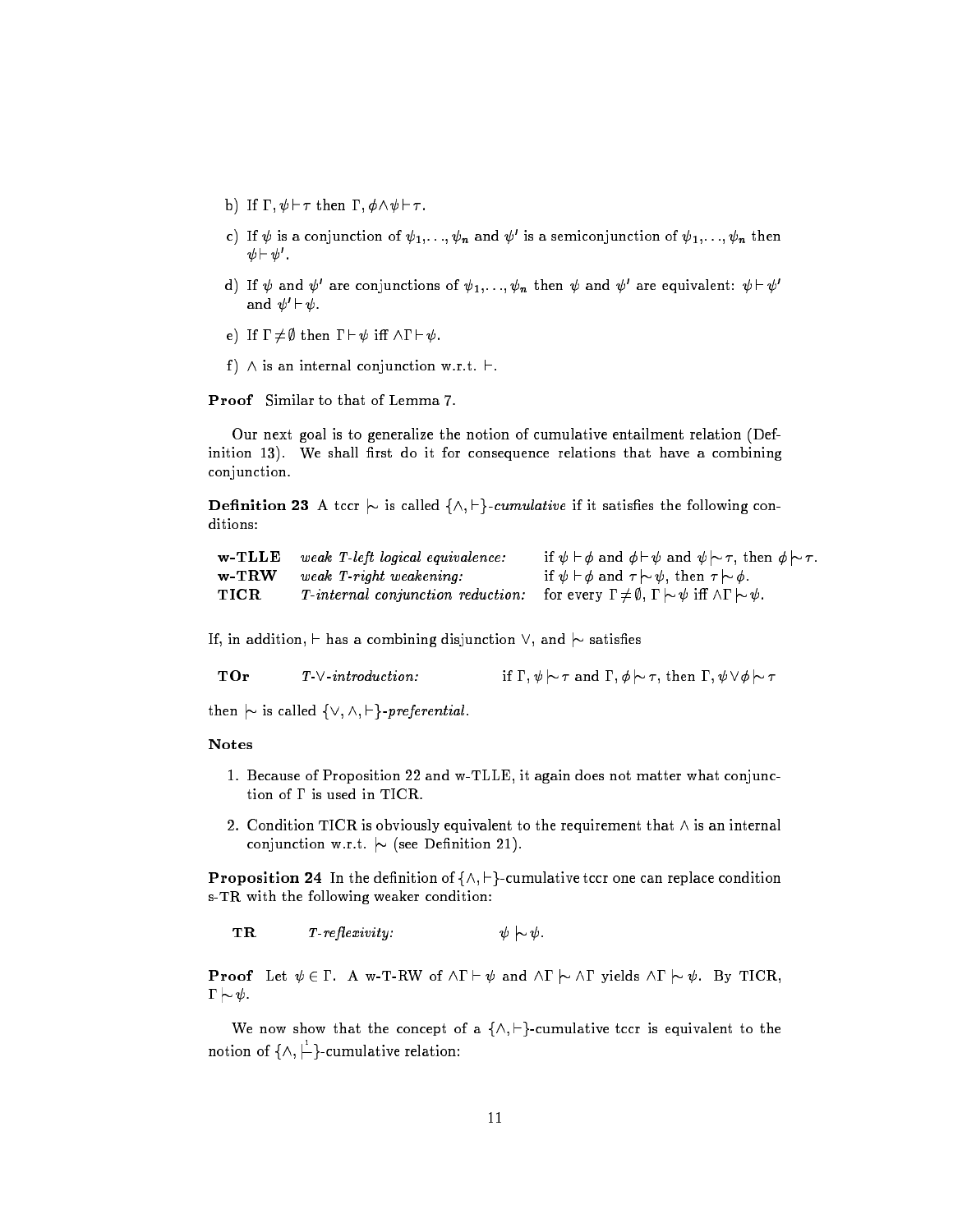**Definition 25** Let  $\vdash$  be a basic entailment with a combining conjunction  $\land$ . Let  $\}$ be a  $\{\wedge, \lvert \vdash \rangle\}$ -cumulative relation. Define two binary relations  $(\lvert \lnot \rangle')$  and  $(\lvert \lnot \rangle)$  $\sim$ ) petween sets of formulae and formulae in a language  $\Sigma$  as follows:

- a)  $\Gamma(-)' \phi$  iff either  $\Gamma \neq \emptyset$  and  $\wedge \Gamma \vdash \phi$ , or  $\Gamma = \emptyset$  and  $\psi \vdash \phi$  for every  $\psi$ .
- b) (j  $\sim$  )  $\varphi$  in 1  $\neq$   $\psi$  and  $\wedge$  1  $\gamma$  $\sim$   $\varphi$  .

**Definition 26** Let  $\vdash$  be a tcr with a combining conjunction  $\land$ . Suppose that  $\vdash$  is a  $\{\wedge, \vdash \}$ -cumulative tccr. Define two binary relations ( $\sqsubset$ ) and ( $\blacktriangleright$ ) -between formulae in  $\Sigma$  as follows:

- a)  $\psi$  (г)  $\varphi$  III  $\{\psi\} \sqcap \varphi$ .
- $D$ )  $\psi$   $\upharpoonright$   $\sim$   $I$   $\varphi$   $\downarrow$   $\Box$   $\upharpoonright$   $\psi$   $\upharpoonright$   $\sim$   $\varphi$ .

 ${\bf Proposition ~27 ~ \ }$  Let  $\leftarrow, \leftarrow$ , and in the last two density of the last two density of the last two density of the last two density of the last two density of the last two density of the last two density of the last two density of the last two density

- a)  $($ |- $)$ ' is a tcr for which  $\wedge$  is a combining conjunction.
- $\sim$   $\sim$   $\sim$  $\sim$ )' is a { $\wedge$ , ( $\vdash$ )'}-cumulative tccr.
- c) ( $\sqcap$ ) is a basic entailment for which  $\wedge$  is a combining conjunction.
- $\alpha$ ) ( $\sim$ ) is a  $\gamma \wedge$ , ( $\sqcap$ )  $\gamma$ -cumulative entailment.
- e)  $((-)'^* = -$
- f ) ((j  $\sim$ ) )  $\equiv$   $\gamma$ .
- g) if  $\sqsubset$  is a normal tcr (i.e., if  $\forall \psi \ \psi \sqsubset \phi$  then  $\sqsubset \phi$ ), then (( $\sqsubset$ )  $\sqsubset$   $\sqsubset$   $\sqsubset$
- $\ln$ ) ii 1  $\neq$   $\psi$  then 1 ((|~) )  $\psi$  in 1 |~  $\psi$ .
- i) If  $\vee$  is a  $\wedge$ -combining disjunction w.r.t.  $\vdash$  and  $\vdash$  satises 1-Or, then (j  $\sim$  ) is  $\{\vee, \wedge, \vdash\}$ -preferential.
- $\mu$  if  $\vee$  is a combining disjunction w.r.t.  $\vdash$  and  $\sim$  satisfies T-Or, then ( $\sim$ ) is  $\{ \vee, \wedge, \vdash \}$ -preferential.

Proof All the parts of the claim are easily verified. We show parts (h) and (i) as examples:

(n): Suppose that  $1 \neq \emptyset$ . Then  $1 \mid (\uparrow \sim) \mid \psi$  in  $\wedge 1 \mid (\uparrow \sim) \mid \psi$  in  $\wedge 1 \mid \sim \psi$ , in (by Tick)  $\Gamma \sim \phi$ .

 $\cdots$  By (b) we only need to show the show that  $\cdots$  $\sim$ ) satismes TOr. So assume that  $\gamma_1, \gamma_2, \ldots, \gamma_n$ ,  $\sim$ - $\sim$ )  $\tau$  and  $\gamma_1, \gamma_2, \ldots, \gamma_n, \varphi$  (r - $(\sim)'$   $\tau$ . Then  $(\bigwedge_{i=1}^{n} \gamma_{i}) \wedge \psi$  $\sim$   $\tau$  and  $(\bigwedge_{i=1}^{n} \gamma_{i}) \wedge \phi$  | - .  $\text{By 1-Or},\, \left(\left(\bigwedge_{i=1}^n \gamma_i\right) \wedge \psi\right) \vee \left(\left(\bigwedge_{i=1}^n \gamma_i\right) \wedge \phi\right) \, \left| \right.$ . By Lemma 11, the note that follows that follows it, and 1-LLE,  $((\bigwedge_{i=1}^{n} \gamma_{i}) \wedge (\psi \vee \phi) \nmid$  $\cdot$  $\cdots$   $\cdots$   $\cdots$   $\cdots$   $\cdots$   $\cdots$   $\cdots$   $\cdots$   $\cdots$  $\overline{\phantom{a}}$  $\sim$ l $\tau.$ 

<sup>&</sup>lt;sup>10</sup>Since  $\stackrel{\frown}{\triangleright}$  is  $\{\wedge,\stackrel{\frown}{\vdash}\}$ -cumulative, it satisfies, in particular, 1LLE. Hence, the order in which the conjunction of  $\Gamma$  is taken has no importance (see Lemma 7d). Thus  $(\mathop{\sim}\limits|\mathop{\sim}\limits)'$  is well-defined.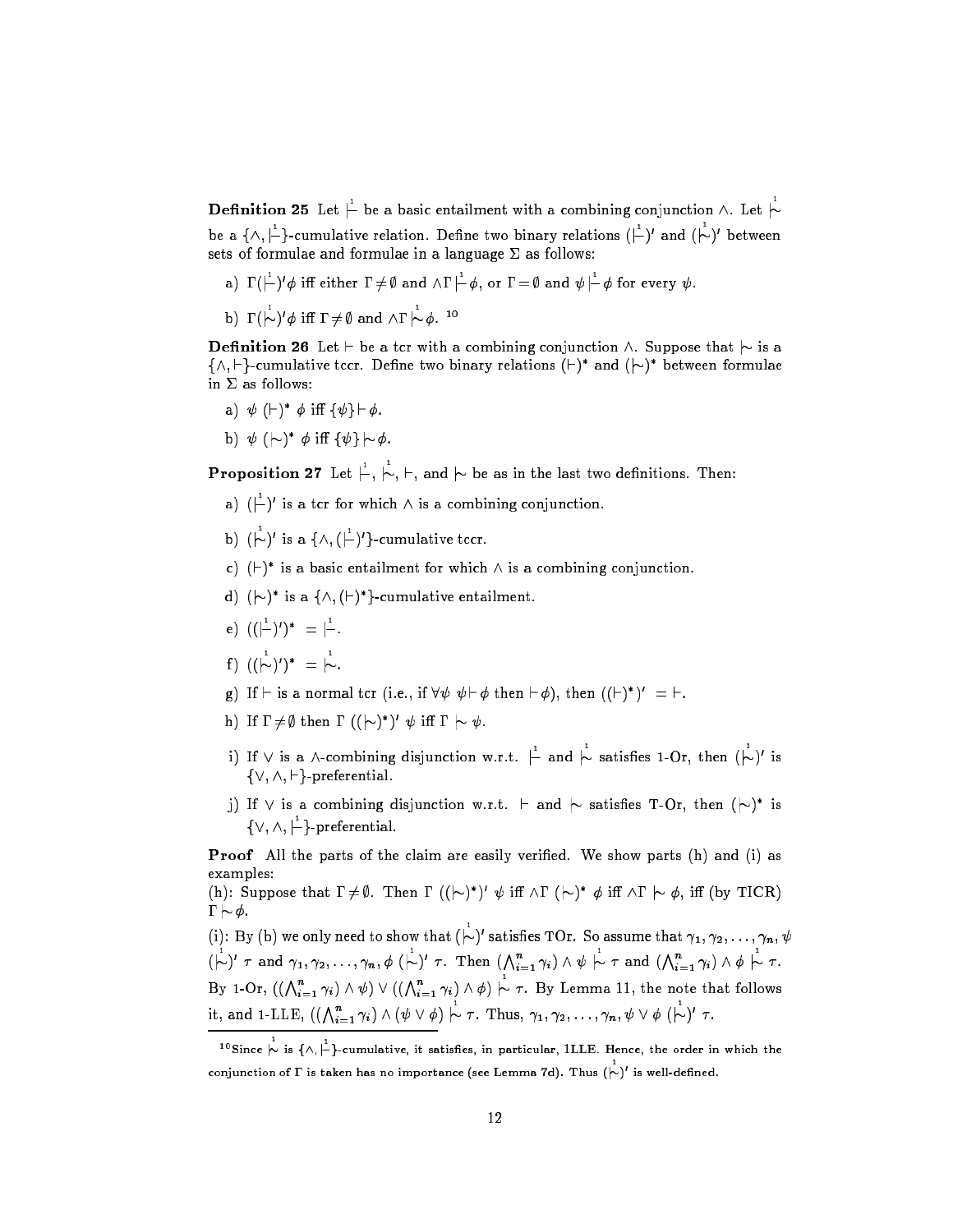Corollary 28 Suppose that  $\sim$  is  $\{\wedge, \vdash_{\text{cl}}\}$ -cumulative  $[\{\vee, \wedge, \vdash_{\text{cl}}\}$ -preferential]. Denene r if  $\tau$  is the  $\tau$  . Then we have the contract of  $\tau$  is cumulative [preferential] in the sense of [24] (Definitions 1 and 2).

We next generalize the definition of a cumulative tccr to make it independent of the existence of any specific connective in the language. In particular, we do not want to assume anymore that a combining conjunction is available.

**Proposition 29** Let  $\vdash$  be a tcr, and let  $\sim$  be a tccr in the same language. The following connections between  $\vdash$  and  $\vdash$  are equivalent:

|            | $TCum$ <i>T</i> cumulativity. | for every $\Gamma \neq \emptyset$ , if $\Gamma \vdash \psi$ then $\Gamma \sim \psi$ .                                                       |
|------------|-------------------------------|---------------------------------------------------------------------------------------------------------------------------------------------|
| TLLE       | T-left logical equivalence:   | if $\Gamma$ , $\psi \vdash \phi$ and $\Gamma$ , $\phi \vdash \psi$ and $\Gamma$ , $\psi \vdash \tau$ , then $\Gamma$ , $\phi \vdash \tau$ . |
| <b>TRW</b> | $T$ -right weakening:         | if $\Gamma, \psi \vdash \phi$ and $\Gamma \vdash \psi$ , then $\Gamma \vdash \phi$ .                                                        |
| TMiC       | T mixed cut.                  | for every $\Gamma \neq \emptyset$ , if $\Gamma \vdash \psi$ and $\Gamma, \psi \mid \neg \phi$ , then $\Gamma \mid \neg \phi$ .              |

Proof We show that each property is equivalent to TCum:

TCum  $\Rightarrow$  TLLE: Suppose that  $\Gamma$ ,  $\psi \vdash \phi$  and  $\Gamma$ ,  $\phi \vdash \psi$ . By TCum we have that  $\Gamma$ ,  $\psi \vdash \phi$ and  $\Gamma, \phi \sim \psi$ . A T-cautious monotonicity of the first sequent with  $\Gamma, \psi \sim \tau$  yields  $\Gamma, \psi, \phi \sim \tau$ , and by T-cautious cut with  $\Gamma, \phi \sim \psi$  we are done.

TLLE  $\Rightarrow$  TCum: Let  $\gamma \in \Gamma$ , and suppose that  $\Gamma \vdash \psi$ . This entails that  $\Gamma, \gamma \vdash \psi$ . Also, by s-R,  $\Gamma$ ,  $\psi \vdash \gamma$ . Since  $\Gamma$ ,  $\psi \vdash \psi$  then by TLLE we have that  $\Gamma$ ,  $\gamma \vdash \psi$ . But  $\gamma \in \Gamma$ , so  $\Gamma \sim \psi$ .

TCum  $\Rightarrow$  TRW: Suppose that  $\Gamma$ ,  $\psi \vdash \phi$ . By TCum  $\Gamma$ ,  $\psi \vdash \phi$ . TCC with  $\Gamma \vdash \psi$  yields  $\Gamma \sim \phi$ .

TRW  $\Rightarrow$  TCum: Suppose that  $\Gamma \neq \emptyset$  and  $\Gamma \vdash \psi$ . Then there exists some  $\gamma \in \Gamma$ , and so  $\Gamma, \gamma \vdash \psi$ . By s-TR,  $\Gamma \vdash \gamma$ , and by TRW  $\Gamma \vdash \psi$ .

TCum  $\Rightarrow$  TMiC: If  $\Gamma$  is a nonempty set of assertions s.t.  $\Gamma \vdash \psi$ , then by TCum,  $\Gamma \vdash \psi$ . A T-cautious cut of this sequent and  $\Gamma$ ,  $\psi \sim \phi$  gives  $\Gamma \sim \phi$ .

TMiC  $\Rightarrow$  TCum: Suppose that  $\Gamma$  is a nonempty set of assertions and  $\Gamma \vdash \psi$ . By T-reflexivity,  $\Gamma$ ,  $\psi \sim \psi$ , and by TMiC,  $\Gamma \sim \psi$ .

## Notes

- 1. If there is a formula  $\psi$  s.t.  $\sim \psi$ , then one can remove the requirement  $\Gamma \neq \emptyset$  from the definition of TCum. Indeed, suppose that  $\sim \psi$ . If  $\vdash \phi$  then  $\psi \vdash \phi$ . Since the l.h.s. of the last entailment is nonempty, then by the original version of Cum,  $\psi \sim \phi$ , and by TCC with  $\sim \psi$  we have  $\sim \phi$ . The other direction is, however, not true:  $\mu$  , for instance,  $\mu$  be some true true which there exists  $\mu$   $\mu$  s.t.  $\mu$   $\mu$  . Defines  $\Gamma\!\hspace{0.5pt}\sim\hspace{-0.5pt}\phi$  if  $\Gamma\!\vdash\!\phi$  and  $\Gamma\!\neq\!\emptyset$ . It is easy to verify that all the conditions of Definition 19 as well as TCum are valid for this  $\sim$ , but  $\not{\sim} \psi_0$ .
- 2. Being the "complement" of TMiC, one might consider TRW as another kind of " $\min$ red cut".

**Definition 30** Let  $\vdash$  be a tcr. A tccr  $\sim$  in the same language is called  $\vdash$ -cumulative if it satisfies any of the conditions of Proposition 29. If, in addition,  $\vdash$  has a combining disjunction  $\vee$ , and  $\sim$  satisfies TOr, then  $\sim$  is called  $\{\vee, \vdash\}$ -preferential.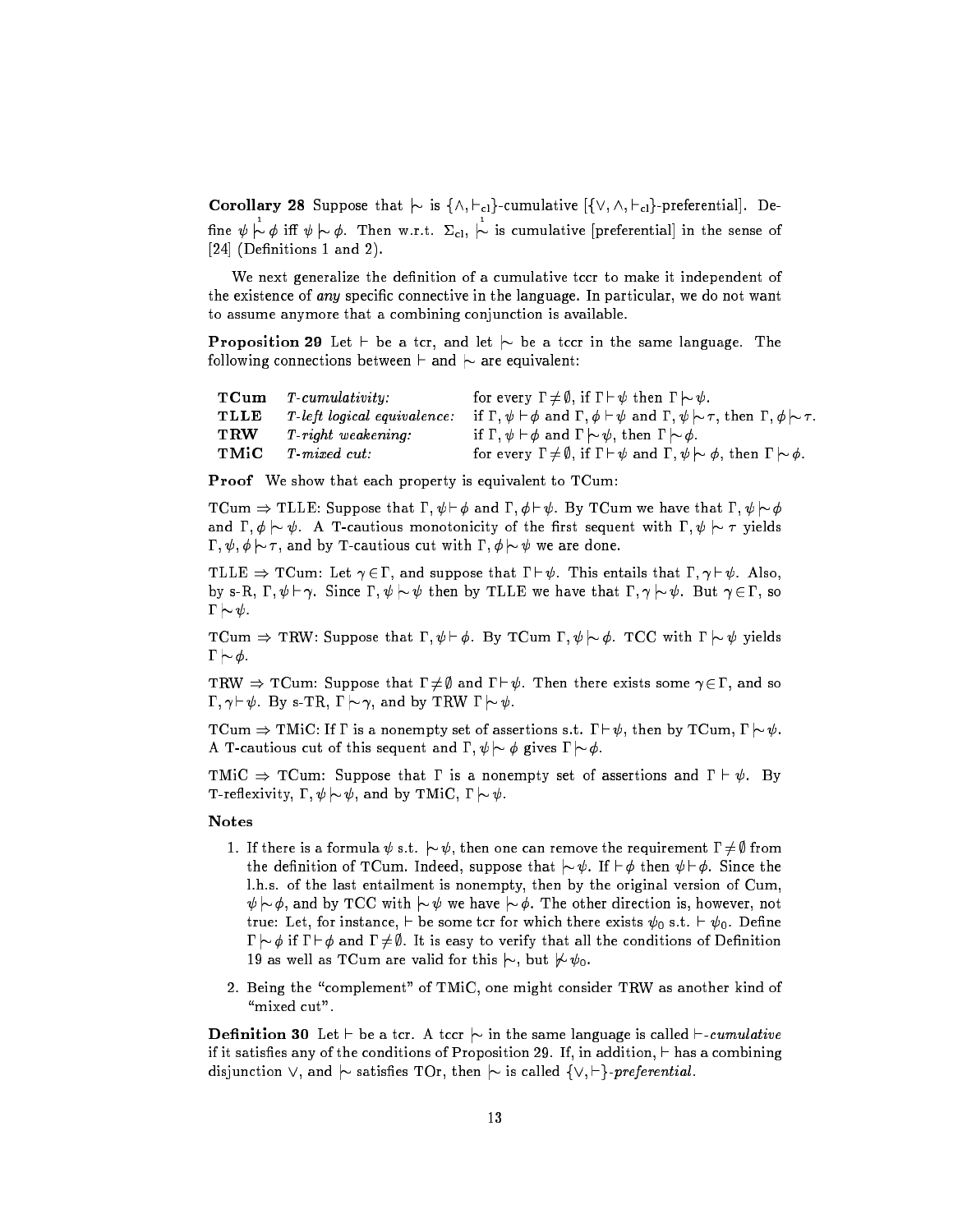Note Since  $\Gamma \vdash \psi$  for every  $\psi \in \Gamma$ , TCum implies s-TR, and so a binary relation that satisfies TCum, TCM, and TCC is a  $\vdash$ -cumulative tccr.

**Proposition 31** Suppose that  $\vdash$  is a tcr with a combining conjunction  $\land$ . A tccr  $\vdash$ is a  $\{\wedge, \vdash\}$ -cumulative iff it is  $\vdash$ -cumulative. If  $\vdash$  has also a combining disjunction  $\vee$ , then  $\sim$  is  $\{\vee, \wedge, \vdash\}$ -preferential iff it is  $\{\vee, \vdash\}$ -preferential.

For proving Proposition 31 we first show the following lemmas:

**Lemma 32** Suppose that  $\vdash$  is a tcr with a combining conjunction  $\land$ , and let  $\vdash$  be a  $\vdash$ -cumulative tccr. Then  $\bigwedge_{i=1}^n \psi_i \sim \phi$  iff  $\psi_1, \psi_2, \ldots, \psi_n \sim \phi$ .

Proof For the proof we need two simple claims:

Claim 32-A:  $\psi_1, \psi_2, \ldots, \psi_n \sim \bigwedge_{i=1}^n \psi_i$ . **Proof:** Clearly,  $\psi_1, \psi_2, \ldots, \psi_{n-1}, \psi_n \vdash \bigwedge_{i=1}^n \psi_i$  and  $\psi_1, \psi_2, \ldots, \psi_{n-1} \bigwedge_{i=1}^n \psi_i \vdash \psi_n$ . Now, since  $\psi_1, \psi_2, \ldots, \psi_{n-1}, \bigwedge_{i=1}^n \psi_i \sim \bigwedge_{i=1}^n \psi_i$ , then by TLLE,  $\psi_1, \psi_2, \ldots, \psi_n \hspace{0.25cm}\sim\hspace{0.25cm}$  $\bigwedge_{i=1}^n \psi_i$  .

**Claim 32-B:** Let  $1 \leq j \leq n$ . Then  $\Gamma$ ,  $\bigwedge_{i=1}^{n} \psi_i \sim \phi$  iff  $\Gamma$ ,  $\psi_j$ ,  $\bigwedge_{i=1}^{n} \psi_i \sim \phi$ .  $\bf{Proof:} \; (\Rightarrow) \; {\rm Follows} \; {\rm by} \; {\rm applying} \; {\rm TLLE} \; {\rm on} \; \Gamma, \bigwedge_{i=1}^n \psi_i, \, \psi_j \vdash \bigwedge_{i=1}^n \psi_i, \; {\rm and} \; \Gamma, \bigwedge_{i=1}^n \psi_i, \bigwedge_{i=1}^n \psi_i \vdash$  $\psi_j, \text{ and } \Gamma, \bigwedge_{i=1}^n \psi_i, \bigwedge_{i=1}^n \psi_i \big\vert \sim \phi.$  $(\Leftarrow)$  By applying TLLE on  $\Gamma, \bigwedge_{i=1}^n \psi_i, \psi_j \vdash \bigwedge_{i=1}^n \psi_i$  and  $\Gamma, \bigwedge_{i=1}^n \psi_i, \bigwedge_{i=1}^n \psi_i, \vdash \psi_j,$  and  $\Gamma, \ \psi_j, \ \bigwedge_{i=1}^n \psi_i \hspace{0.2em}\sim\hspace{-0.9em}\mid\hspace{0.5em} \phi,$  we get that  $\Gamma, \ \bigwedge_{i=1}^n \psi_i, \ \bigwedge_{i=1}^n \psi_i \hspace{0.2em}\sim\hspace{-0.9em}\mid\hspace{0.5em} \phi.$  Thus  $\Gamma, \ \bigwedge_{i=1}^n \psi_i \hspace{0.2em}\sim\hspace{-0.9em}\mid\hspace{0.5em} \phi.$ 

Lemma 32 now easily follows from the above claims: If  $\bigwedge_{i=1}^n \psi_i \hspace{0.2em}\sim\hspace{-0.9em}\mid\hspace{0.58em} \phi$  then by repeated applications of Claim 32-B,  $\bigwedge_{i=1}^{n} \psi_i, \psi_1, \psi_2, \ldots, \psi_n \big\vert \sim \phi$ . A T-cautious cut with the property of Claim 32-A yields  $\psi_1, \psi_2, \ldots, \psi_n \hspace{0.2em}\sim\hspace{0.2em}\phi$ . For the converse suppose that  $\psi_1, \psi_2, \ldots, \psi_n \sim \phi$ . By T-cautious monotonicity with the property of Claim 32-A,  $\bigwedge_{i=1}^n \psi_i, \psi_1, \psi_2, \ldots, \psi_n \big\vert \sim \phi$ , and by Claim 32-B (applied n times),  $\bigwedge_{i=1}^n \psi_i \big\vert \sim \phi$ .

**Lemma 33** Let  $\sim$  be a { $\wedge$ ,  $\vdash$ }-cumulative relation. Then  $\sim$  satisfies TRW.

**Proof** Suppose that  $\Gamma$ ,  $\psi \vdash \phi$ . By Lemma 22(e)  $(\land \Gamma) \land \psi \vdash \phi$ . Since  $\land \Gamma \land \psi \vdash \land \Gamma \land \psi$ (s-R), then by w-TRW we have that  $(\wedge\Gamma)\wedge\psi \sim \phi$ . By TICR,  $\Gamma, \psi \sim \phi$ , and a TCC with  $\Gamma \sim \psi$  yields that  $\Gamma \sim \phi$ .

Note In fact, we have proved a stronger claim, since in the course of the proof we haven't used CM and w-TLLE.

Now we can show Proposition 31:

**Proof** of Proposition 31 ( $\Leftarrow$ ) Suppose that  $\sim$  is a  $\vdash$ -cumulative tccr. It obviously satisfies w-TLLE and w-TRW (take  $\Gamma = \emptyset$  and  $\Gamma = \{\tau\}$ , respectively). Lemma 32 shows that  $\sim$  also satisfies TICR. Thus  $\sim$  is a { $\wedge$ ,  $\vdash$ }-cumulative tccr.

 $(\Rightarrow)$  Suppose that  $\sim$  is a  $\{\wedge,\vdash\}$ -cumulative tccr. By Lemma 33 it satisfies TRW, and so it is  $\vdash$ -cumulative.

We leave the second part concerning  $\vee$  to the reader.

**Corollary 34** Let  $\sim$  be a  $\vdash$ -cumulative relation, and let  $\land$  be a combining conjunction w.r.t.  $\vdash$ . Then  $\land$  is a combining conjunction w.r.t.  $\vdash$  as well.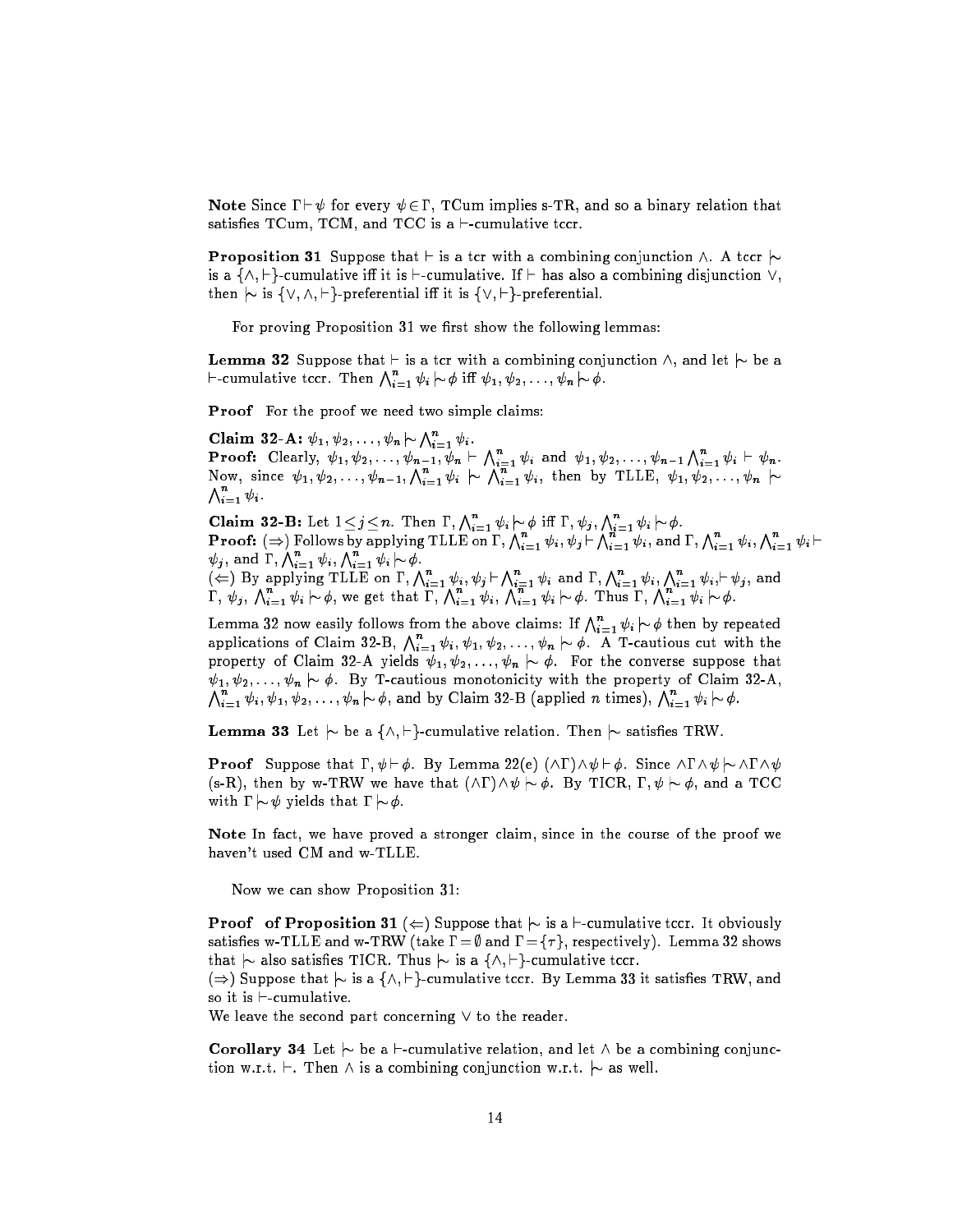**Proof** For a  $\{\wedge, \vdash\}$ -cumulative relation the proof is similar to that of Proposition 16(a). Hence the claim follows from Proposition 31.

Another characterization of  $\vdash$ -cumulative tccr which resembles more that of a cumulative entailment (Definition  $13$ ) is given in the following proposition:

**Proposition 35** A relation  $\sim$  is a  $\vdash$ -cumulative tccr iff it satisfies TR, TCM, TCC, TLLE and TRW.

**Proof** If  $\sim$  is a  $\vdash$ -cumulative tccr then by Proposition 29 and the fact that s-TR implies TR, it obviously has all the above properties. The converse follows from the fact that TRW and s-TR are equivalent in the presence of TR, TCC, and TLLE. The proof of this fact is similar to that of Proposition 17.

## Scott consequence relations and Scott cautious consequence  $2.5$

The last generalization that we consider in this section concerns with consequence relations in which both the premises and the conclusions may contain more than one formula.

## Definition 36

a) A Scott consequence relation [37, 38] (scr, for short) is a binary relation  $\vdash$  between sets of formulae, that satisfies the following conditions:

| s R |                     | strong reflexivity: if $\Gamma \cap \Delta \neq \emptyset$ then $\Gamma \vdash \Delta$ .                                       |
|-----|---------------------|--------------------------------------------------------------------------------------------------------------------------------|
| М   | $\it monotonicity.$ | if $\Gamma \vdash \Delta$ and $\Gamma \subset \Gamma'$ , $\Delta \subset \Delta'$ then $\Gamma' \vdash \Delta'$ .              |
| C.  | cut.                | if $\Gamma_1 \vdash \psi, \Delta_1$ and $\Gamma_2, \psi \vdash \Delta_2$ then $\Gamma_1, \Gamma_2 \vdash \Delta_1, \Delta_2$ . |

b) A Scott cautious consequence relation (sccr, for short) is a binary relation  $\sim$ between nonempty<sup>11</sup> sets of formulae, that satisfies the following conditions:

| s R | $strong$ $reflexivity$ .            | if $\Gamma \cap \Delta \neq \emptyset$ then $\Gamma \sim \Delta$ .               |
|-----|-------------------------------------|----------------------------------------------------------------------------------|
| CM  | cautious monotonicity:              | if $\Gamma \sim \psi$ and $\Gamma \sim \Delta$ then $\Gamma, \psi \sim \Delta$ . |
|     | $\mathbf{CC}^{[1]}$ cautious 1-cut: | if $\Gamma \sim \psi$ and $\Gamma, \psi \sim \Delta$ then $\Gamma \sim \Delta$ . |

The following definition is a natural analogue for the multiple-conclusion case of Definition  $21:^{12}$ 

**Definition 37** Let  $\vdash$  be a relation between sets of formulae.

A connective  $\wedge$  is called *combining conjunction* (w.r.t.  $\vdash$ ) if the following condition is satisfied:  $\Gamma \vdash \psi \land \phi$ ,  $\Delta$  iff  $\Gamma \vdash \psi$ ,  $\Delta$  and  $\Gamma \vdash \phi$ ,  $\Delta$ .

 $11$  The condition of non-emptiness is just technically convenient here. It is possible to remove it with the expense of complicating somewhat the definitions and propositions. It is preferable instead to employ (whenever necessary) the propositional constants  $t$  and  $f$  to represent the empty l.h.s. and the empty r.h.s., respectively.

 $12$ This definition is taken from [7]. Definitions 4 and 21 are obvious adaption of it.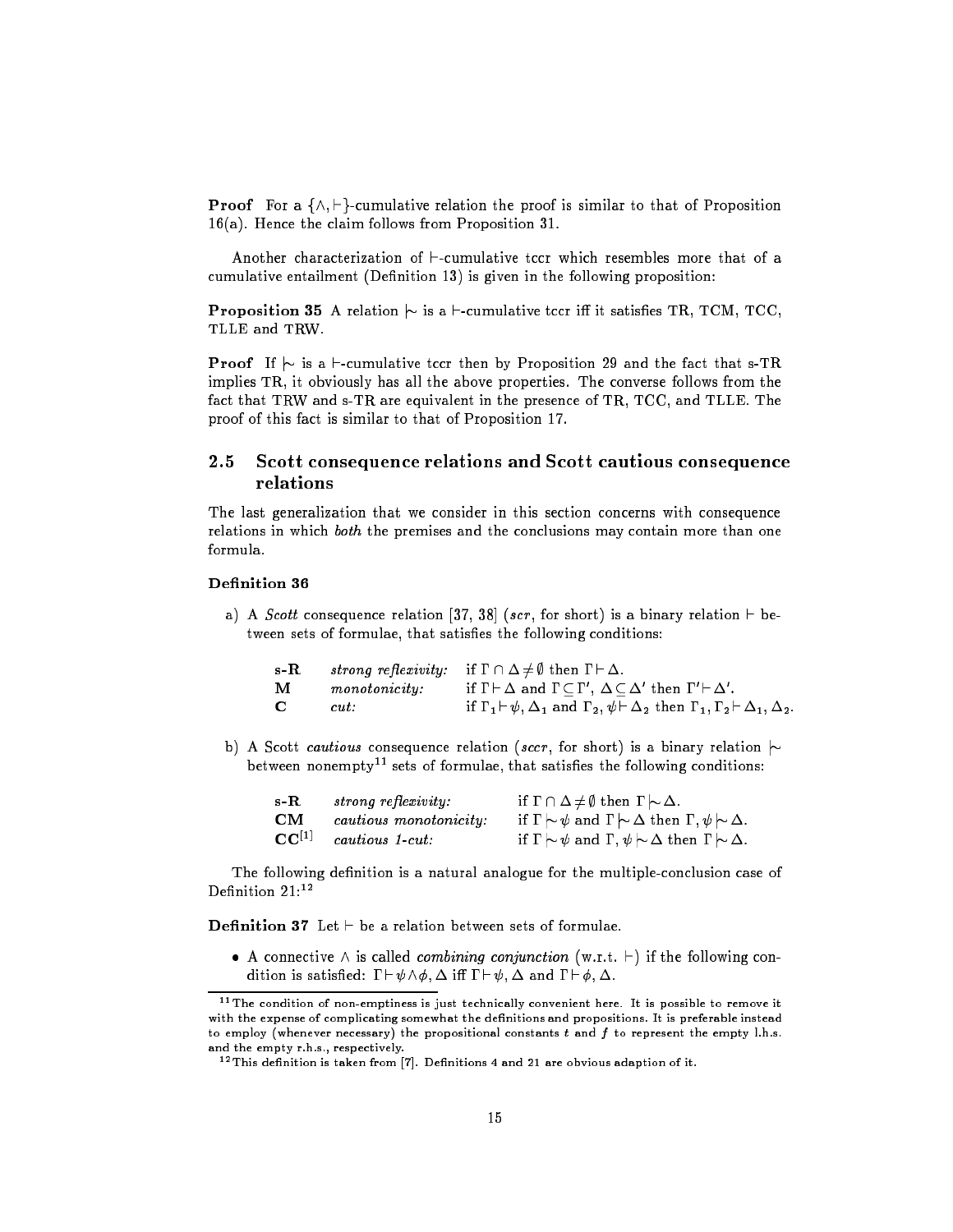- A connective  $\wedge$  is called *internal conjunction* (w.r.t.  $\vdash$ ) if the following condition is satisfied:  $\Gamma$ ,  $\psi \wedge \phi \vdash \Delta$  iff  $\Gamma$ ,  $\psi$ ,  $\phi \vdash \Delta$ .
- A connective  $\vee$  is called *combining disjunction* (w.r.t.  $\vdash$ ) if the following condition is satisfied:  $\Gamma$ ,  $\psi \lor \phi \vdash \Delta$  iff  $\Gamma$ ,  $\psi \vdash \Delta$  and  $\Gamma$ ,  $\phi \vdash \Delta$ .
- A connective  $\vee$  is called *internal disjunction* (w.r.t.  $\vdash$ ) if the following condition is satisfied:  $\Gamma \vdash \psi \lor \phi, \Delta$  iff  $\Gamma \vdash \psi, \phi, \Delta$ .

Note Again, it can be easily seen that if  $\vdash$  is an scr then  $\land$  is an internal conjunction iff it is a combining conjunction, and similarly for  $\vee$ . This, however, is not true in general.

A natural requirement from a Scott cumulative consequence relation is that its single-conclusion counterpart will be a Tarskian cumulative consequence relation. Such a relation should also use disjunction on the r.h.s. like it uses conjunction on the l.h.s. The following definition formalizes these requirements.

**Definition 38** Let  $\vdash$  be an scr with a combining disjunction  $\vee$ . A relation  $\sim$  between nonempty finite sets of formulae is called  $\{ \vee, \vdash \}$ -cumulative sccr if it is an sccr that satisfies the following two conditions:

- a) Let  $\mathbf{L}$  be, respectively, the single-conclusion conclusion conclusion conclusion conclusion conclusion conclusion conclusion conclusion conclusion conclusion conclusion conclusion conclusion conclusion conclusion (i.e., it is a transit in the following indicated in the term in the following  $\Gamma$  is a term in the following  $\Gamma$  $\vdash_{\mathsf{T}}$ -cumulative tccr.
- b) For  $\Delta = {\psi_1, \ldots, \psi_n}$ , denote by  $\vee \Delta$  (or by  $\psi_1 \vee \ldots \vee \psi_n$ ) any disjunction of all the formulae in  $\Delta$ .<sup>13</sup> Then for every  $\Delta \neq \emptyset$ ,  $\sim$  satisfies the following property:<sup>14</sup>

**IDR** internal disjunction reduction:  $\Gamma \sim \Delta$  iff  $\Gamma \sim \vee \Delta$ .

Following the line of what we have done in the previous section, we next specify conditions that are equivalent to those of Definition 38, but are independent of the existence of any specific connective in the language. In particular, we do not want to assume anymore that a combining disjunction is available:

**Definition 39** Let  $\vdash$  be an scr. An sccr  $\sim$  in the same language is called weakly  $\vdash$ -cumulative if it satisfies the following conditions:

| $_{\rm Cum}$                 | cumularity:         | if $\Gamma, \Delta \neq \emptyset$ and $\Gamma \vdash \Delta$ , then $\Gamma \vdash \Delta$ .           |
|------------------------------|---------------------|---------------------------------------------------------------------------------------------------------|
| $\mathbf{R}\mathbf{W}^{[1]}$ | right weakening:    | if $\Gamma$ , $\psi \vdash \phi$ and $\Gamma \sim \psi$ , $\Delta$ then $\Gamma \sim \phi$ , $\Delta$ . |
| RМ                           | right monotonicity. | if $\Gamma \sim \Delta$ then $\Gamma \sim \psi$ . $\Delta$ .                                            |

#### Notes

1. Since  $\Gamma$ ,  $\psi \vdash \psi$ ,  $\Delta$ , Cum implies s-R, and so a binary relation that satisfies Cum, CM,  $CC^{[1]}$ , RW<sup>[1]</sup>, and RM, is a weakly  $\vdash$ -cumulative sccr.

 $\lceil$  1t easily follows from (a) above and from the properties of  $\lor$  in  $\sqsubset$  that the order according to which  $\vee \Delta$  is taken has no importance here.

 $14$ This property is dual to the property of internal conjunction reduction (TICR, see Definition 23) of a  $\vdash$  cumulative tccr.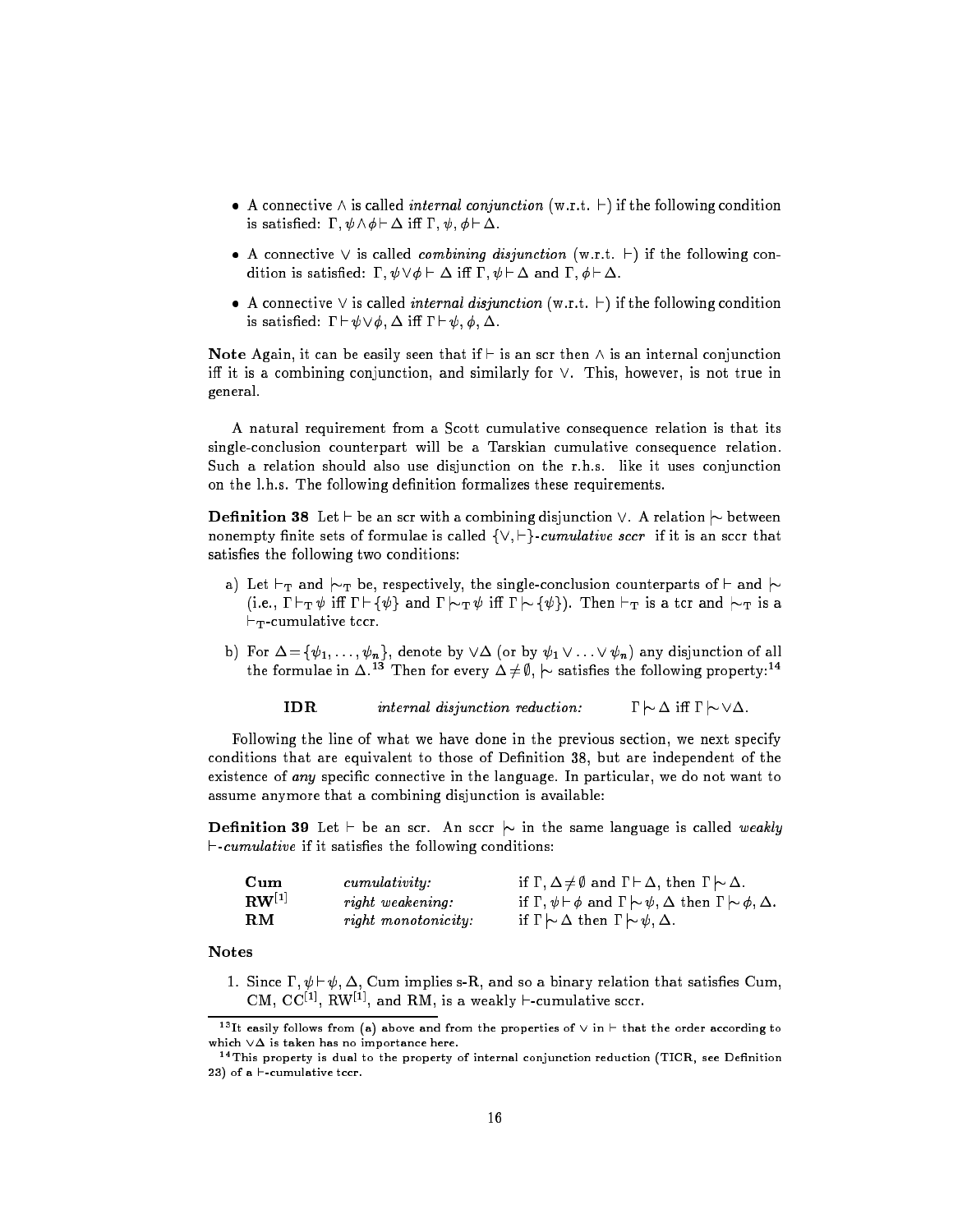2. Any weakly  $\vdash$ -cumulative relation satisfies the following condition:

**LLE** left logical equiv.: if  $\Gamma$ ,  $\psi \vdash \phi$  and  $\Gamma$ ,  $\phi \vdash \psi$  and  $\Gamma$ ,  $\psi \vdash \Delta$  then  $\Gamma$ ,  $\phi \vdash \Delta$ 

Indeed, by Cum on  $\Gamma, \psi \vdash \phi$  we have that  $\Gamma, \psi \vdash \phi$ , and CM with  $\Gamma, \psi \vdash \Delta$ yields  $\Gamma$ ,  $\psi$ ,  $\phi \sim \Delta$ . Also, since  $\Gamma$ ,  $\phi \vdash \psi$  then by Cum  $\Gamma$ ,  $\phi \vdash \psi$ . A CC<sup>[1]</sup> with  $\Gamma$ ,  $\psi$ ,  $\phi \sim \Delta$  yields  $\Gamma$ ,  $\phi \sim \Delta$ .

**Proposition 40** Let  $\vdash$  and  $\vee$  be as in Definition 38. A relation  $\sim$  is a  $\{\vee, \vdash\}$ cumulative sccr iff it is a weakly  $\vdash$ -cumulative sccr.

Proof (() Since ` is an scr, `T is obviously a tcr. Also, since j is <sup>a</sup> weakly ` cumulative sccr, it satisfies s-R, CM, CC<sup> $+$ </sup>, and Cum, thus  $\sim_T$  obviously satisfies s-TR, TCM, TCC and TCum, therefore jT is <sup>a</sup> `T-cumulative tccr. It remains to show that  $\vdash$  satisfies IDR: Suppose first that  $\Gamma \not\models \lor \Delta$  for  $\Delta \neq \emptyset$ . Since  $\Gamma, \lor \Delta \vdash \Delta$ , then by Cum,  $\Gamma$ ,  $\lor \Delta \sim \Delta$ . A CC<sup>[1]</sup> with  $\Gamma \sim \lor \Delta$  yields  $\Gamma \sim \Delta$ . For the converse, we first show that if  $\Gamma \hspace{0.2em}\sim\hspace{0.2em} \psi, \phi, \Delta$  then  $\Gamma \hspace{0.2em}\sim\hspace{0.2em} \psi \vee \phi, \Delta$ . Indeed,  $\text{RW}^{[1]}$  of  $\Gamma \hspace{0.2em}\sim\hspace{0.2em} \psi, \phi, \Delta$  and  $\Gamma, \psi \hspace{0.2em}\sim\hspace{0.2em} \psi \vee \phi$ yields  $\Gamma \sim \psi \lor \phi, \phi, \Delta$ . Another RW<sup>[1]</sup> with  $\Gamma, \phi \vdash \psi \lor \phi$  yields  $\Gamma \sim \psi \lor \phi, \psi \lor \phi, \Delta$ . Thus,  $\Gamma \sim \psi \lor \phi$ ,  $\Delta$ . Now, by an induction on the number of formulae in  $\Delta$  it follows that if  $\Delta \neq \emptyset$  and  $\Gamma \sim \Delta$ , then  $\Gamma \sim \Delta$ .

 $(\Rightarrow)$  Let  $\sim$  be a  $\{ \vee, \vdash \}$ -cumulative sccr. Suppose that  $\Gamma, \Delta \neq \emptyset$  and  $\Gamma \vdash \Delta$ . Then . The since it is a since  $\mathcal{I}$  is a since  $\mathcal{I}$  is a since the since term in the since  $\mathcal{I}$  $\Gamma \sim \vee \Delta$ , and by IDR,  $\Gamma \sim \Delta$ . This shows that  $\sim$  satisfies Cum. For RW<sup>[1]</sup>, assume that  $\Gamma$ ,  $\psi \vdash \phi$  and  $\Gamma \mid \sim \psi$ ,  $\Delta$ . Since  $\vdash$  is an scr and  $\vee$  is a combining disjunction for it, the first assumption implies that  $\Gamma$ ,  $\psi(\vee \Delta) \vdash \phi \vee (\vee \Delta)$ . By IDR the second assumption implies that j \_(\_). Hence ; \_(\_) `T \_(\_) and jT \_(\_). By True  $\mathcal{F}$  , and  $\mathcal{F}$  is the proposition  $\mathcal{F}$  and  $\mathcal{F}$  is a junction  $\mathcal{F}$ . Hence if  $\mathcal{F}$  is a junction  $\mathcal{F}$  is a junction of  $\mathcal{F}$  is a junction of  $\mathcal{F}$  is a junction of  $\mathcal{F}$  is a jun By IDR again,  $\Gamma \sim \phi$ ,  $\Delta$ . It remains to show that  $\sim$  satisfies RM. Suppose then that  $\Gamma \sim \Delta$  and let  $\delta \in \Delta$ . Then  $\Gamma \sim \Delta$ ,  $\delta$ , and RW<sup>[1]</sup> with  $\Gamma$ ,  $\delta \vdash \psi \lor \delta$  yields  $\Gamma \sim \psi \lor \delta$ ,  $\Delta$ . Using IDR it easily follows that  $\Gamma \sim \psi$ ,  $\delta$ ,  $\Delta$ , and since  $\delta \in \Delta$  we have that  $\Gamma \sim \psi$ ,  $\Delta$ .

Note A careful inspection of the proof of Proposition 40 shows that if a combining disjunction is available for  $\vdash$ , then RM follows from the other conditions for a weakly  $\vdash$ -cumulative sccr. It follows that in this case Cum, CM, CC<sup>[1]</sup>, and RW<sup>[1]</sup> suffice for defining a weakly  $\vdash$ -cumulative sccr.

The last proposition and its proof show, in particular, the following claim:

**Corollary 41** Let  $\vdash$  be an scr with a combining disjunction  $\vee$ , and let  $\vdash$  be a weakly  $\vdash$ -cumulative sccr. Then  $\lor$  is an internal disjunction w.r.t.  $\vdash$ .

Part (a) of the following proposition shows that a similar claim about conjunction also holds:

**Proposition 42** Let  $\vdash$  be an scr with a combining conjunction  $\land$ , and let  $\vdash$  be a weakly  $\vdash$ -cumulative sccr. Then:

- a)  $\land$  is an internal conjunction w.r.t.  $\sim$  I.e.,  $\sim$  satisfies the following property:
	- **ICR** internal conjunction reduction: for every  $\Gamma \neq \emptyset$ ,  $\Gamma \sim \Delta$  iff  $\land \Gamma \sim \Delta$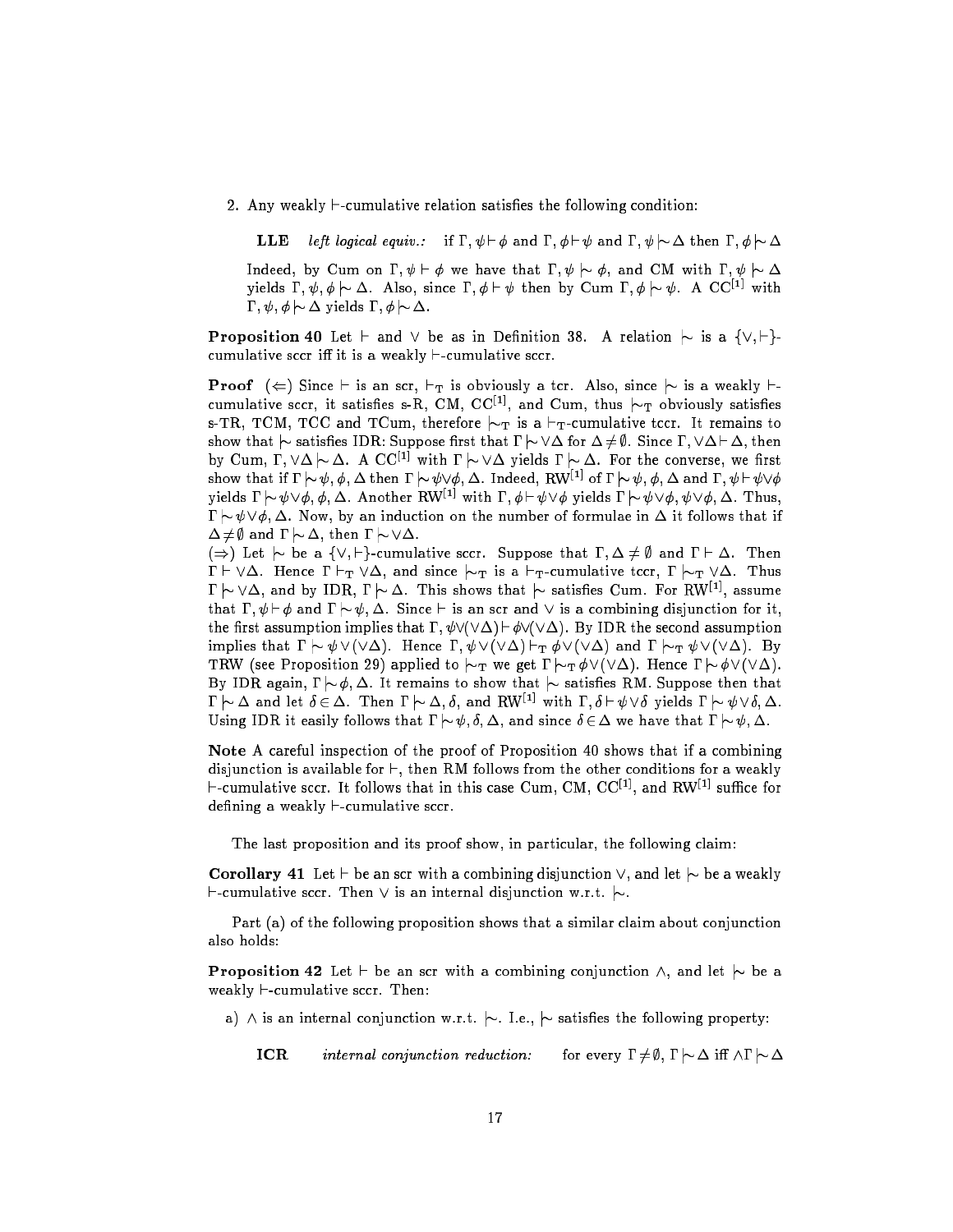b)  $\wedge$  is a "half" combining conjunction w.r.t.  $\sim$ . I.e, the following rules are valid  $\mathrm{hor}~\sim$  :  $\bar{}~$ 

$$
[\n\sim \wedge]_{\mathcal{E}} \quad \frac{\Gamma \sim \psi \wedge \phi, \Delta}{\Gamma \sim \psi, \Delta} \qquad \frac{\Gamma \sim \psi \wedge \phi, \Delta}{\Gamma \sim \phi, \Delta}
$$

Proof

a) The proof is similar to that of in the Tarskian case (see Lemma 32 and Note 2 after Definition 39), using  $\Delta$  instead of  $\phi$ .

b)  $\Gamma \sim \psi$ ,  $\Delta$  is obtained by applying RW<sup>[1]</sup> to  $\Gamma \sim \psi \wedge \phi$ ,  $\Delta$  and  $\Gamma$ ,  $\psi \wedge \phi \vdash \psi$ . Similarly for  $\Gamma \sim \phi$ ,  $\Delta$ .

Note Clearly, the condition ICR in part (a) of Proposition 42 is equivalent to the following conditions:

$$
[\wedge \hspace{0.2em}\sim\hspace{0.2em} ]_I \quad \frac{\Gamma,\,\psi,\,\phi \hspace{0.2em}\sim\hspace{0.2em}\sim\hspace{0.2em} \Delta}{\Gamma,\,\psi \wedge \phi \hspace{0.2em}\sim\hspace{0.2em} \Delta} \qquad \qquad [\wedge \hspace{0.2em}\sim\hspace{0.2em} ]_E \quad \frac{\Gamma,\,\psi \wedge \phi \hspace{0.2em}\sim\hspace{0.2em} \triangle}{\Gamma,\,\psi,\,\phi \hspace{0.2em}\sim\hspace{0.2em} \Delta}
$$

**Definition 43** Suppose that an scr  $\vdash$  has a combining conjunction  $\land$ . A weakly  $\vdash$ -cumulative sccr  $\sim$  is called  $\{\land, \vdash\}$ -cumulative if it satisfies the following condition:

$$
[\hspace{-.10em}\sim\hspace{-.10em}\wedge\hspace{-.10em}]_I \quad \frac{\Gamma\hspace{-.10em}\sim\hspace{-.10em}\mid\hspace{-.10em}\sim\hspace{-.10em}\psi,\hspace{-.10em}\Delta\quad\hspace{-.10em}\Gamma\hspace{-.10em}\sim\hspace{-.10em}\mid\hspace{-.10em}\phi,\hspace{-.10em}\Delta}{\Gamma\hspace{-.10em}\sim\hspace{-.10em}\psi\hspace{-.10em}\wedge\hspace{-.10em}\phi,\hspace{-.10em}\Delta}
$$

Corollary 44 If  $\vdash$  is an scr with a combining conjunction  $\land$  and  $\sim$  is a  $\{\land,\vdash\}$ cumulative sccr, then  $\wedge$  is a combining conjunction w.r.t.  $\sim$  as well.

Proof Follows from Proposition 42(b).

As usual, we provide an equivalent notion in which one does not have to assume that a combining conjunction is available:

**Definition 45** A weakly  $\vdash$ -cumulative sccr  $\sim$  is called  $\vdash$ -*cumulative* if for every finite  $n$  the following condition is satisfied:

 $\mathbf{R}\mathbf{W}^{[n]}$ if  $\Gamma \sim \psi_i$ ,  $\Delta$   $(i = 1, \ldots, n)$  and  $\Gamma, \psi_1, \ldots, \psi_n \vdash \phi$  then  $\Gamma \sim \phi, \Delta$ .

**Proposition 46** Let  $\land$  be a combining conjunction for  $\vdash$ . An sccr  $\downarrow$  is  $\{\land,\vdash\}$ cumulative iff it is  $\vdash$ -cumulative.

**Proof** We have to show that if  $\wedge$  is a combining conjunction w.r.t.  $\vdash$ , then RW<sup>r.,</sup> is equivalent to [j] '. I. Suppose that function is continued [] '. I. From I. I. I. I. From  $\alpha$  is  $\alpha$  if  $\alpha$ it follows, by  $[\sim \wedge]_I$ , that  $\Gamma \sim \psi_1 \wedge, \ldots, \wedge \psi_n, \Delta$ . From  $\Gamma, \psi_1, \ldots, \psi_n \vdash \phi$  it follows that  $\Gamma$ ,  $\psi_1 \wedge$ , ...,  $\wedge \psi_n \vdash \phi$ . By a RW<sup>[1]</sup> on these two sequents,  $\Gamma \hspace{0.2em}\sim\hspace{0.2em} \phi$ ,  $\Delta$ . For the converse, assume that  $\Gamma \sim \psi$ ,  $\Delta$  and  $\Gamma \sim \phi$ ,  $\Delta$ . Since  $\Gamma$ ,  $\psi$ ,  $\phi \vdash \psi \wedge \phi$ , RW<sup>[2]</sup> yields that  $\Gamma \sim \psi \wedge \phi, \Delta.$ 

**Corollary 47** If  $\vdash$  is an scr with a combining conjunction  $\land$  and  $\vdash$  is a  $\vdash$ -cumulative sccr, then  $\wedge$  is a combining conjunction and an internal conjunction w.r.t.  $\sim$ .

 $15$ The subscripts "I" and "E" in the following rules stand for "Introduction" and "Elimination", respectively.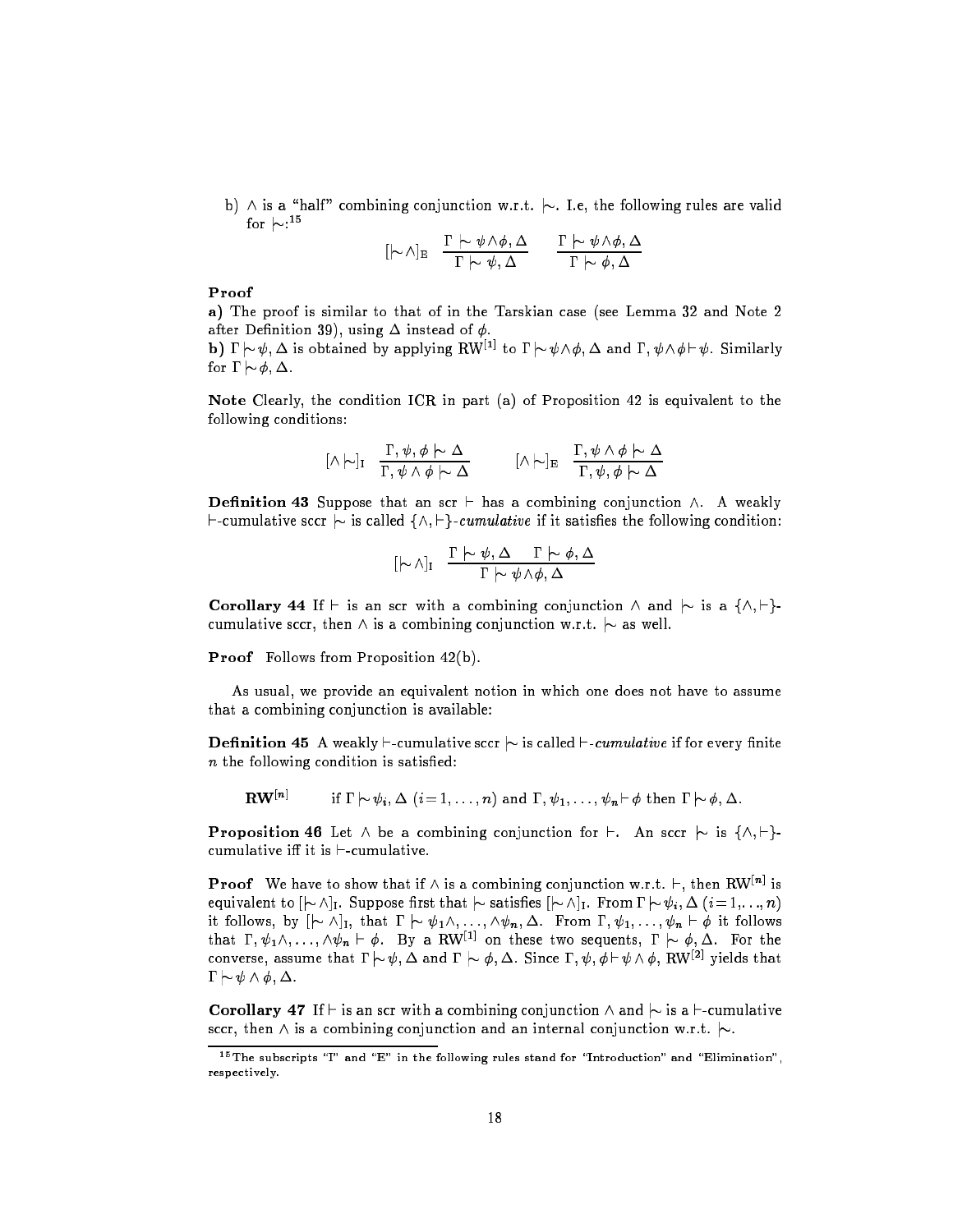Proof By Proposition 42(a), Corollary 44, and Proposition 46.

Next we consider the dual property, i.e.: conditions for assuring that a combining disjunction  $\vee$  w.r.t. an scr  $\vdash$  will remain a combining disjunction w.r.t. a weakly  $\vdash$ -cumulative sccr  $\sim$ . Our first observation is that one direction of the combining disjunction property for  $\sim$  of  $\vee$  yields monotonicity of  $\sim$ :

**Lemma 48** Suppose that  $\vee$  is a combining disjunction for  $\vdash$  and  $\mid \sim$  is a weakly  $\vdash$ -cumulative sccr. Suppose also that  $\sim$  satisfies the following condition:

$$
[\vee \mid \negthickspace \sim]_{E} \quad \frac{\Gamma, \psi \lor \phi \mid \sim \Delta}{\Gamma, \psi \mid \sim \Delta} \quad \frac{\Gamma, \psi \lor \phi \mid \sim \Delta}{\Gamma, \phi \mid \sim \Delta}
$$

Then  $\sim$  is (left) monotonic.

**Proof** Suppose that  $\Gamma \nmid \sim \Delta$ , and let  $\gamma \in \Gamma$ . Then  $\Gamma, \gamma \nmid \sim \Delta$ . Since  $\Gamma, \gamma \vdash \gamma \vee \psi$  we  $\mathbf{h}$  . Hence, by  $\mathbf{h}$  ,  $\mathbf{h}$  ,  $\mathbf{h}$  ,  $\mathbf{h}$  ,  $\mathbf{h}$  ,  $\mathbf{h}$  ,  $\mathbf{h}$  ,  $\mathbf{h}$  ,  $\mathbf{h}$  ,  $\mathbf{h}$  ,  $\mathbf{h}$  ,  $\mathbf{h}$  ,  $\mathbf{h}$  ,  $\mathbf{h}$  ,  $\mathbf{h}$  ,  $\mathbf{h}$  ,  $\mathbf{h}$  ,  $\mathbf{h}$  ,  $\$  $\Gamma, \gamma, \psi \sim \Delta$  and so  $\Gamma, \psi \sim \Delta$ .

It follows that requiring  $\mathcal{L}$  is too strong. The cumulative scalar is too strong. In the cumulative scalar is too strong. It is reasonable, however, to require the other direction of the combining disjunction property:

**Definition 49** A weakly  $\vdash$ -cumulative sccr  $\sim$  is called weakly  $\{\vee, \vdash\}$ -preferential if it satisfies the following condition, (also denoted by  $[\vee \wedge]_1$ ):

Or *left*  $\vee$ -*introduction:* if  $\Gamma$ ,  $\psi \sim \Delta$  and  $\Gamma$ ,  $\phi \sim \Delta$ , then  $\Gamma$ ,  $\psi \vee \phi \sim \Delta$ .

Unlike in the Tarskian case, this time we are able to provide an equivalent condition in which one does not have to assume that a combining disjunction is available:

**Definition 50** Let  $\vdash$  be an scr. A weakly  $\vdash$ -cumulative sccr is called weakly  $\vdash$ preferential if it satisfies the following rule:

CC cautious cut: if  $\Gamma \sim \psi$ ,  $\Delta$  and  $\Gamma$ ,  $\psi \sim \Delta$  then  $\Gamma \sim \Delta$ .

**Proposition 51** Let  $\vdash$  be an scr and let  $\vdash$  be a weakly  $\vdash$ -cumulative sccr. Then  $\vdash$ is a weakly  $\vdash$ -preferential sccr iff for every finite n it satisfies cautious n-cut:

 $\mathbf{C} \mathbf{C}^{[n]}$ if  $\Gamma$ ,  $\psi_i \sim \Delta$   $(i=1, \ldots, n)$  and  $\Gamma \sim \psi_1, \ldots, \psi_n$  then  $\Gamma \sim \Delta$ .

Proof (() We have to show that j satises CC. Suppose that =f1 ;: : :; kg for some  $k \geq 1$ . Since for every  $1 \leq i \leq k$  we have that  $\Gamma$ ,  $\delta_i \sim \Delta$  and since by assumption  $\Gamma$ ,  $\psi \sim \Delta$ , a cautious (k+1)-cut of these k+1 sequents with  $\Gamma \sim \psi$ ,  $\Delta$  yields that  $\Gamma \sim \Delta$ .  $(\Rightarrow)$  Suppose that  $\sim$  satisfies CC. We show the following stronger condition by induction on n:

If  $\Gamma \sim \psi_1, \ldots, \psi_n, \Delta_0$  and  $\Gamma, \psi_i \sim \Delta_i$   $(i=1,\ldots,n)$  then  $\Gamma \sim \Delta_0, \Delta_1, \ldots, \Delta_n$ .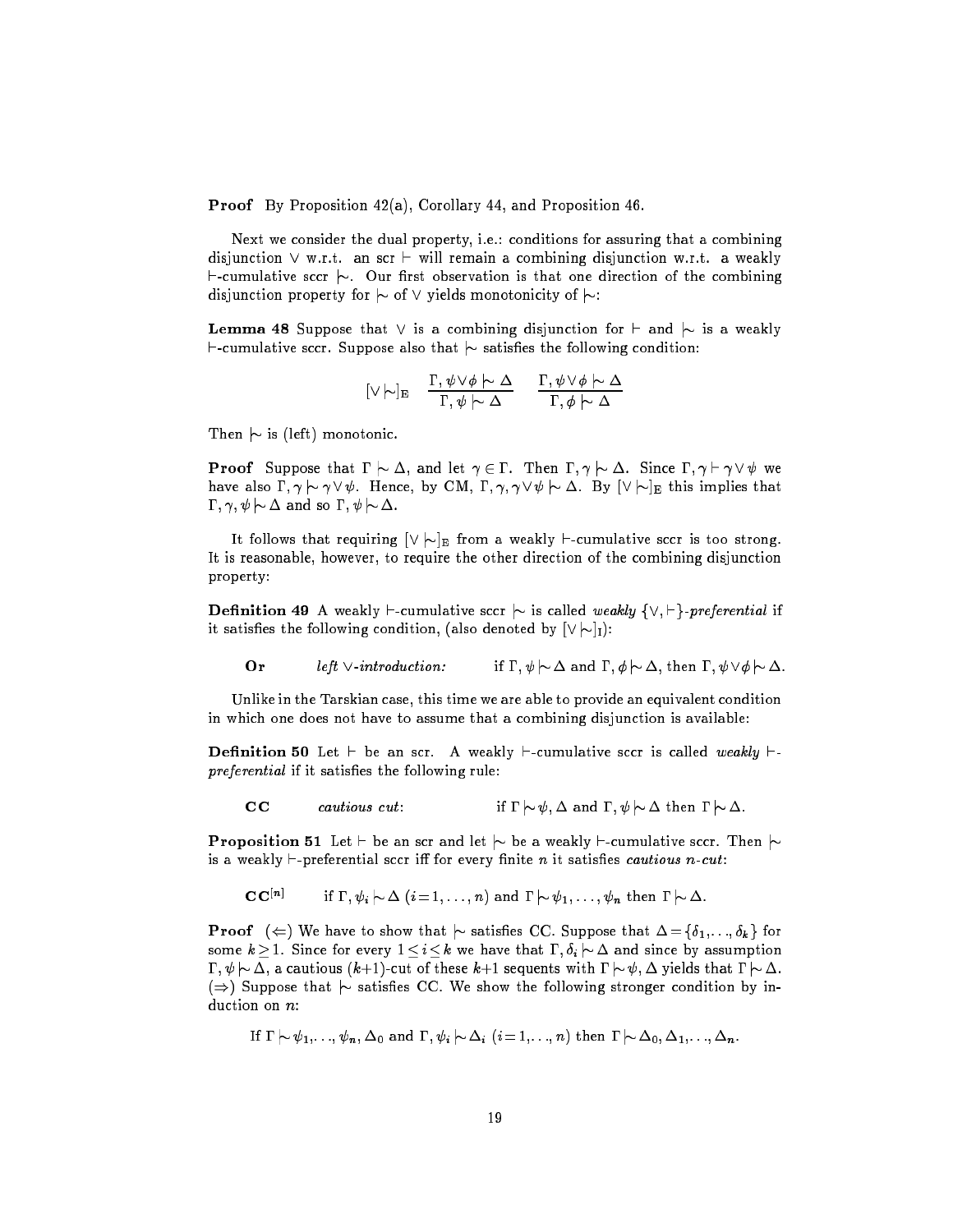For the case n= 1, assume that j 1; 0 and ; 1 j1. By RM on each sequent we have the that  $j$  is  $j=0$ ;  $-1$  and  $-1$   $j=0$ ;  $-1$ . And  $-1$  and desired results.

• Assume the claim for n; We prove it for  $n+1$ : Suppose that  $\Gamma, \psi_i \sim \Delta_i$  for  $i =$  $1,\ldots,n+1$  and  $\Gamma \sim \psi_1,\ldots,\psi_{n+1},\Delta_0$ . By induction hypothesis applied to the last sequent and  $\Gamma$ ,  $\psi_i \sim \Delta_i$ , for  $i = 1,...,n$ , we get  $\Gamma \sim \Delta_0, \Delta_1,..., \Delta_n, \psi_{n+1}$ . From this and  $\Gamma$ ,  $\psi_{n+1} \sim \Delta_{n+1}$  we get that  $\Gamma \sim \Delta_0$ ,  $\Delta_1$ , ...,  $\Delta_{n+1}$  like in the case of  $n=1$ .

**Note** by Proposition 20, the single conclusion counterpart of CC<sup>n-1</sup> is valid for *any* sccr (not only the cumulative or preferential ones).

**Proposition 52** Let  $\vdash$  be an scr with a combining disjunction  $\vee$ . A weakly  $\vdash$ cumulative sccr  $\sim$  satisfies Or iff it is closed under CCC for every finite n.

**Proof** Suppose first that  $\sim$  satisfies Or. Then from  $\Gamma, \psi_i \sim \Delta$   $(i = 1, ..., n)$  it easily follows that  $\mathcal{L}_{1}$  ,  $\mathcal{L}_{2}$  ,  $\mathcal{L}_{3}$  ,  $\mathcal{L}_{4}$  ,  $\mathcal{L}_{5}$  ,  $\mathcal{L}_{7}$  ,  $\mathcal{L}_{8}$  ,  $\mathcal{L}_{1}$  ,  $\mathcal{L}_{2}$  ,  $\mathcal{L}_{3}$  ,  $\mathcal{L}_{4}$  ,  $\mathcal{L}_{5}$  ,  $\mathcal{L}_{7}$  ,  $\mathcal{L}_{8}$  ,  $\mathcal{L}_{9}$  ,  $\mathcal{L$ from  $1 \sim \psi_1, \ldots, \psi_n$  by IDR and Proposition 40. Thus, I  $\sim$   $\Delta$  by CC[1]. For the converse, suppose that  $\sim$  is a weakly --cumulative sccr that satisfies  $\circ\circ\cdots$  for every finite n, and suppose that  $\Gamma$ ,  $\psi \sim \Delta$  and  $\Gamma$ ,  $\phi \sim \Delta$ . Now, since  $\Gamma$ ,  $\psi \vdash \psi \lor \phi$  then by Cum  $\Gamma$ ,  $\psi \sim \psi \lor \phi$ , and CM with  $\Gamma$ ,  $\psi \sim \Delta$  yields [1]:  $\Gamma$ ,  $\psi$ ,  $\psi \lor \phi \sim \Delta$ . Similarly, since  $\Gamma, \phi \vdash \psi \lor \phi$  then by Cum and CM with  $\Gamma, \phi \hspace{0.2em}\sim\hspace{-0.9em}\mid\hspace{0.58em} \Delta$  we have [2]:  $\Gamma, \phi, \psi \lor \phi \hspace{0.2em}\sim\hspace{-0.9em}\mid\hspace{0.58em} \Delta$ . Also, since  $\Gamma$ ,  $\psi \lor \phi \vdash \psi$ ,  $\phi$  then by Cum, [3]:  $\Gamma$ ,  $\psi \lor \phi \mid \sim \psi$ ,  $\phi$ . A CC<sup>[2]</sup> of [1], [2], and [3] yields  $\Gamma$ ,  $\psi \vee \phi \sim \Delta$ .

**Corollary 53** et  $\vdash$  be an scr with a combining disjunction  $\vee$ . An sccr  $\mid\sim$  is weakly  $\{\vee, \vdash\}$ -preferential iff it is weakly  $\vdash$ -preferential.

Proof By Propositions 51 and 52.

**Proposition 54** Let  $\vdash$  be an scr. Then  $\sim$  is weakly  $\vdash$ -preferential iff it satisfies Cum, CM, CC, and RM.

**Proof** One direction is obvious. For the other direction, we have to show that if  $\sim$ satisfies the above conditions then it also satisfies  $RW<sup>[1]</sup>$  and  $CC<sup>[1]</sup>$ . For  $RW<sup>[1]</sup>$ , assume that  $\Gamma$ ,  $\psi \vdash \phi$  and  $\Gamma \vdash \psi$ ,  $\Delta$ . By Cum and RM on the first assumption,  $\Gamma$ ,  $\psi \vdash \phi$ ,  $\Delta$ . By RM on the second assumption,  $\Gamma \sim \psi$ ,  $\phi$ ,  $\Delta$ . A CC on the last two sequents yields  $\Gamma \sim \phi$ ,  $\Delta$ . We leave the proof of CC<sup>[1]</sup> to the reader.

**Corollary 55** Let  $\vdash$  be an scr. A relation  $\sim$  is a weakly  $\vdash$ -preferential iff it satisfies Cum, CM, and the following rule:

 $s-AC$  strong additive cut: if  $\Gamma \sim \psi$ ,  $\Delta_1$  and  $\Gamma, \psi \sim \Delta_2$  then  $\Gamma \sim \Delta_1, \Delta_2$ 

**Proof** Suppose first that  $\sim$  satisfies Cum, CM, and s-AC. By Proposition 54 we have to show that j satises CC and RM. CC is obtained by taking 1 = 2 in s-AC. For RM, Suppose that  $\Gamma \sim \Delta$  and let  $\delta \in \Delta$ . Then  $\Gamma \sim \delta$ ,  $\Delta$ . On the other hand, since  $\Gamma$ ,  $\delta \vdash \delta$ ,  $\psi$ , then by Cum,  $\Gamma$ ,  $\delta \vdash \delta$ ,  $\psi$ . s-AC with  $\Gamma \vdash \delta$ ,  $\Delta$  yields  $\Gamma \vdash \psi$ ,  $\Delta$ . For the converse, suppose that j is a weakly `-preferential sccr for which j ; 1 and ; j2. By RM, in the property in the set of  $j$  and  $j$  and  $j$  and  $j$  and  $j$  and  $j$  by  $\mathcal{C}$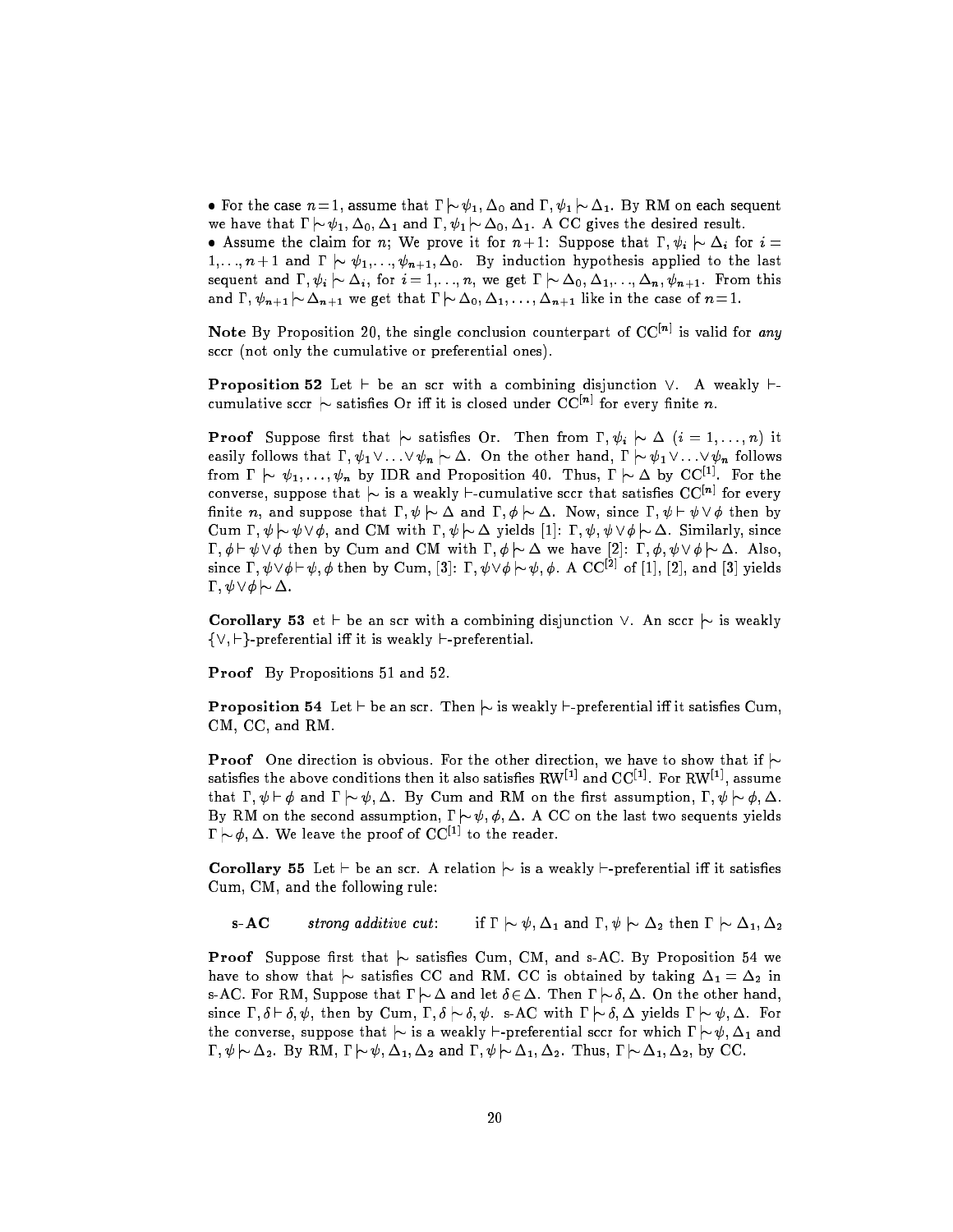We are now ready to introduce our strongest notions of nonmonotonic Scott consequence relation:

**Definition 56** Let  $\vdash$  be an scr. An sccr  $\sim$  is called  $\vdash$ -preferential iff it satisfies Cum, CM, CC, RM, and RW $\sim$  for every n.

**Proposition 57** Let  $\vdash$  be an scr. The following conditions are equivalent:

- a)  $\sim$  is  $\vdash$ -preferential,
- b)  $\sim$  is a  $\vdash$ -cumulative sccr that satisfies CC,
- c)  $\sim$  is a weakly  $\vdash$ -preferential sccr that satisfies RW(in for every n.

The proof is left to the reader.

**Proposition 58** Let  $\vdash$  be an scr and let  $\vdash$  be a  $\vdash$ -preferential sccr.

- a) A combining conjunction  $\wedge$  w.r.t.  $\vdash$  is also an internal conjunction and a combining conjunction w.r.t.  $\sim$ .
- b) A combining disjunction  $\vee$  w.r.t.  $\vdash$  is also an internal disjunction and "half" combining disjunction w.r.t.  $\sim$ ....

Proof Part (a) follows from Corollary 47. Part (b) follows from Corollary 41 and Corollary 53.

CC<sup>(n)</sup> ( $n > 1$ ) is a natural generalization of cautious cut. A qual generalization, which seems equally natural, is given in the following rule from [25]:

$$
\text{LCC}^{[n]} \quad \frac{\Gamma \hspace{0.2em}\sim\hspace{0.2em} \psi_1, \Delta \hspace{0.2em} \ldots \hspace{0.2em} \Gamma \hspace{0.2em}\sim\hspace{0.2em} \psi_n, \Delta, \hspace{0.2em} \Gamma, \psi_1, \ldots, \psi_n \hspace{0.2em}\sim\hspace{0.2em} \Delta}{\Gamma \hspace{0.2em}\sim\hspace{0.2em} \Delta}
$$

**Definition 59** [25] A binary relation  $\sim$  is a plausibility logic if it satisfies Inclusion  $(1, w \sim w)$ , CM, RM, and LCC<sup> $n$ </sup>  $(n \ge 1)$ .

**Definition 60** Let  $\vdash$  be an scr. A relation  $\sim$  is called  $\vdash$ -plausible if it is a  $\vdash$ preferential sccr and a plausibility logic.

A more concise characterization of  $a \vdash$ -plausible relation is given in the following proposition:

**Proposition 61** Let  $\vdash$  be an scr. A relation  $\sim$  is  $\vdash$ -plausible iff it satisfies Cum, CM, KM, and LCC lore every  $n$ .

**Proof** Since CC is just LCC<sup> $\uparrow$ </sup>, we only need to show the derivability for all n of RW<sup> $[n]$ </sup>. So assume that  $1 \sim \psi_i$ ,  $\Delta$   $(i = 1, \ldots, n)$  and  $1, \psi_1, \ldots, \psi_n \vdash \phi$ . By Cum and RM this implies that  $\Gamma \hspace{0.2em}\sim\hspace{0.2em} \mid\hspace{0.2em} \psi_i, \phi, \Delta \hspace{0.2em} (i = 1, \ldots, n)$  and  $\Gamma, \psi_1, \ldots, \psi_n \hspace{0.2em}\sim\hspace{0.2em} \phi, \Delta$ . Hence  $1 \sim \varphi$ ,  $\Delta$  iollows by LCC $\cdots$ .

The  $\sim$  satisfies left  $\vee$  introduction (but not necessarily left  $\vee$  elimination).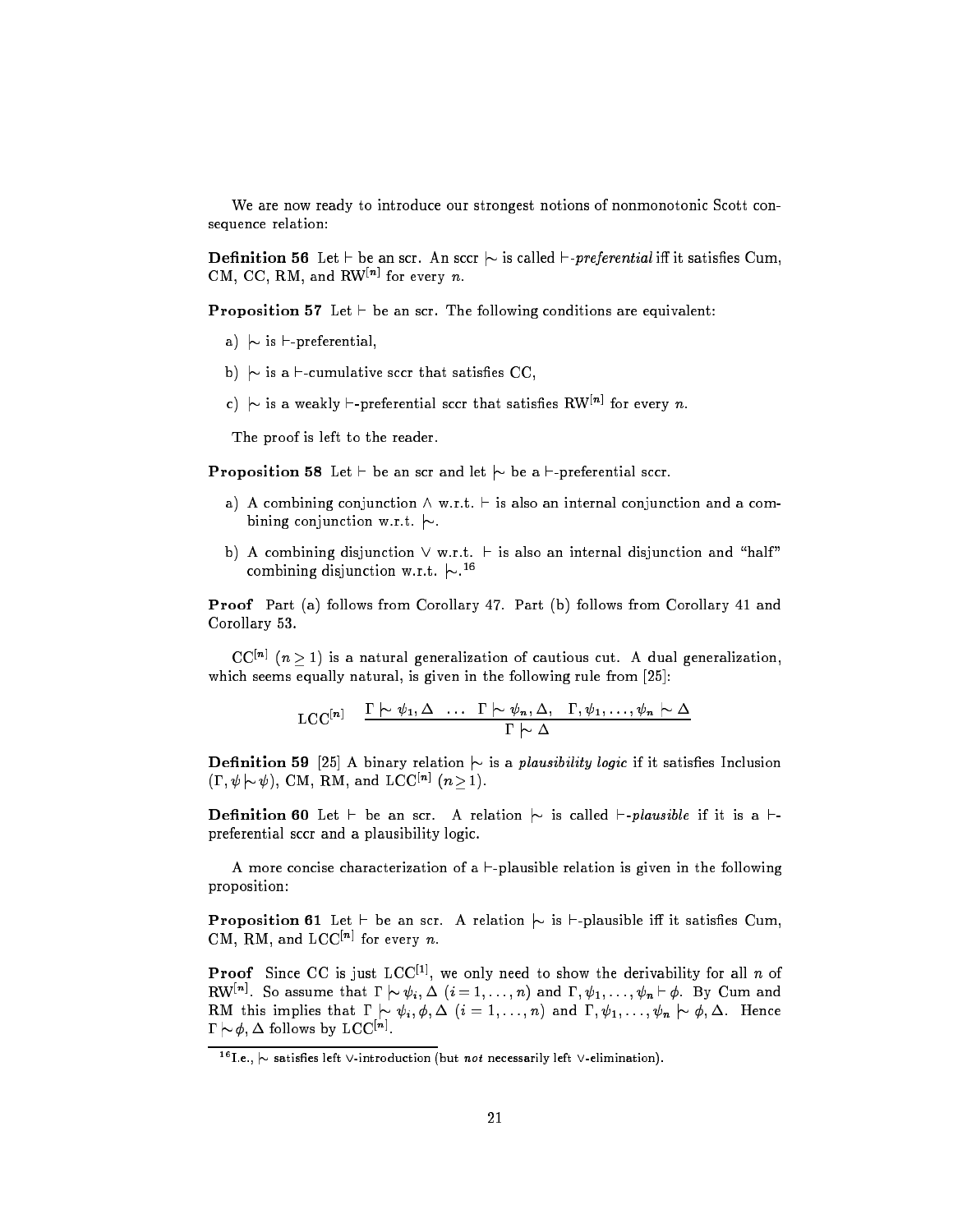**Proposition 62** Let  $\vdash$  be an scr with a combining conjunction  $\land$ . A relation  $\sim$  is  $\vdash$ -preferential iff it is  $\vdash$ -plausible.

Proof One direction is obvious. By the last proposition, for showing the converse we have to prove that if  $\sim$  is  $\vdash$ -preferential and  $\vdash$  has a combining conjunction  $\land$ , then  $\sim$  satisfies LCC<sup>-1</sup> for every finite n. This follows from Corollary 47 and the following lemma:

Lemma 62-A: Let  $\sim$  be a  $\vdash$ -preferential sccr, where  $\vdash$  is an scr with a combining conjunction  $\wedge$ . Then  $\lfloor \sim \wedge \rfloor$  is equivalent to LCC $^{(n)}$ .

Proof: ()) If j 1; : : : j n; then by [j ^] I, j 1^: : :^ n; . Also, if  $\Gamma, \psi_1, \ldots, \psi_n \sim \Delta$  then by ICR (see Proposition 42(a)),  $\Gamma, \psi_1 \wedge \ldots \wedge \psi_n \sim \Delta$ . By CC, then,  $\Gamma \sim \Delta$ .

(() Suppose that j ; and j; . By RM, j ; ^; and j; ^ ; . A iso, by Cum on  $\text{I}$ ,  $\psi$ ,  $\varphi \sqsubset \psi \wedge \varphi$ ,  $\Delta$  we have that  $\text{I}$ ,  $\psi$ ,  $\varphi \sim \psi \wedge \varphi$ ,  $\Delta$ . By LCC<sup>--</sup> on these three sequents,  $\Gamma \sim \psi \wedge \phi$ ,  $\Delta$ .

Table 1 and Figure 1 summarize the various types of Scott relations considered in this section and their relative strengths.  $\vdash$  is assumed there to be an scr, and  $\vee$ ,  $\wedge$ are combining disjunction and conjunction (respectively) w.r.t.  $\vdash$ , whenever they are mentioned.

| consequence relation          | general conditions                                                                                                                                                                                                                                                                                                                 |
|-------------------------------|------------------------------------------------------------------------------------------------------------------------------------------------------------------------------------------------------------------------------------------------------------------------------------------------------------------------------------|
|                               | valid conditions with $\wedge$ and $\vee$                                                                                                                                                                                                                                                                                          |
| sccr                          | $s\text{-}\overline{\text{R, CM, CC}}^{[1]}$                                                                                                                                                                                                                                                                                       |
|                               |                                                                                                                                                                                                                                                                                                                                    |
| weakly $\vdash$ -cumulative   | $\text{Cum, CM, CC}^{[1]}, \text{RW}^{[1]}, \text{RM}$                                                                                                                                                                                                                                                                             |
| sccr                          | $[\wedge \hspace{0.2em}\sim]_{\rm I},\ [\wedge \hspace{0.2em}\sim]_{\rm E},\ [\hspace{0.2em}\sim\hspace{0.2em}\wedge\hspace{0.2em}]_{\rm E},\ [\hspace{0.2em}\sim\hspace{0.2em}\vee\hspace{0.2em}]_{\rm I},\ [\hspace{0.2em}\sim\hspace{0.2em}\vee\hspace{0.2em}]_{\rm E}$                                                         |
| $\vdash$ -cumulative sccr     | Cum, CM, CC <sup>[1]</sup> , RW <sup>[n]</sup> , RM                                                                                                                                                                                                                                                                                |
|                               | $[\wedge \hspace{0.2em}\sim\hspace{-0.2em}\mid_{\,\,\, I},\ [\wedge \hspace{0.2em}\sim\hspace{-0.2em}\mid_{\,\,\, E},\ [\wedge \wedge]_{\rm I},\ [\wedge \wedge]_{\rm E},\ [\wedge \vee]_{\rm I},\ [\wedge \vee]_{\rm E}$                                                                                                          |
|                               |                                                                                                                                                                                                                                                                                                                                    |
| weakly $\vdash$ -preferential | Cum, CM, CC, RM                                                                                                                                                                                                                                                                                                                    |
| sccr                          | $[\wedge \hspace{0.2em}\sim]_{\rm I},\ [\wedge \hspace{0.2em}\sim]_{\rm E},\ [\hspace{0.2em}\sim\hspace{-0.2em}\wedge\hspace{0.2em}]_{\rm E},\ [\vee \hspace{0.2em}\sim\hspace{-0.2em}\mid_{\rm I},\ [\hspace{0.2em}\sim\hspace{0.2em}\vee\hspace{0.2em}]_{\rm I},\ [\hspace{0.2em}\sim\hspace{0.2em}\vee\hspace{0.2em}]_{\rm E},$ |
| $\vdash$ -preferential sccr   | $\textbf{Cum}, \textbf{ CM}, \textbf{ CC}, \textbf{RW}^{[n]}, \textbf{RM}$                                                                                                                                                                                                                                                         |
|                               | $[\wedge \hspace{0.2em}\sim\hspace{-0.2em}],\ [\wedge \hspace{0.2em}\sim\hspace{-0.2em}\mid\hspace{0.2em} \cdot \:\: [( \vee \wedge )_{\mathbb{E}},\ [\vee \wedge ]_{\mathbb{E}},\ [\vee \hspace{0.2em}\sim\hspace{-0.2em}],\ [\wedge \vee ]_{\mathbb{I}},\ [\wedge \vee ]_{\mathbb{E}}$                                           |
| $\vdash$ -plausible sccr      | $Cum, CM, LCC^{[n]}, RM$                                                                                                                                                                                                                                                                                                           |
|                               | $[\wedge \hspace{0.2em}\sim\hspace{-0.2em}],\ [\wedge \hspace{0.2em}\sim\hspace{-0.2em}\mid\hspace{0.2em} \cdot \:\: [( \vee \wedge )_{\mathbb{E}},\ [\vee \wedge ]_{\mathbb{E}},\ [\vee \hspace{0.2em}\sim\hspace{-0.2em}],\ [\wedge \vee ]_{\mathbb{I}},\ [\wedge \vee ]_{\mathbb{E}}$                                           |
| scr extending $\vdash$        | Cum, M, C                                                                                                                                                                                                                                                                                                                          |

Table 1: Scott relations

#### A semantical point of view 3

In this section we present a general method of constructing nonmonotonic consequence relations of the strongest type considered in the previous section, i.e.: preferential and plausible sccrs. Our approach is based on a multiple-valued semantics. This will allow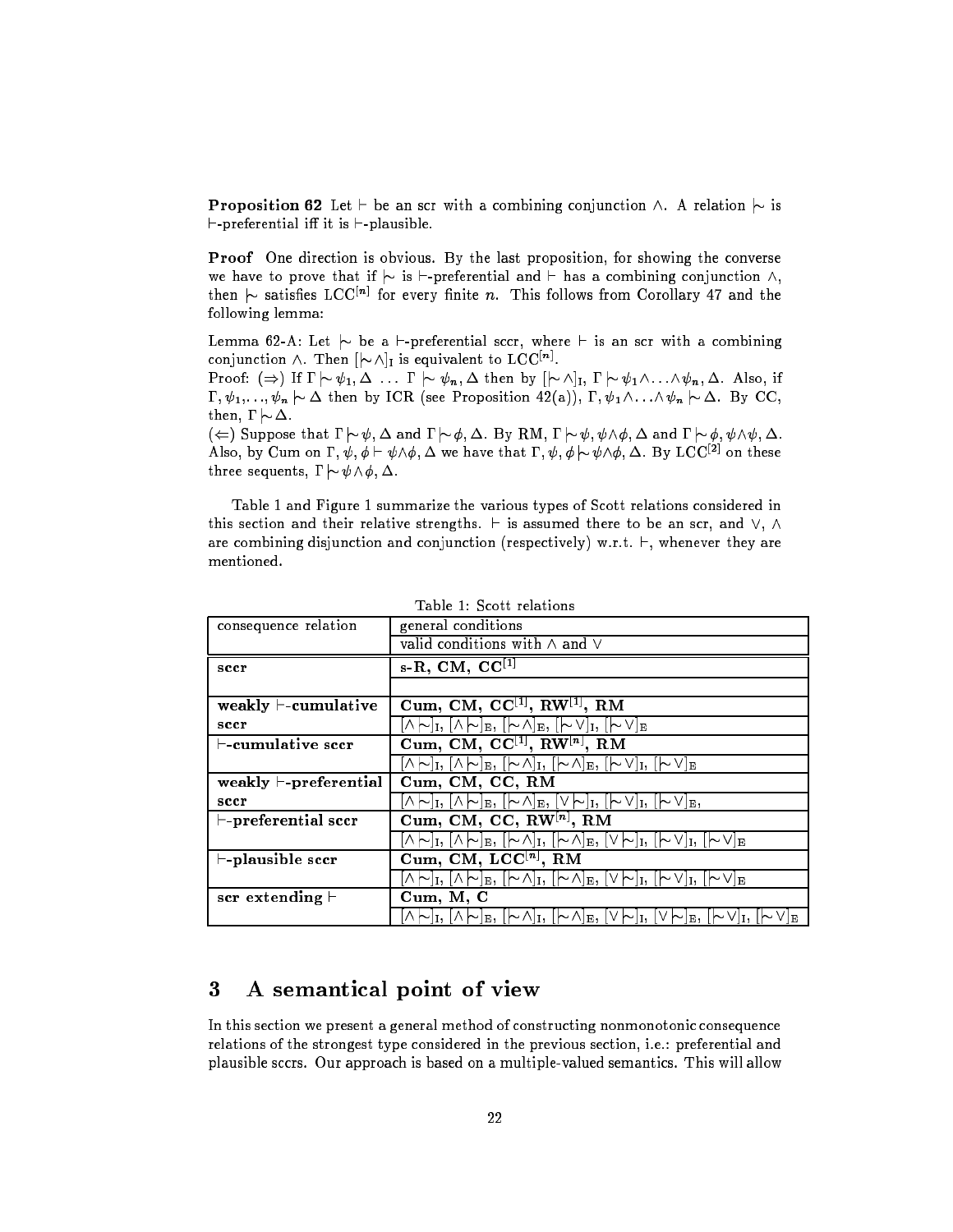

Figure 1: Relative strength of the Scott relations

us to define in a natural way consequence relations that are not only nonmonotonic, but also paraconsistent (i.e.: capable of reasoning with inconsistency in a nontrivial way).

A basic idea behind our method is that of using a set of preferential models for making inferences. Preferential models were introduced by McCarthy [30] and later by Shoham [40, 41] as a generalization of the notion of circumscription. The essential idea is that only a subset of models should be relevant for making inferences from a given theory. These models are the most preferred ones according to some conditions that can be specied syntactically by a set of (usually second-order) propositions, the satisfaction of which yields the exact kind of preference one wants to work with.

Here we choose the preferred models according to preference criteria, specified by preorders on the set of models of a given theory. The resulting consequence relations are shown to be plausible Scott relations.

#### 3.1 Multiple-valued models and Scott consequence relations  $3.1$

**Definition 63** Let  $\Sigma$  be an arbitrary propositional language. A multiple-valued structure for  $\Sigma$  is a triple  $(\mathcal{L}, \mathcal{F}, \mathcal{S})$ , where  $\mathcal L$  is set of elements ("truth values"),  $\mathcal F$  is a nonempty proper subset of  $\mathcal{L}$ , and  $\mathcal{S}$  is a set of operations on  $\mathcal{L}$  that correspond to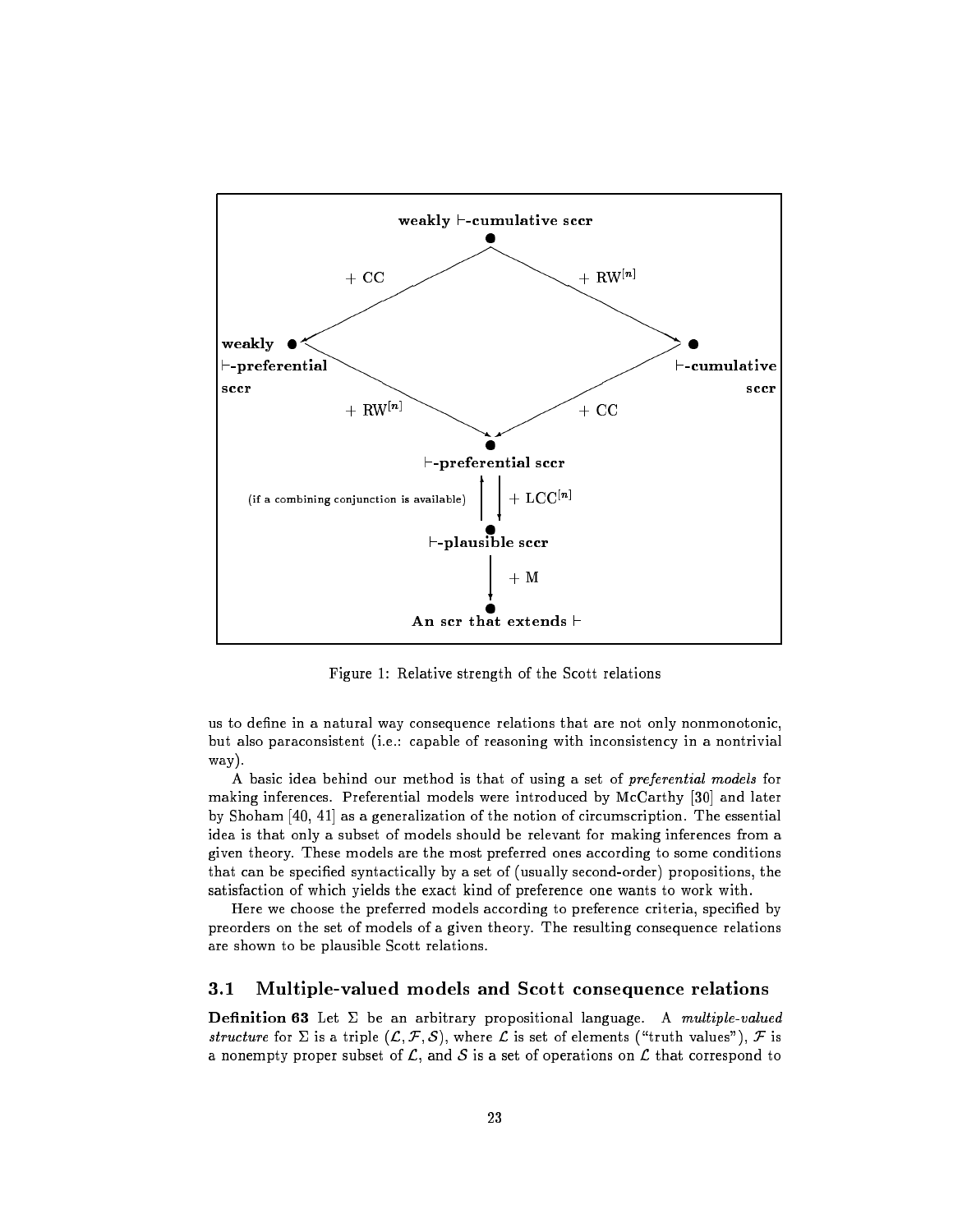the connectives in  $\Sigma$ .

The set F consists of the *designated* values of  $\mathcal{L}$ , i.e.: those that represent true assertions. In what follows we shall assume that  $\mathcal L$  contains at least the classical values t, f, and that  $t \in \mathcal{F}$ ,  $f \notin \mathcal{F}$ .

**Definition 64** Let  $(L, \mathcal{F}, \mathcal{S})$  be a multiple-valued structure, and let  $\Gamma$  be a set of formulae in a language  $\Sigma$ .

- a) A (multiple-valued) valuation  $\nu$  is a function that assigns an element of  $\mathcal L$  to each atomic formula. A valuation is extended to complex formulae in the standard way. The set of all the valuations into  $\mathcal L$  is denoted by  $\mathcal V$ .
- b) A valuation  $\nu$  satisfies a formula  $\psi$  (notation:  $\nu \models \neg$   $\nu$ ) if  $\nu(\psi) \in \mathcal{F}$ . The relation  $\equiv$   $\rightarrow$   $\in$   $V \times \Delta$  is called a satisfaction relation.
- c) A valuation  $\nu$  is a model of I (notation:  $\nu \models^{-,-} 1$  ) if it satisfies every formula in  $\Gamma$ . The set of the models of  $\Gamma$  is denoted by  $mod(\Gamma)$ .

**Definition 65** Let  $(L, \mathcal{F}, \mathcal{S})$  be a multiple-valued structure. Denote  $\Gamma \vdash^{L, \mathcal{F}} \Delta$  if every model of  $\Gamma$  is a model of some formula in  $\Delta$ .

**Example 66** Many well-known formalisms correspond to Definition 65, especially when a lattice structure is defined on the elements of  $\mathcal{L}$ , and the elements of  $\mathcal F$ form a filter in this lattice. Classical logic, for instance, is obtained by taking the two-valued lattice  $(\{t, f\}, f \leq_L t)$  with  $\mathcal{F} = \{t\}$ . For Kleene three-valued logic [22] take  $\mathcal{L} = \{t, f, -\}$  with  $\mathcal{F} = \{t\}$ . The connectives in S correspond to the lattice operations of a lattice in which  $f \leq_L - \leq_L t$  together with a negation operation defined by:  $\neg f = t$ ,  $\neg t = f$ ,  $\neg$  = -. Belnap four-valued logics [9, 10] is obtained from  $\mathcal{L} = \{t, f, \top, -\}, \mathcal{F} = \{t, \top\},\$  and S that contains the lattice operations of the the four-valued lattice in which  $f \leq_L (-, \top) \leq_L t$ , and a negation operation defined by:  $\neg f = t, \neg t = f, \neg - = -, \neg T = T.$ 

**Proposition 67**  $\Gamma$  <sup>-17</sup> is an scr.

Proof reflexivity and Monotonicity immediately follow from the definition of  $\vdash^{\sim}$  . For call assume that M 2 mod(1  $\geq$   $\{1\}$  and  $\{1\}$  models in particularly and  $\leq$  mod(1), and since  $1 \;1 \; \text{F}^{-1} \cdot \text{W}, \Delta_1,$  either  $M \models \neg \cdot \text{W}$  for some  $\delta \in \Delta_1,$  or  $M \models \neg \cdot \text{W}$ . In the former case we are done. In the latter case  $M \in mod(\Gamma_2 \cup \{\psi\})$  and since  $\Gamma_2$ ,  $\psi \vdash^{\mathcal{L},\mathcal{F}} \Delta_2$ , we have that  $M \vdash \neg Y$  o for some  $0 \in \Delta_2$ .

**Definition 68** Let  $(L, \mathcal{F}, \mathcal{S})$  be a multiple-valued structure.

- a) A binary operation  $\Delta \in \mathcal{S}$  is conjunctive if for all  $x, y \in \mathcal{L}$ ,  $x \Delta y \in \mathcal{F}$  iff  $x \in \mathcal{F}$  and  $y \in \mathcal{F}$ .
- b) A binary operation  $\nabla \in \mathcal{S}$  is disjunctive if for all  $x, y \in \mathcal{L}$ ,  $x \nabla y \in \mathcal{F}$  iff  $x \in \mathcal{F}$  or  $y \in \mathcal{F}$ .

The following result is immediate from the definitions: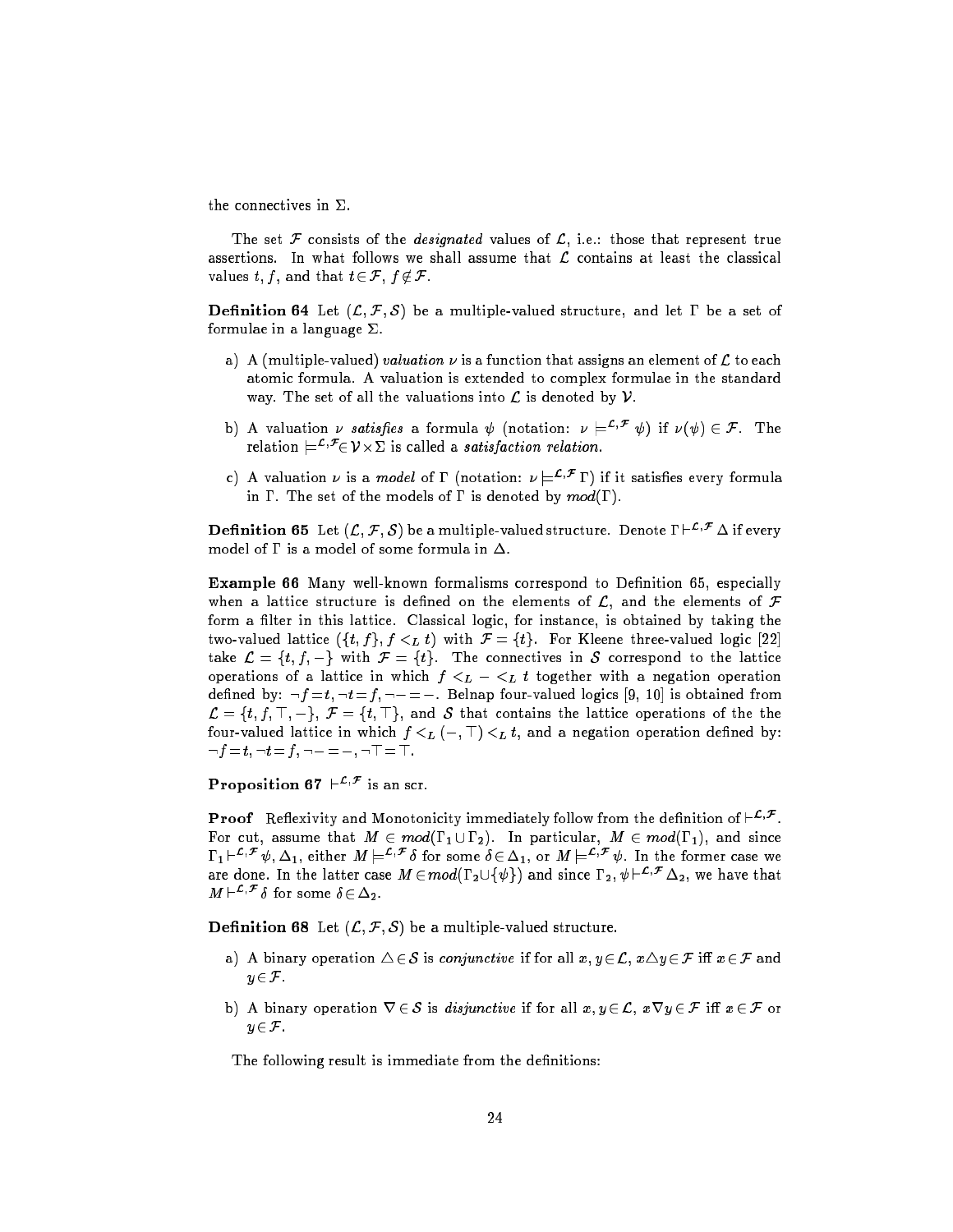**Proposition 69** Let  $(L, \mathcal{F}, \mathcal{S})$  be a multiple-valued structure for a language  $\Sigma$ .

- a) If  $\wedge$  is a connective of  $\Sigma$  s.t. the corresponding operation of S is conjunctive, then  $\wedge$  is a combining conjunction and an internal conjunction w.r.t.  $\vdash^{-\vee}$  .
- b) If  $\vee$  is a connective of  $\Sigma$  s.t. the corresponding operation of S is disjunctive,  $\frac{1}{2}$  is a combining disjunction and an internal disjunction w.r.t.  $\Gamma^{-1}$  .

## 3.2 Preferential models and Scott cautious consequence relations

3.2.1 The relation  $\vdash \downarrow$ 

**Definition 70** A preferential system in a structure  $(L, \mathcal{F}, \mathcal{S})$  is a triple  $\mathcal{P} = (\mathcal{V}, \models^{\mathcal{L}, \mathcal{F}})$ ,  $\prec$ ), where  $\nu$  is the set of all the valuations on  $L$ ,  $\equiv$   $\bar{\ }$   $\vdash$   $\in$   $\nu$   $\times$   $\vartriangle$  is the satisfaction relation defined in 64, and  $\preceq$  is a preorder on  $\mathcal V$ .

**Definition** (1 Let  $P = (V, \sqsubsetcurlyeq r, \preceq)$  be a preferential system in  $(L, \mathcal{F}, \mathcal{S})$ . A valuation  $M \in mod(\Gamma)$  is a P-preferential model of  $\Gamma$  if there is no other valuation  $m \in \mathit{mod}(1+s,t)$  in  $1 \prec m$  . The set of all the preferential models of  $1$  in  $P$  is denoted by  $!(\Gamma, \mathcal{P}).$ 

**Definition 72** [29] A preferential system  $P$  is called *stoppered*<sup>17</sup> if for every set of formulae I and every  $M \in mod(1)$  there is an  $M_0 \in \{0,1,2\}$  . Model  $M_1 \preceq M$  .

Note that if  $V$  is well-founded under  $\prec$  (i.e.,  $V$  does not have an infinitely descending chain under  $\prec$ ), then  $P$  is stoppered.

**Definition 73** Let  $P = |V| = |V|$ ,  $\leq$  1 de a preferential system in  $(L, \mathcal{F}, \mathcal{S})$ . A set of formulae 1 *P-preferentially entails* a set of formulae  $\Delta$  (notation:  $\Gamma \vdash \negthinspace \negthinspace \negthinspace \negthinspace \negthinspace \negthinspace 2)$  if for every  $M \in \{(1\,,\mathcal{P})$  there is a  $\delta \in \Delta$  s.t.  $M \models ``\delta \cdot ``$  We say that  $\vdash \preccurlyeq ^{\sim}$  is the consequence relation<sup>19</sup> induced by  $P$ .

**Proposition 74** If  $P = (V, \sqsubsetcurlyeq^{\sim} \neg, \preceq)$  is a stoppered preferential system in  $(L, \mathcal{F}, \mathcal{S})$ , then  $\vdash \downarrow'$  is a  $\vdash^{\infty,*}$  -plausible sccr.

For proving Proposition 74 we first show the following lemma:

Lemma 75 Let <sup>P</sup> be a preferential system and let 1; 2 be two sets of formulae s.t.  $mod(\Gamma_1) \subset mod(\Gamma_2)$ . Then  $!(\Gamma_2, \mathcal{P}) \cap mod(\Gamma_1) \subset !(\Gamma_1, \mathcal{P})$ .

**Proof** Suppose that  $M \in \{(\Gamma_2, \mathcal{P}) \cap \text{mod}(\Gamma_1), \text{ but } M \notin \{(\Gamma_1, \mathcal{P})\}$ . Then there is an  $N \in mod(\Gamma_1)$  s.t.  $N \prec M$ . But  $mod(\Gamma_1) \subseteq mod(\Gamma_2)$  so  $N \in mod(\Gamma_2)$ , therefore  $M \notin \{(\Gamma_2, \mathcal{P})\}.$ 

 $-$  1n  $\left[24\right]$  the same property is called *smoothness* .

<sup>&</sup>lt;sup>18</sup>Note that we do not require that  $M \in \{(\{\delta\}, \mathcal{P})\}$ , or that  $M \in \{(\Gamma \cup \{\delta\}, \mathcal{P})\}$ .

 $19$  Here and in what follows we use the notion "consequence relation" in a wider sense than that of Tarski and Scott. In particular, we don't assume monotonicity.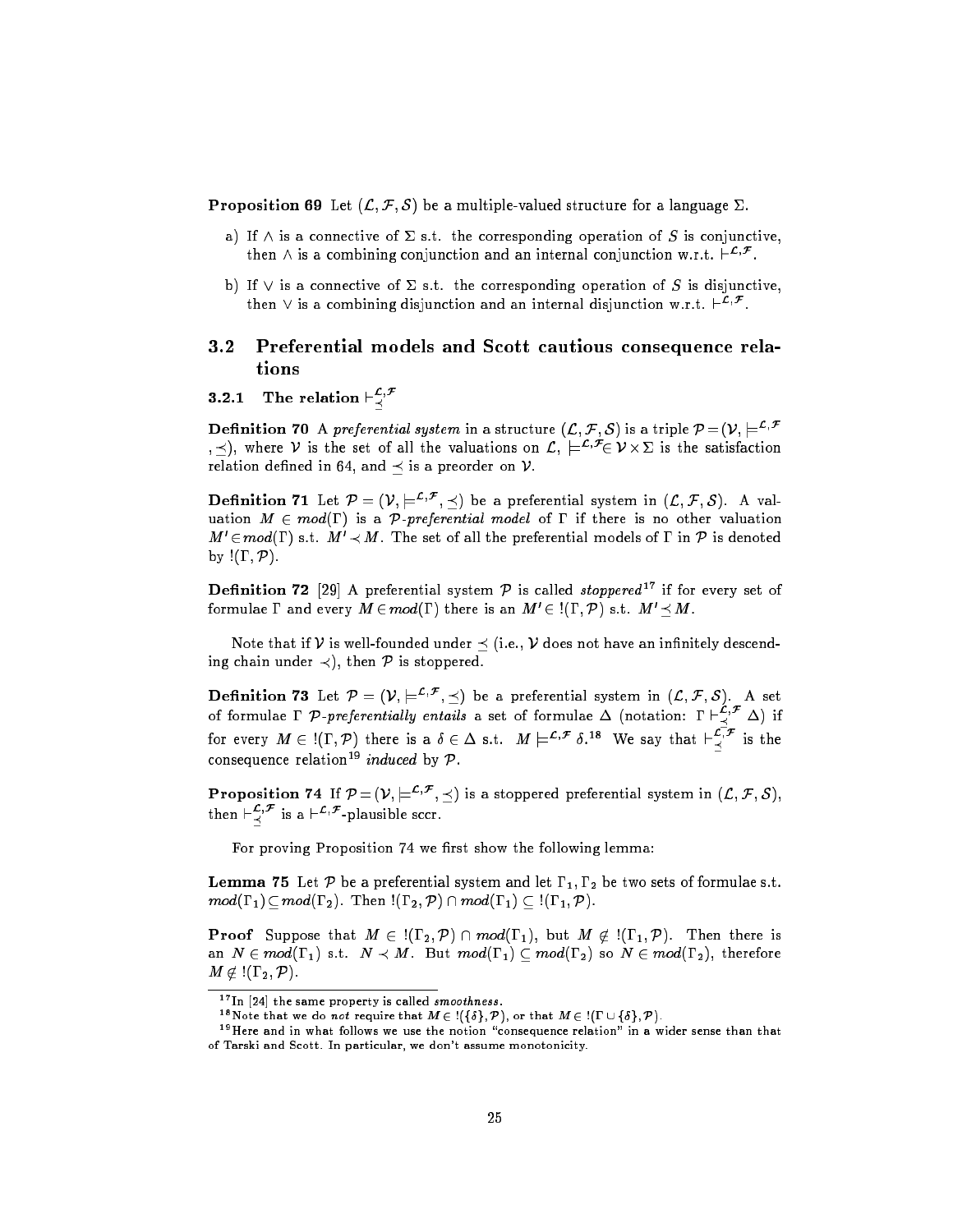Proof (of Proposition 74) The validity of Cum immediately follows from the definition of ` L;F . This is also the case with RM. By Proposition 61 it remains to show <code>CM, and LCC</code>  $\cdots$ 

 $\bullet$   $\vdash \preccurlyeq ^{\sim}$  satisfies cautious monotonicity:

Suppose that  $\Gamma \vdash \preceq^{\mathsf{r}} \psi$ , and  $\Gamma \vdash \preceq^{\mathsf{r}} \Delta$ . Let  $M \in \{(\Gamma \cup \{\psi\}, P)$ . In particular, M is a model of . Moreover, <sup>M</sup> <sup>2</sup> !(; P), since otherwise by the fact that <sup>P</sup> is stoppered, there would have been a model  $N \in \{(\Gamma, \mathcal{P})\}$  that is strictly  $\preceq$ -smaller than M. Since  $1 \vdash \to \cdots \psi,$  this N would have been a model of  $1 \cup \{\psi\},$  which is  $\preceq$ -smaller than  $M$  – a contradiction. Thus  $M \in \{(\Gamma, \mathcal{P})\}$ . Now, since  $\Gamma \vdash_{\prec}^{\neg \vee} \Delta$ , M is a model of some  $\delta \in \Delta$ . Hence  $1, \psi \vdash \neg \neg$   $\Delta$ .

 $\bullet$   $\vdash$   $\prec$  satisfies LCC<sup>[n]</sup> for every n:

Let <sup>M</sup> <sup>2</sup> !(; P). If <sup>M</sup> is a model of some <sup>2</sup> we are done. Otherwise, since If  $\vdash \negthinspace \exists$   $\negthinspace ^\frown \psi_i, \Delta$  for  $i=1,\dots n, \ M$  is a model of  $\psi_1,\dots,\psi_n.$  By Lemma 75,  $M \in$  $\mathbb{I}(\Gamma \cup \{\psi_1,\ldots,\psi_n\},\mathcal{P}).$  Since  $1',\psi_1,\ldots,\psi_n \vdash \preceq^{\mathcal{P}} \Delta,$  there exists  $\delta \in \Delta$  s.t.  $M \in mod(\delta)$ in this case as well.

Corollary 76 Let  $P = |V| = \top$ ,  $\preceq$ ) be a stoppered preferential system in (L, F, S).

- a) If  $\wedge$  is a connective s.t. the corresponding operation of  $S$  is conjunctive, then  $\wedge$ is an internal conjunction and a combining conjunction  $\text{w.r.t.} \vdash \supsetneq^r$  .
- b) If  $\vee$  is a connective s.t. the corresponding operation of S is disjunctive, then  $\vee$ is an internal disjunction w.r.t.  $\vdash \negthinspace \prec \negthinspace '$  , which satishes left  $\vee$ -introduction.

**Proof** By Propositions  $(4 \rvert \rvert \rvert)^2$  is  $\lvert \rvert \rvert$  -plausible, and so it is obviously a  $\lvert \rvert \rvert \rvert$ . preferential sccr. The claim now follows from Proposition 58.

## 3.2.2 Pointwise preferential systems

Let P be a preferential system in  $(\mathcal{L}, \mathcal{F}, \mathcal{S})$ . In Proposition 74 we have shown that a sufficient condition for assuring that the consequence relation induced by  $P$  would be a  $\sqsubset$  - plausible sccr is that  $P$  is stoppered. However, as noted in [24] and in [29], it is not easy to check whether this property holds. In what follows we consider another property, which is more easily verified:

**Definition** *II* A preferential system  $P = (V, \sqsubseteq^*)$ ,  $\land$  In  $(L, F, S)$  is called pointwise, is a well-founded particle particles. The set of L s.t.  $\mathcal{S}_1$  is  $\mathcal{S}_2$  in L s.t. 81; 2 ii for  $\mathcal{S}_3$  in the set every atomic formula  $p, \nu_1(p) \leq \nu_2(p)$ .

**Note if L** is finite, then a preferential system  $P = (V, \sqmodels^{T_{i^*}}, \preceq)$  in  $(L, F, \delta)$  is pointwise in the there is a particle order order  $\alpha$  atomic  $\alpha$  is a  $\alpha$   $\alpha$   $\beta$  in the set of every atomic order formula p,  $\nu_1(p) \leq \nu_2(p)$ .

**Proposition 78** Let  $P$  be a pointwise preferential system in  $(L, \mathcal{F}, \mathcal{S})$ . Then  $P$  is stoppered.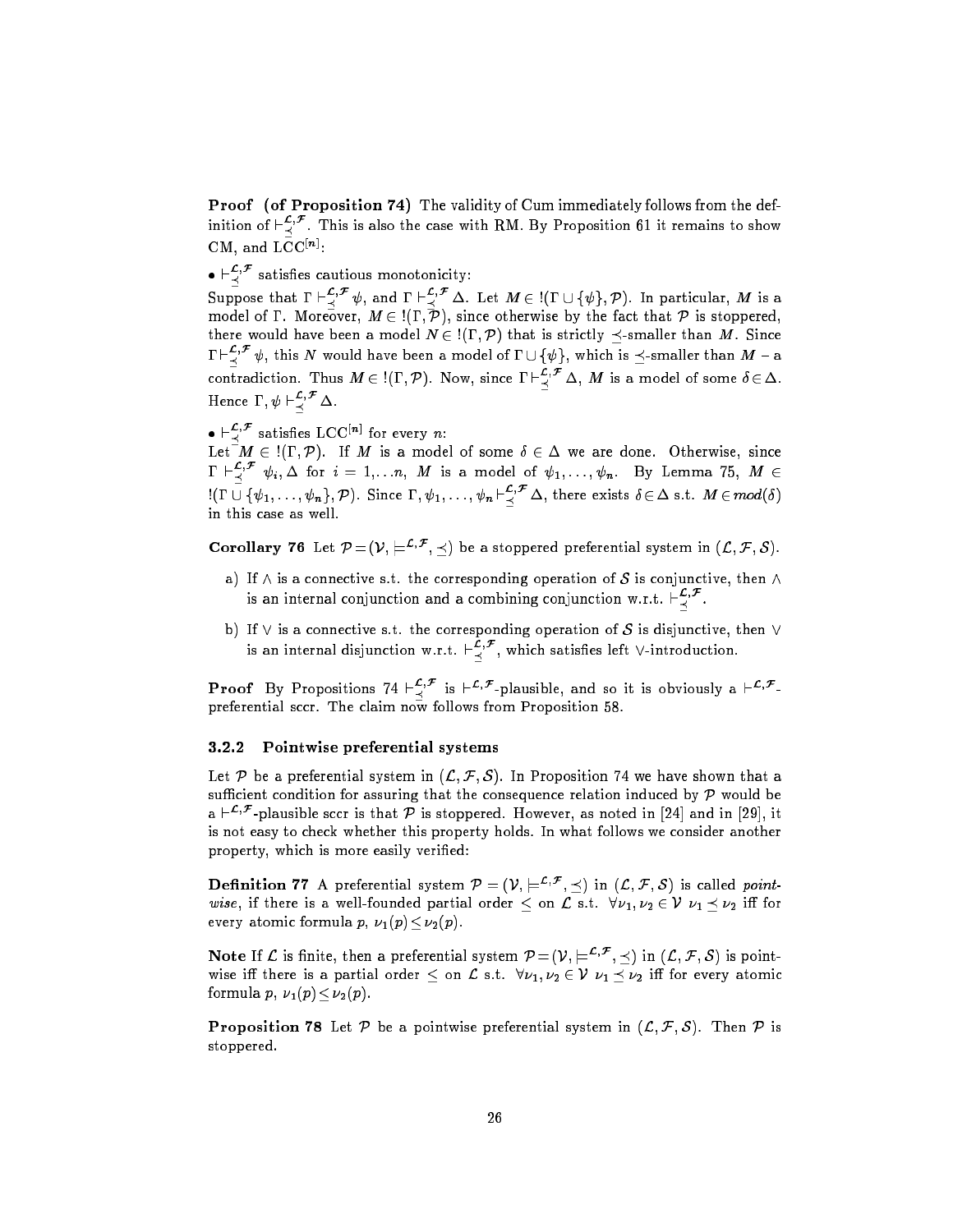**Proof** Suppose that  $M$  is some model of  $\Gamma$ . We have to show that there is a model  $N \in \{(\Gamma, \mathcal{P})\}$  s.t.  $N \leq M$ . So let  $S_M = \{M_i \mid M_i \text{ is a model of } \Gamma, M_i \leq M\}$  and let  $C \subseteq S_M$ be a chain w.r.t.  $\leq$ . We shall show that C is bounded below in  $S_M$ , so by Zorn's lemma  $S_M$  has a minimal element, which is the required  $\preceq$ -minimal model. Indeed, define a valuation N as follows: For each atom q let  $N(q) = \min_{\{M_i(q)\}} | M_i \in C\}$   $(N(q)$ exists since C is a chain and  $\leq$  is well-founded). Obviously N bounds C. It remains to show that  $N \in S_M$ . Indeed, assume that  $\psi \in \Gamma$  and let  $\mathcal{A}(\psi) = \{p_1, \ldots, p_n\}$  be the set of the atomic formulae in  $\psi$ . For each  $1\leq j\leq n$  let  $M_{p_j}\in \{M_i\in C\mid M_i(p_j)=N(p_j)\}.$ Then:  $N(p_1) = M_{p_1}(p_1), \ldots, N(p_n) = M_{p_n}(p_n)$ . Since C is a chain we may assume, without a loss of generality, that  $M_{p_1} \succeq \ldots \succeq M_{p_n}$ , and so N is the same as  $M_{p_n}$  on every atom in  $\mathcal{A}(\psi)$ . Since  $M_{p_n}$  is a model of  $\psi$ , so is N. This is true for every  $\psi \in \Gamma$ and so  $N \in S_M$  as required.

**I** neorem 79 Let  $P = |V_1| = |V_2|$ ,  $\leq$  1 de a pointwise preferential system in (L, F, S). Then  $\vdash \neg$  is  $\vdash \neg'$  -plausible. Moreover:

- a) If  $\wedge$  is a connective with a corresponding conjunctive operation in S, then  $\wedge$  is an internal conjunction and a combining conjunction w.r.t.  $\vdash \negthinspace \preccurlyeq ^{\tau}$  .
- b) If  $\vee$  is a connective with a corresponding disjunctive operation in of S is disjunctive, then  $\vee$  is an internal disjunction, which satisfies left  $\vee$ -introduction.

Proof By Propositions 74, 78 and Corollary 76.

#### $3.3$ **Examples**

Many well-known formalisms can be viewed as particular instances of the relation defined in 73. In this section we consider some of these formalisms.

In what follows we assume  $\mathcal L$  to be a lattice and not only an arbitrary set of truth values. We further assume that the set  $\mathcal F$  of the designated values is a filter on  $\mathcal L$ , and that S contains the basic lattice operations. The pair  $(\mathcal{L}, \mathcal{F})$  is sometimes called a logical lattice. 20

Note that in all the examples below the preferential systems under consideration are pointwise. Thus, by Theorem 79, the induced consequence relation is  $\vdash^{-\prime\prime}$  plausible.

Example 80 When taking the two-valued lattice and a degenerated preference order  $\le$ , then  $\vdash \preceq$  is the same as the consequence relation of classical logic. Similarly, all the other formalisms of Example 66 are obtained from ` L;F by taking the appropriate multi-valued structure and a degenerated preferential order.

## Example  $81$  – Closed Word Assumption

Consider the two-valued lattice  $f < t$  with t as the designated element. Define a preferential relation  $\mathcal{L}$  if  $\mathcal{L}$  if  $\mathcal{L}$  if  $\mathcal{L}$  if  $\mathcal{L}$  if  $\mathcal{L}$  if  $\mathcal{L}$  if  $\mathcal{L}$  if  $\mathcal{L}$  if  $\mathcal{L}$  if  $\mathcal{L}$  if  $\mathcal{L}$  if  $\mathcal{L}$  if  $\mathcal{L}$  if  $\mathcal{L}$  if  $\mathcal{L}$  if  $\mathcal{L}$ of a theory are here its minimal models, and the induced consequence relation of the system corresponds to Reiter's closed-world assumption  $[36]$ <sup>21</sup>

<sup>&</sup>lt;sup>20</sup>To simplify notations we shall omit explicit references to  $S$  in what follows.

<sup>&</sup>lt;sup>21</sup> This can be extended to the first-order case in the usual way, in which case the preferential models of a theory are its minimal Herbrand models.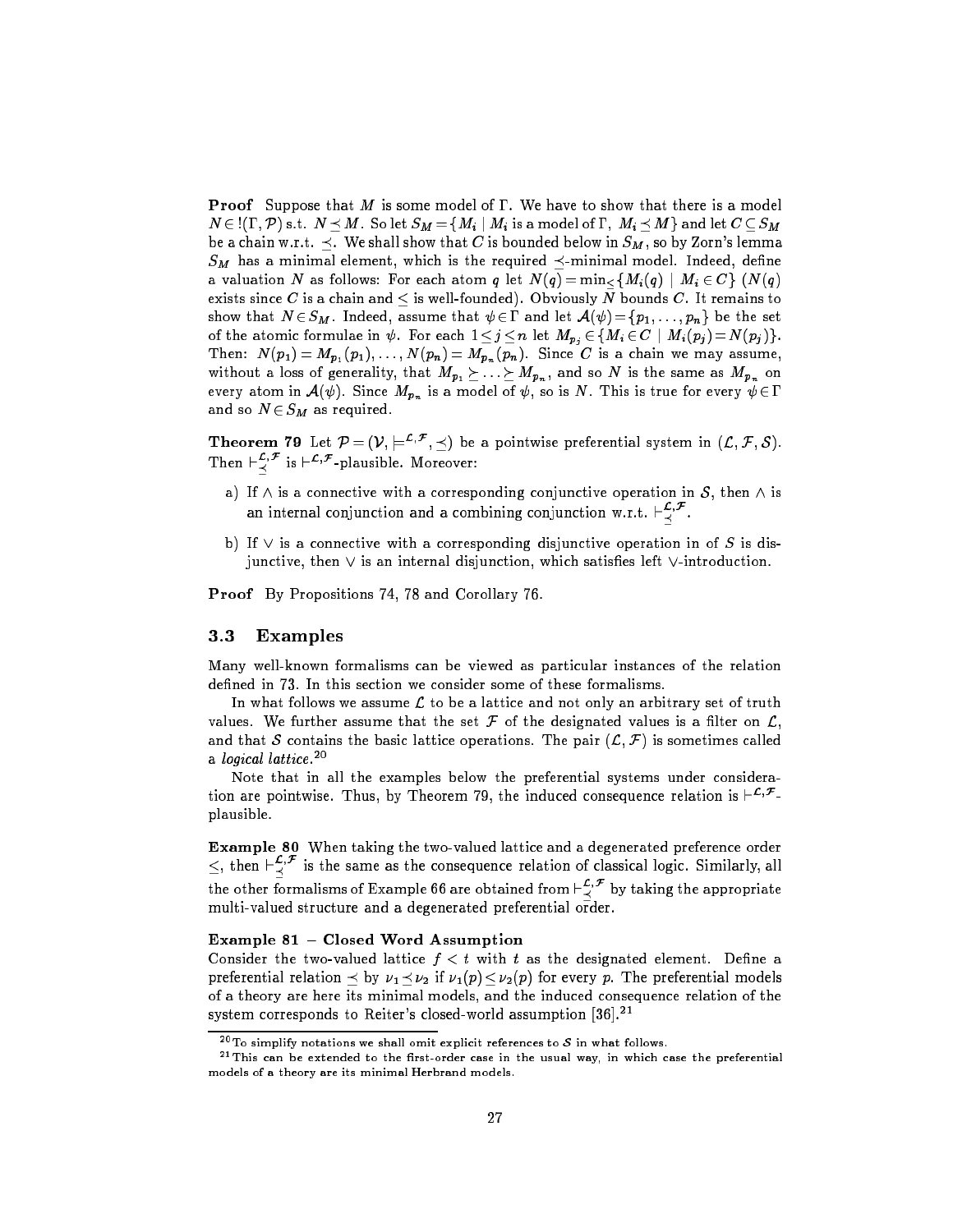## Example  $82$  - The logic LPm of Priest

Denote by  $\vdash_{\mathrm{LP}}^{\mathrm{z}}$  the consequence relation of the logic LP. The is well known that LP invalidates the Disjunctive Syllogism  $(\psi, \neg \psi \lor \phi \not\vdash_{\mathrm{LP}}^3 \phi).$  In  $[34,\ 35]$  Priest argues that this is a drawback: a consistent theory should preserve classical conclusions. He suggests to resolve this drawback by considering as the relevant models of a set  $\Gamma$  only those that are *minimally inconsistent*. Such models assign the inconsistency value  $\top$  only to some minimal set of atomic formulae. The consequence relation that is obtained is in our notations  $\vdash \preceq'$  , where  $L$  is the three-valued lattice  $\{f, t, \top \} ,$ in which fixed  $f$  ,  $f$  and  $f$  is the function  $f$  for every atom process  $f$  and  $f$  $\nu_1(p) \smallsetminus_k \nu_2(p),$  where the partial order  $\smallsetminus_k$  is defined by  $j \smallsetminus_k$  is and  $\iota \smallsetminus_k$  i. The

### Example 83 – The logic  $\vdash_k$  is

The following family of multiple-valued preferential systems is considered in [3, 5]. The algebraic structures that provide their semantics are sometimes called *logical* bilattices. Bilattices were introduced by Ginsberg in [20, 21] as a general framework for a diversity of applications in AI (see also  $[1, 2, 8, 13, 14]$ ). In these structures there are two partial orders according to which the truth values are represented, and each one of them induces a complete lattice on their common underlying structure. One order is usually denoted by  $\leq_t$ . It intuitively measures differences in the amount of truth that the elements represent. The other one is usually denoted by  $\leq_k$ . It is intuitively understood as representing differences in the amount of knowledge that each element exhibits. According to Ginsberg ([20, 21]), the two partial orders of a bilattice are related by a negation operation  $\neg$ , which is an involution w.r.t.  $\leq_t$  (like in many logical lattices) and an order preserving w.r.t.  $\leq_k$ . Logical bilattices is a family of bilattices, proposed in [1, 2], which is particularly useful for constructing bilattice-based logics. A logical bilattice is a pair  $(\mathcal{L}, \mathcal{F})$ , where  $\mathcal L$  is a bilattice, and  $\mathcal F$  is a set of designated elements that form a prime bifilter in  $\mathcal L$  i.e.: a prime filter w.r.t. both partial orders of L.

Assume now that k  $\mu$  is well-founded, and let  $1$  k  $2$  if every atom p, 1(p)k  $\mu$  $\nu_2(p)$ . In the pointwise preferential system  $P =$  (  $\nu,$   $\mu^-$  ,  $\prec_k$  ) that is obtained, :(1 ,  $\prec_k$ ) is the set of the  $\preceq_k$ -minimal models of  $\Gamma$ . In the induced consequence relation  $\vdash$   $\supset$  one draws conclusions according to models that assume minimal knowledge ka ka concerning the premises. The intuition behind this approach is that one should not assume anything that is not really known.

Here are some basic properties of  $\vdash \preceq'_k$ :

**Proposition 84** [3, 5] let  $(L, \mathcal{F})$  be any logical bilattice.

a)  $\vdash \supseteq \supseteq$  is paraconsistent.

ka ka

ka ka

- $\mathsf{b}$ )  $\vdash \mathbb{C}$  is nonmonotonic.
- c) If  $\inf_k \mathcal{F} \in \mathcal{F}^{2n}$ , and if the formulae in  $\Gamma, \Delta$  are in  $\Sigma_{\text{cl}}$ , then  $\Gamma \vdash^{2n} \Delta$  and  $\Gamma \vdash^{2n} \Delta$ .

<sup>&</sup>lt;sup>22</sup>Kleene three-valued logic with middle element designated [22], also known as basic  $J_3$  - see, e.g., [12, Unap.IX] as well as  $[6, 31, 32, 33]$ . In the present notations,  $1 \sqsubset_{LP}^2 \Delta$  if  $1 \sqsubset_{CP}^2$   $\Delta$ , where L is a three-valued lattice defined by  $f \lt_t \top \lt_t t$  and  $\mathcal{F} = \{t, \top\}$ .

<sup>&</sup>lt;sup>23</sup>Note that the interpretation of  $\vee$  and  $\wedge$  are determined by  $\leq_t$ , while  $\preceq$  is defined using  $\leq_k$ .

<sup>&</sup>lt;sup>24</sup>This is true, in particular, whenever  $\mathcal L$  is finite.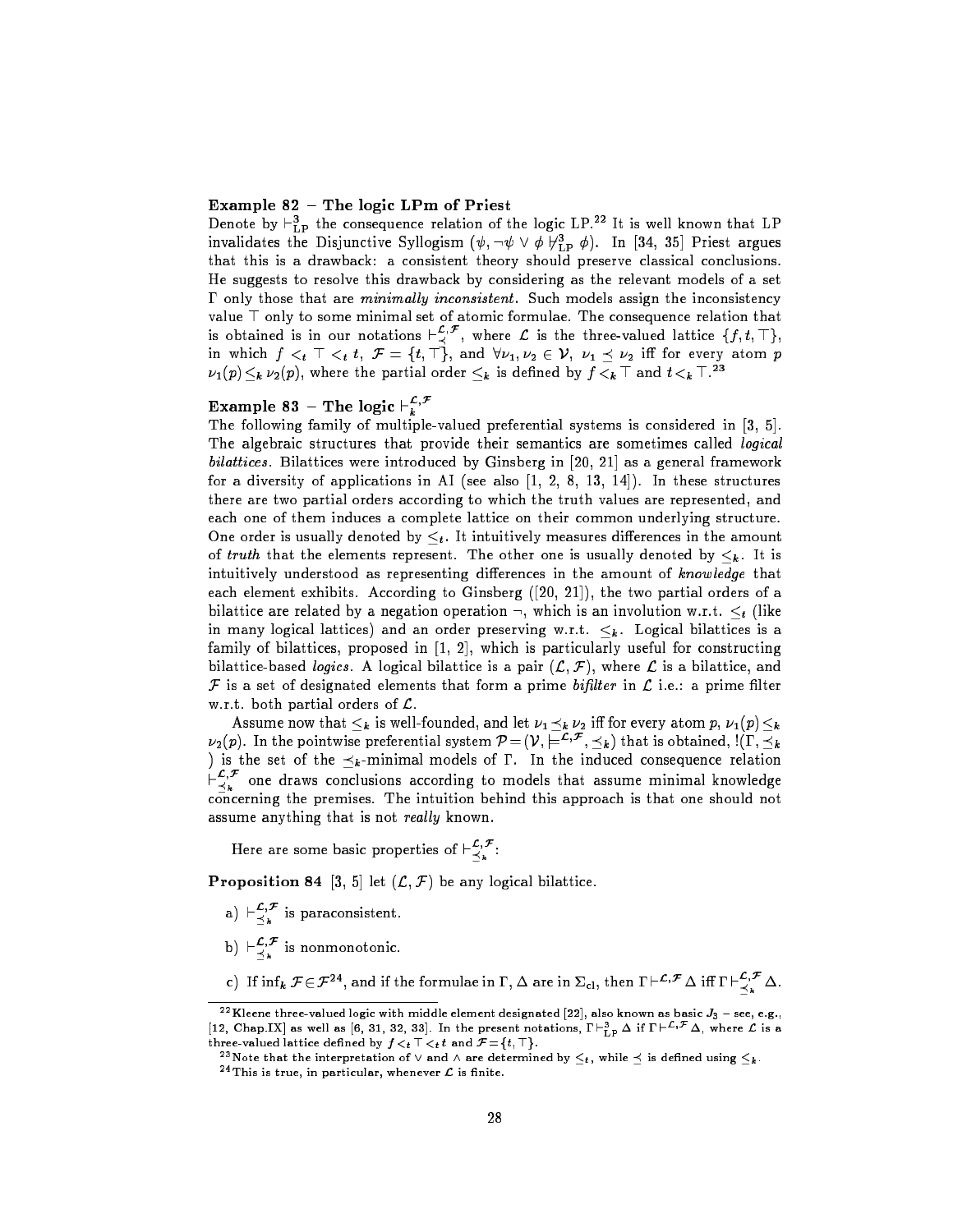Note In Theorem 79 no connection was assumed between the lattice order that de fines the semantics of  $\vee$  and  $\wedge$ , and the partial order that underlies  $\preceq$ . However, in bilattices there are strong connections between the two partial orders. As a result, the condition of the well-foundedness of  $\leq_k$  can, in fact, be removed from the definition of a pointwise preferential system in case  $(\mathcal{B}, \mathcal{F})$  is a logical bilattice, provided that inf k F 2 F. See F. See [3] for more details. In the see for more details. In the see for more details. In the

Part (c) of the last proposition implies that in  $\Sigma_{c1}$ , in order to check whether If  $\Gamma$  it is sufficient to consider only the  $\gamma_k$ -minimal models of 1. However, as Proposition 84(b) shows, in the general case  $\vdash \zeta_k^*$  is not equivalent to  $\vdash^{*,*}$  . The next proposition (86) is another evidence for that. Its proof easily provides an example for the note after Proposition 16:

**Definition 85** [7, 2] Let  $(L, \mathcal{F})$  be a logical [bi-]lattice. Define:  $a \supset b = b$  if  $a \in \mathcal{F}$ , and  $a\supset b=t$  otherwise.<sup>25</sup>

Note It is well known that in multiple-valued semantics it is usually no longer true that every classical tautology remains valid. For instance, in Kleene three-valued logic logic [22], as well as in Belnap 4-valued logic [9, 10], excluded middle is not valid. This implies that when switching to multiple-valued semantics the material implication  $\psi \leftrightarrow \phi = \neg \psi \lor \phi$  does not act like an implication connective anymore. As the following proposition implies,  $\supset$  does function like an implication in logical [bi-]lattices. Note also that on  $\{t, f\}$  the material implication  $\hookrightarrow$  and the implication connective  $\supset$  are identical, and both of them are generalizations of the classical implication.

**Proposition 86** Let  $(L, \mathcal{F})$  be a logical [bi-]lattice, and let  $\supset$  be the connective defined in 85. Then:

- a) is an internal implication w.r.t.  $\vdash \neg \vdash : 1$ ,  $\psi \vdash \neg \vdash \phi$ ,  $\Delta$  in  $1 \vdash \neg \vdash \psi \supset \phi$ ,  $\Delta$ .
- b)  $\supset$  is not an internal implication w.r.t.  $\vdash \biguparrow _{\prec_k}$ .

**Proof** Part (a) immediately follows from the definition of  $\supset$ . For part (b), consider  $B$  similar four valued bilattice where  $f \in \{x, y, z\}$  ,  $\{x, y, z\}$  ,  $\{x, y, y\}$  ,  $\{x, y, z\}$  ,  $\{x, y, z\}$ (see [9, 10] and Example 66). For atoms  $p, q$  we have that  $p \vdash \preceq_k^r \neg p \supset q$  (the only  $\preceq_k$ -minimal model here assigns  $t$  to  $p$  and  $-$  to  $q$ ), while  $p, \neg p \nmid \preceq^*_k q$  (a counter-model assigns  $\top$  to p and  $-$  to q).

Note Since the  $\leq_t$ -meet operation is obviously conjunctive in  $\mathcal{L}$ , then by Corollary 79, the corresponding connective ^ is an internal conjunction and a combining conjunction w.r.t.  $\vdash \zeta^{\prime}_k$  . Similarly, it is possible to define a  $\leq_k$ -meet operation on  $\mathcal L$ , is also and corresponding corresponding connection and internal continuous continuous continuous continuous and a combining conjunction w.r.t.  $\vdash \zeta^*_{k}$ . By the same corollary, the connectives \_ and , which respectively correspond to the the t-join and to the k -join on  $L$ , are internal disjunctions w.r.t.  $\vdash \negthinspace \negthinspace \prec_{k}^{\negthinspace}$ . Note, however, that like in the case of  $\supset$ , the connectives  $\vee$  and  $\oplus$  do not remain a combining disjunction w.r.t.  $\vdash_{\prec_k} \neg$ . This

<sup>&</sup>lt;sup>25</sup> Although we are using the same symbol  $($   $)$  for denoting general implication connectives and the specific implication operation defined above, this should not cause any conflicts in the sequel.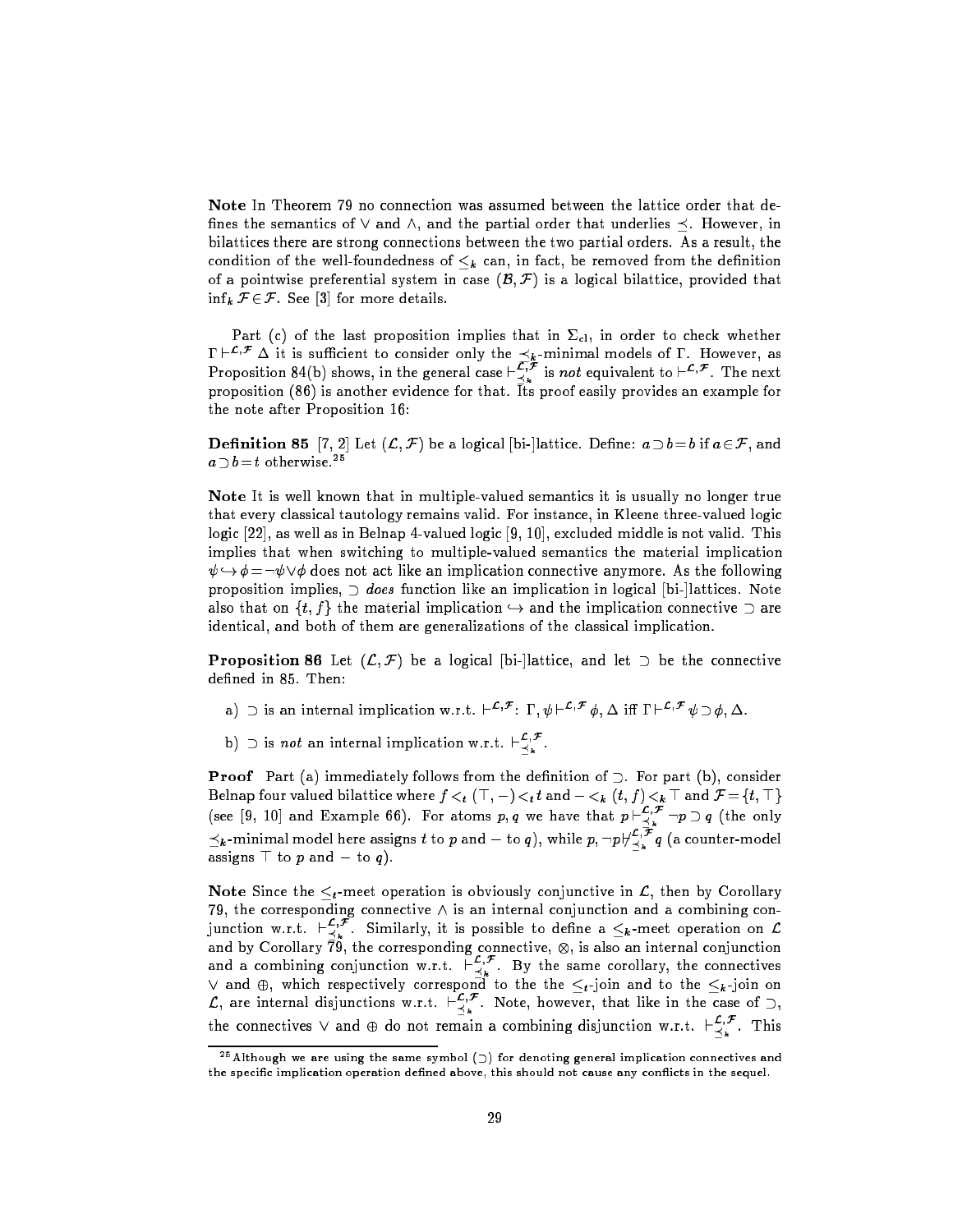follows from Lemma 48, since it is shown there that one direction of the combining disjunction property yields monotonicity, whereas  $\vdash_{\prec_k}^{\prec_k}$  is nonmonotonic. For a species that shows that is not valued, consider a gain that  $\Gamma$  is not valued, consider again the four-valued of  $\Gamma$ bilattice mentioned in the proof of Proposition 86(b). Then  $(p \wedge \neg p) \vee p \vdash \downarrow_k^r \neg p \supset f$ , while  $(p \wedge \neg p) \nabla_{\prec_k} \neg p \supset f$ .

## Example 87 – The logic  $\vdash \downarrow_\mathcal{I}^+$

Another useful preferential system that is based on logical bilattices is considered in [2, 3]: Let  $(\mathcal{L}, \mathcal{F})$  be a logical bilattice where  $\mathcal{L} = (L, \leq_t, \leq_k)$ . A subset  $\mathcal I$  of  $L$ is called an *inconsistency set*, if for every  $b \in L$ ,  $b \in \mathcal{I}$  iff  $\neg b \in \mathcal{I}$ , and  $b \in \mathcal{F} \cap \mathcal{I}$  iff  $b, \neg b \in \mathcal{F}$ . Intuitively, I contains the elements of L that are understood as representing inconsistent knowledge or belief. Define a partial order  $\leq_{\mathcal{I}}$  on  $\mathcal{L}$  by  $a \leq_{\mathcal{I}} b$  if  $a \in$  $\mathcal{L} \setminus \mathcal{I}$  and  $b \in \mathcal{I}$ .  $\leq_{\mathcal{I}}$  is trivially well-founded. In the pointwise preferential system  $P = (V, \sqsubseteq^{n_k}, \preceq_{\mathcal{I}})$  that is obtained,  $((1, \preceq_{\mathcal{I}})$  are the models that assume minimal inconsistency (w.r.t.  $\mathcal{I}$ ) of the premises. These models are called the  $\mathcal{I}-most$  consistent models ( $I$ -mcms, for short) of  $\Gamma$ . The intuition this time is that contradictory data corresponds to inadequate information about the real world, and therefore should be minimized.<sup>26</sup>

 $\mathbb{H}_{\mathcal{I}_{\mathcal{I}}}^{\mathcal{I}}$  might be viewed as a generalization of the three-valued logic LPm of Priest (see Example 82).<sup>27</sup> In our terms, Priest considers the inconsistency set  $\mathcal{I} = \{b \in$  $L \mid b \in \mathcal{F}, \neg b \in \mathcal{F}$ . In the 3-valued case this is the only inconsistency set, and it consists only of  $\top$ . In the general (multiple-valued) case, however, there are many other inconsistency sets. For a more detailed comparison between the logic of  $\vdash \preceq_\tau^\cdot$ and LPm, see [3].

Kifer and Lozinskii [23] also propose a similar relation (denoted there  $\approx_{\Delta}$ , where  $\Delta$  denotes the values that are considered as representing inconsistent knowledge). This relation is considered in the framework of annotated logics [42, 43]. See [2] for a discussion on the similarities and the differences between  $\mathop{\vdash}^{\mathbb{L}}_{\prec_{\mathcal{I}}}$  and  $\bowtie_\Delta.$ 

**Proposition 88** [2, 3] For any logical bilattice  $(L, \mathcal{F})$  and an inconsistency set  $\mathcal{I}$ ,

a)  $\vdash \Box'$  is paraconsistent and nonmonotonic.

I

- b) It I and  $\Delta$  are in the language of  $\{\neg, \wedge, \vee, \supset, f, t\}$  and  $\Gamma \vdash \neg, \neg, \Delta$ , then the disjunction of the sentences in  $\Delta$  classically follows from  $\Gamma$ .
- c) Let  $\Gamma$  be a classically consistent set in the language of  $\{\neg, \wedge, \vee, f, t\}$ , and let  $\psi$ be a formula in CNF that none of its conjuncts contains an atomic formula and its negation. If  $\psi$  classically follows from  $\Gamma,$  then  $\Gamma \vdash_{\prec_\mathcal{I}}^{\prec_\tau} \psi.$

Again, like in the case of  $\vdash \supseteq^*$ , the connectives  $\wedge$ ,  $\otimes$  are internal conjunctions and ka ka combining conjunctions w.r.t.  $\vdash \exists_{\tau}^{\bot}$  , and the connectives  $\lor, \oplus$  are internal disjunctions w.r.t.  $\vdash \zeta^{\prime}_{\tau}$ .

<sup>26</sup> In [2, 3] this preferential system is dened in a somewhat dierent way. We omit the details

 $27$ Note, however, that the three-valued structure is not a bilattice, but what is sometime called pseudo lower-bilattice [17].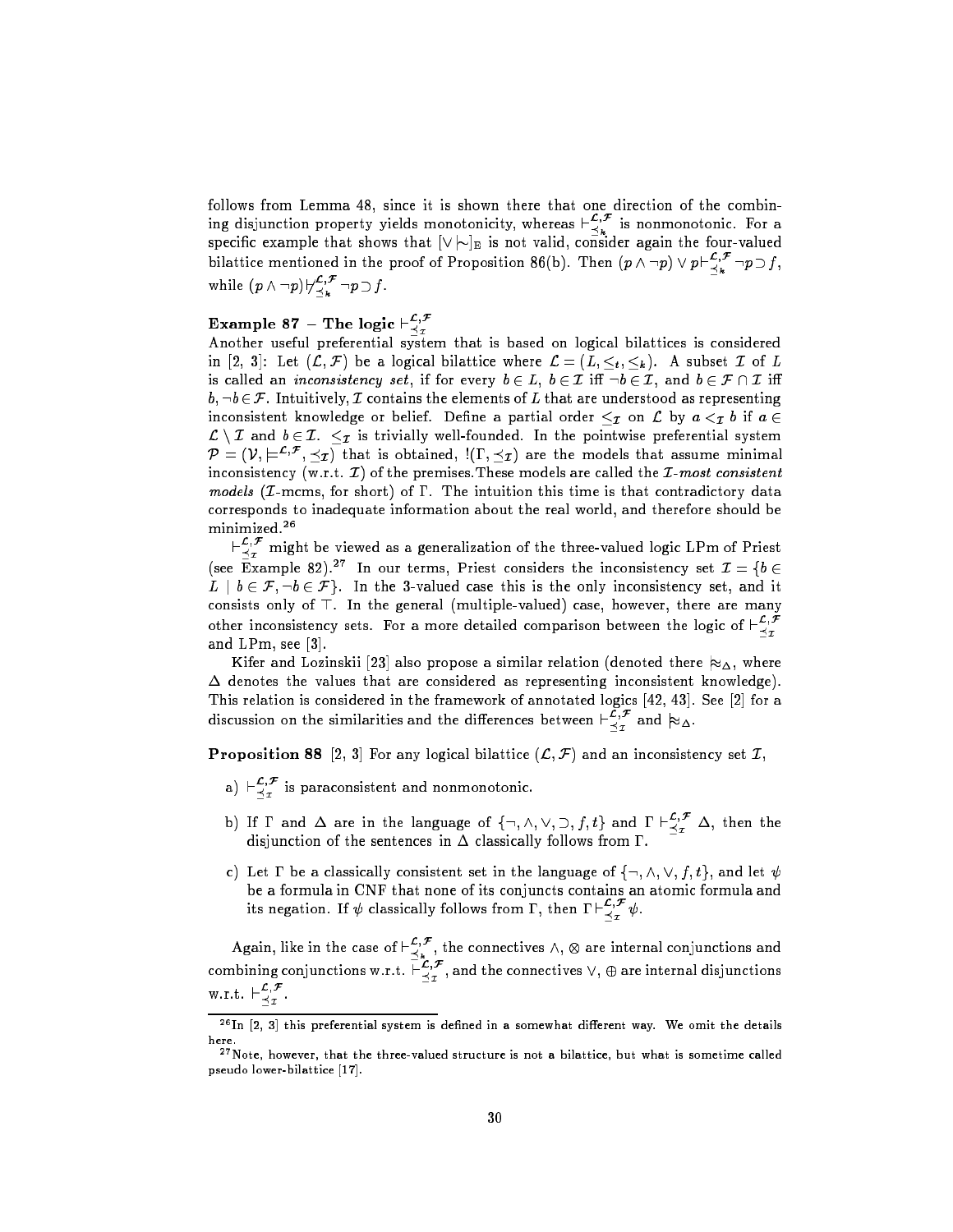#### 4 Conclusion and further work

In this work we have studied logical approaches to nonmonotonic reasoning, based on the notion of a nonmonotonic consequence relation. We considered a sequence of generalizations of the works of Gabbay [18, 19], Makinson [28], and Kraus, Lehmann, Magidor [24]. These generalizations allow the use of monotonic nonclassical logics as the underlying logic upon which nonmonotonic reasoning may be based. We have found that multiple conclusion consequence relations are the best framework for defining plausible nonmonotonic systems. Our study yields intuitive justications for the rules of the nonmonotonic systems mentioned above. It also clarifies the connections among some of these systems. For instance, it relates the work in [24] to that of [25].

We have also presented a general method for constructing plausible nonmonotonic relations. This method is based on a multiple-valued semantics, and on Shoham's idea of preferential models. It allows us to define in a uniform way consequence relations that are not only nonmonotonic, but also paraconsistent.

The question whether this semantical approach also characterizes nonmonotonic plausible consequence relations is still open. Formally, is it true that for every scr  $\vdash$ and a  $\vdash$ -plausible sccr  $\sim$  there is a multiple-valued structure  $(\mathcal{L}, \mathcal{F}, \mathcal{S})$  and a (pointwisel preferential system  $P = (V, \sqsubset \neg)$ ;  $\land$  ) such that for every sets of formulae  $1, \Delta$ in a language  $\Sigma$  we have that  $\Gamma \hspace{0.2em}\sim\hspace{0.2em}\Delta$  iff  $\Gamma \hspace{0.2em}\Vdash\hspace{0.2em} \Gamma$   $\Delta$  . This is a matter for a further research.

# Acknowledgment

This research was supported by The Israel Science Foundation founded by The Israel Academy of Sciences and Humanities.

# References

- [1] O.Arieli, A.Avron. Logical bilattices and inconsistent data. Proc. 9th IEEE Annual Symp. on Logic in Computer Science (LICS'94). IEEE Press, pages 468-476, 1994.
- [2] O.Arieli, A.Avron. Reasoning with logical bilattices. Journal of Logic, Language, and Information, Vol.5, No.1, pages  $25{-}63$ , 1996.
- [3] O.Arieli, A.Avron. The value of the four values. Artificial Intelligence, Vol.102, No.1, pages 97-141, 1998.
- [4] O.Arieli, A.Avron. Nonmonotonic and paraconsistent reasoning: From basic entailments to plausible relations. Proc. 5th European Conference on Symbolic and Quantitative Approaches to Reasoning with Uncertainty (ecsqaru'99). Lecture Notes in AI No.1638 (A.Hunter, S.Parsons - Eds.), Springer-Verlag, pages 11-21, 1999.
- [5] O.Arieli, A.Avron. Bilasttices and paraconsistency. Forthcomming in: Frontiers in Paraconsistent Logic (D.Batens, J.P.Van-Bendegem, C.Mortensen, G.Priest -Eds.). Kings Colledge Publications and Research Studies Press.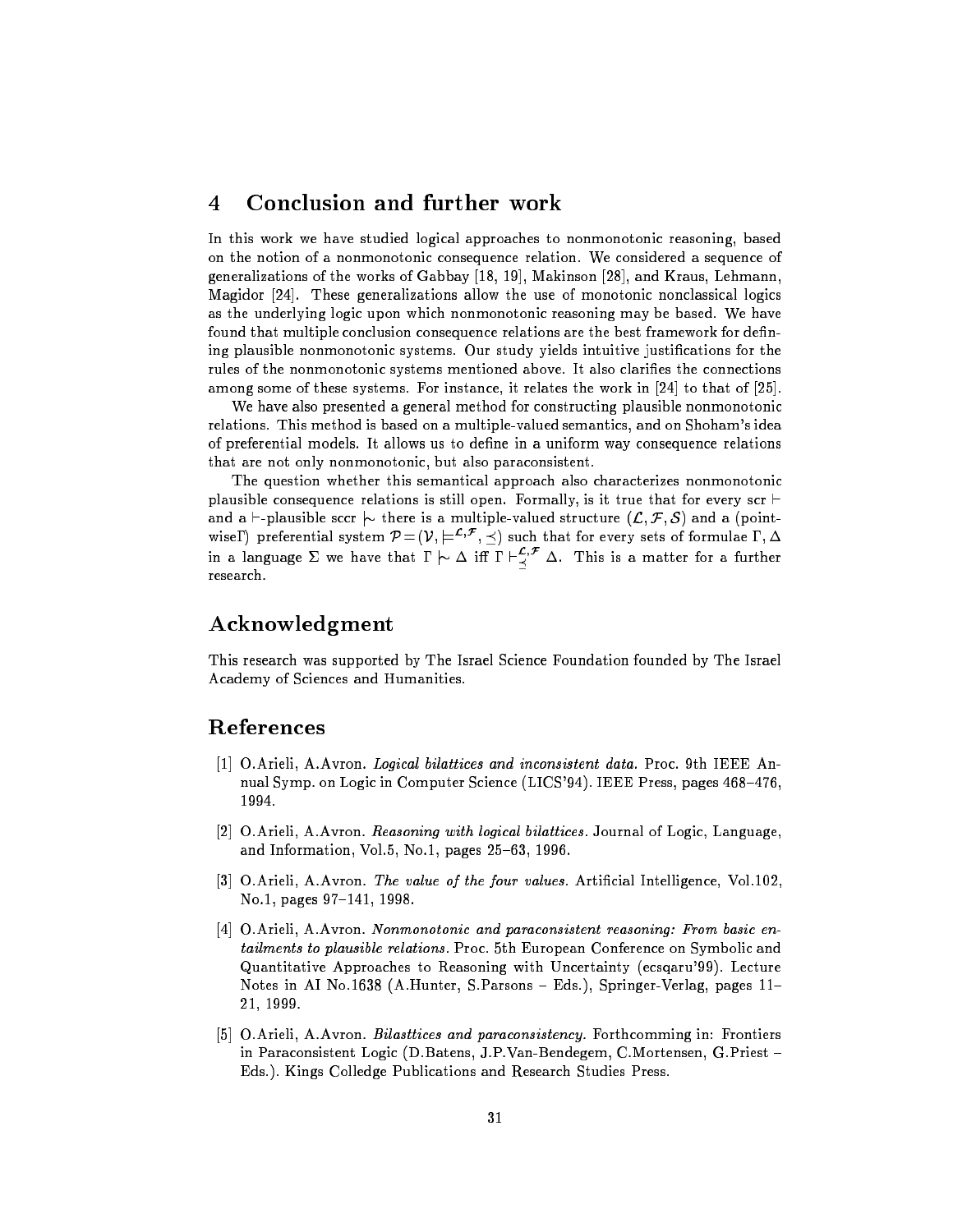- [6] A.Avron. On an implication connective of RM. Notre Dame Journal of Formal Logic, Vol.27, pages 201-209, 1986.
- [7] A.Avron. Simple consequence relations. Journal of Information and Computation, Vol.92, pages 105-139, 1991.
- [8] A.Avron. The structure of interlaced bilattices. Journal of Mathematical Structures in Computer Science, Vol.6, pages 287-299, 1996.
- [9] N.D.Belnap. A useful four-valued logic. Modern Uses of Multiple-Valued Logic (G.Epstein, J.M.Dunn - Eds.), Reidel, Dordrecht, pages 7-37, 1977.
- [10] N.D.Belnap. How computer should think. Contemporary Aspects of Philosophy (G.Ryle - Ed.), Oriel Press, Stocksfield, England, pages 30-56, 1977.
- [11] N.C.A.da-Costa. On the theory of inconsistent formal systems. Notre Damm Journal of Formal Logic, Vol.15, pages  $497-510$ , 1974.
- [12] R.L.Epstein. The semantic foundation of logic. Vol.I: propositional logics. Kluwer Academic Publisher, 1990.
- [13] M.Fitting. Kleene's logic, generalized. Journal of Logic and Computation, Vol.1, pages 797-810, 1990.
- [14] M.Fitting. Bilattices and the semantics of logic programming. Journal of Logic Programming, Vol.11, No.2, pages 91-116, 1991.
- [15] M.Fitting. Kleene's three-valued logics and their children. Fundamenta Informaticae, Vol.20, pages 113-131, 1994.
- [16] M.Freund, D.Lehmann, P.Morris. Rationality, transitivity and Contraposition. Artificial Intelligence, Vol.52, pages 191-203, 1991.
- [17] J.M.Font, M.Moussavi. Note on a six-valued extension of three-valued logic. Journal of Applied Non-Classical Logic, Vol.3, No.2, pages 173-187, 1993.
- [18] D.M.Gabbay. Theoretical foundation for non-monotonic reasoning in expert systems. Proc. of the NATO Advanced Study Inst. on Logic and Models of Concurent Systems  $(K.P.Apt - Ed.)$  Springer-Verlag, pages  $439-457$ , 1985.
- [19] D.M.Gabbay. Theoretical foundation for non-monotonic reasoning part II: Structured non-monotonic theories. Proc. of  $SCAI'91$  (B.Mayoh - Ed.), IOS Press, 1991.
- [20] M.L.Ginsberg. Multi-valued logics. Readings in Non-Monotonic Reasoning (M.L.Ginsberg – Ed.), Los-Altos CA, pages  $251-258$ , 1987.
- [21] M.L.Ginsberg. Multivalued logics: A uniform approach to reasoning in AI. Computer Intelligence, Vol.4, pages 256-316, 1988.
- [22] S.C.Kleene. Introduction to metamathematics. Van Nostrand, 1950.
- [23] M.Kifer, E.L.Lozinskii. A logic for reasoning with inconsistency. Journal of Automated Reasoning. Vol.9, No.2, pages  $179-215$ , 1992.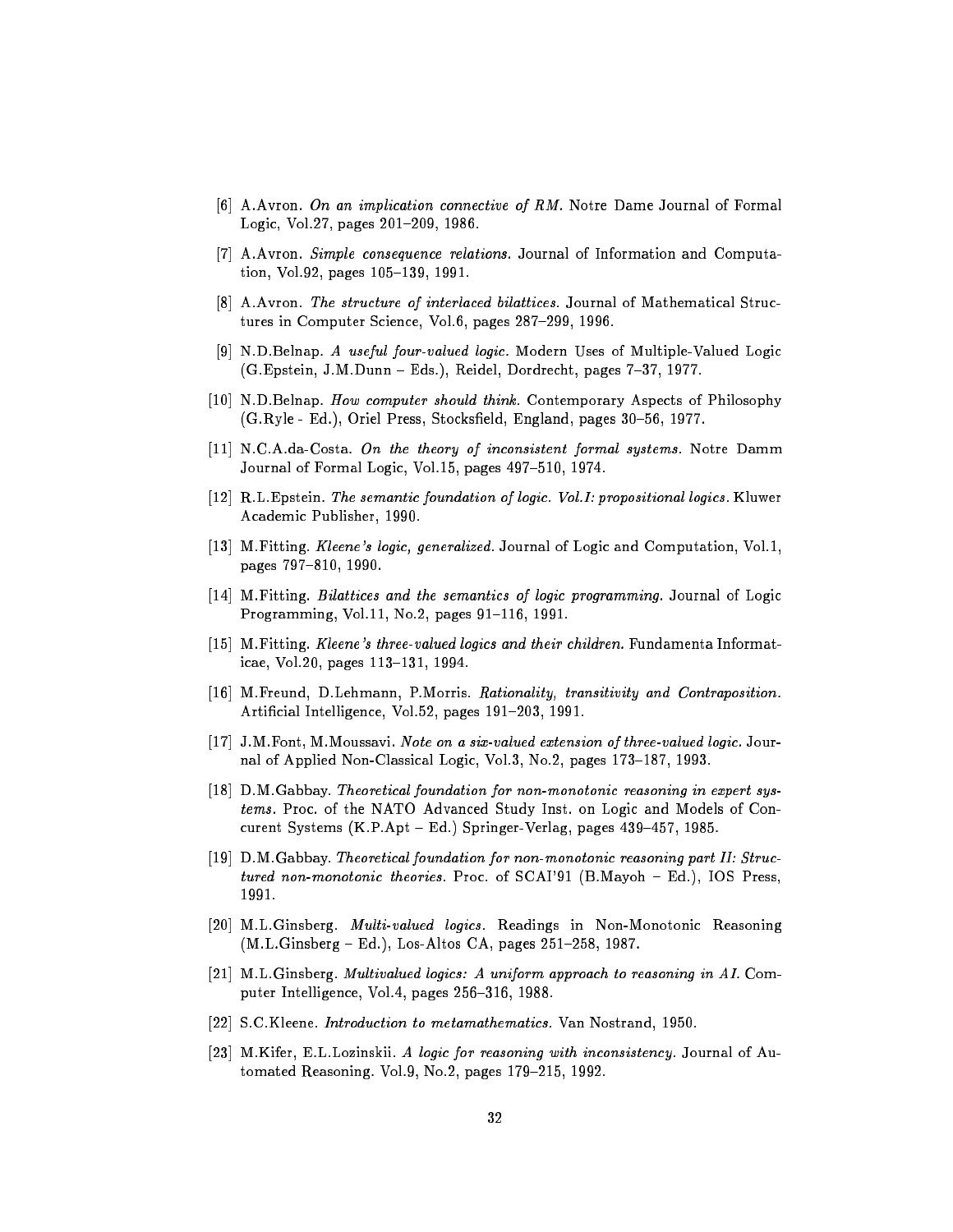- [24] S.Kraus, D.Lehmann, M.Magidor. Nonmonotonic reasoning, preferential models and cumulative logics. Artificial Intelligence, Vol.44, No.1-2, pages 167-207, 1990.
- [25] D.Lehmann. Plausibility logic. Proc. of 5th Ann. Conf. of the European Association for Computer Science Logic (CSL'91). Springer-Verlag, pages 227-241, 1992.
- [26] D.Lehmann. Nonmonotonic logics and semantics. Technical report TR-98-6, Institute of Computer Science, The Hebrew University, 1998.
- [27] D.Lehmann, M.Magidor. What does a conditional knowledge base entail? Artificial Intelligence, Vol.55, pages 1-60, 1992.
- [28] D.Makinson. General theory of cumulative inference. Non-Monotonic Reasoning (M.Reinfrank - Ed.), Lecture Notes in AI No. 346, Springer-verlag, pages 1-18, 1989.
- [29] D.Makinson. General patterns in nonmonotonic reasoning. Handbook of Logic in Articial Intelligence and Logic Programming, Vol.3 (D.Gabbay, C.Hogger, J.Robinson - Eds.), Oxford Science Pub., pages 35-110, 1994.
- $[30]$  J.M.McCarthy. Circumscription A form of non monotonic reqsoning. Artificial Intelligence, Vol.13, No.1-2, pages 27-39, 1980.
- [31] I.M.L.d'Ottaviano, N.C.A. da-Costa. Sur un probleme de jaskowski. Comptes Rendus Hebdomadaires des Seances de I'Academie des Sciences. Serie A, Vol.270, pages 1349-1353, 1970.
- [32] I.M.L.d'Ottaviano. The completeness and compactness of a three-valued first order logic. Revista Colombiana de Matematicas XIX 1-2, pages 31-42, 1985.
- [33] L.I.Rozoner. On interpretation of inconsistent theories. Information Sciences, Vol.47, pages 243-266, 1989.
- [34] G.Priest. Reasoning about truth. Artificial Intelligence, Vol.39, pages  $231-244$ , 1989.
- [35] G.Priest. *Minimally inconsistent LP.* Studia Logica, Vol.50, pages  $321-331$ , 1991.
- [36] R.Reiter. On closed world databases. Logic and Databases (H.Gallaire, J.Minker { Eds.), Plenum Press, pages 55-76, 1978.
- [37] D.Scott. Rules and derived rules. Logical Theory and Semantical Analysis (S.Stenlund - Ed.), Reidel, Dordrecht, pages 147-161, 1974.
- [38] D.Scott. Completeness and axiomatization in many-valued logic. Proc. of the Tarski Symposium, Proc. of Symposia in Pure Mathematics, Vol.XXV, American Mathematical Society, Rhode Island, pages 411-435, 1974.
- [39] K.Schlechta. Nonmonotonic logics Basic concepts, results, and techniques. Lecture Notes in AI No.1187, Springer-Verlag, 1996.